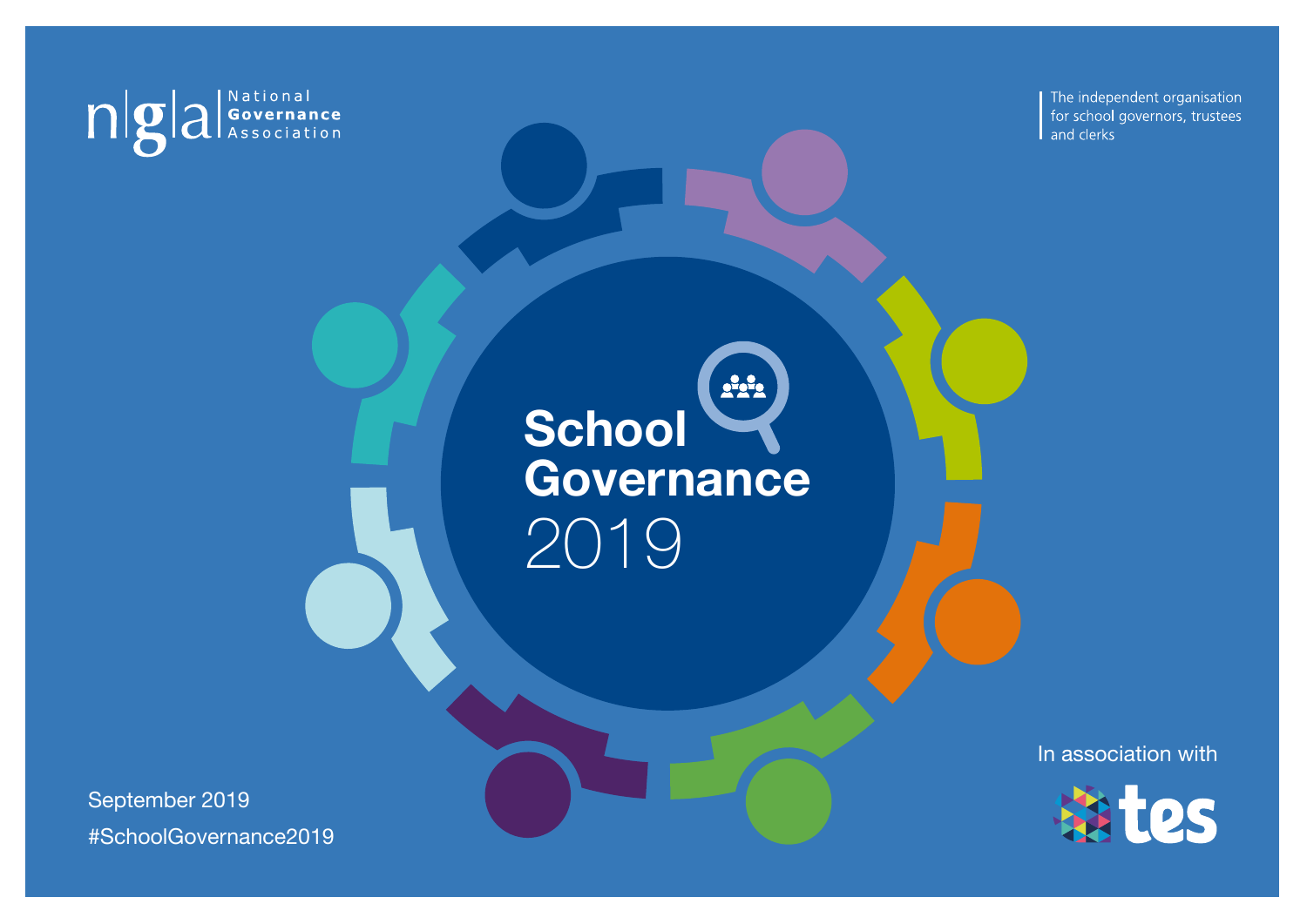## **Contents**

|      | Welcome from the Chief Executive                                                                                        | $2 - 3$   |  |
|------|-------------------------------------------------------------------------------------------------------------------------|-----------|--|
| 1. . | Introduction and methodology                                                                                            | $4 - 6$   |  |
| 2.   | Key findings and recommendations                                                                                        | $7 - 10$  |  |
| 3.   | Challenges facing school governing boards in 2019                                                                       |           |  |
|      | <b>3.1</b> What are the top challenges facing our schools?                                                              | $12 - 15$ |  |
|      | <b>3.2</b> Respondents' views on education policy<br>a. funding<br>b. SEND provision<br>c. staff workload and wellbeing | $16 - 17$ |  |
| 4.   | School governance: the national picture                                                                                 |           |  |
|      | <b>4.1</b> Who governs our schools?                                                                                     | 19-22     |  |
|      | <b>4.2</b> Motivations, recruitment and time spent on governance                                                        | 23-26     |  |
|      | 4.3 Governing boards: composition and practice                                                                          | $27 - 29$ |  |
|      | 4.4 Regional differences                                                                                                | 30        |  |

| 5. | Further themes for 2019                            |           |  |
|----|----------------------------------------------------|-----------|--|
|    | <b>5.1</b> Spotlight on Disadvantage               | 32-35     |  |
|    | 5.2 Curriculum and the Ofsted inspection framework | 36-37     |  |
|    | 5.3 Stakeholder engagement                         | 38        |  |
|    | 5.4 Groups of schools                              | $39 - 40$ |  |
|    | <b>5.5</b> Clerking Matters                        | 41        |  |
| 6. | Bibliography and further resources                 | 42-43     |  |
|    |                                                    |           |  |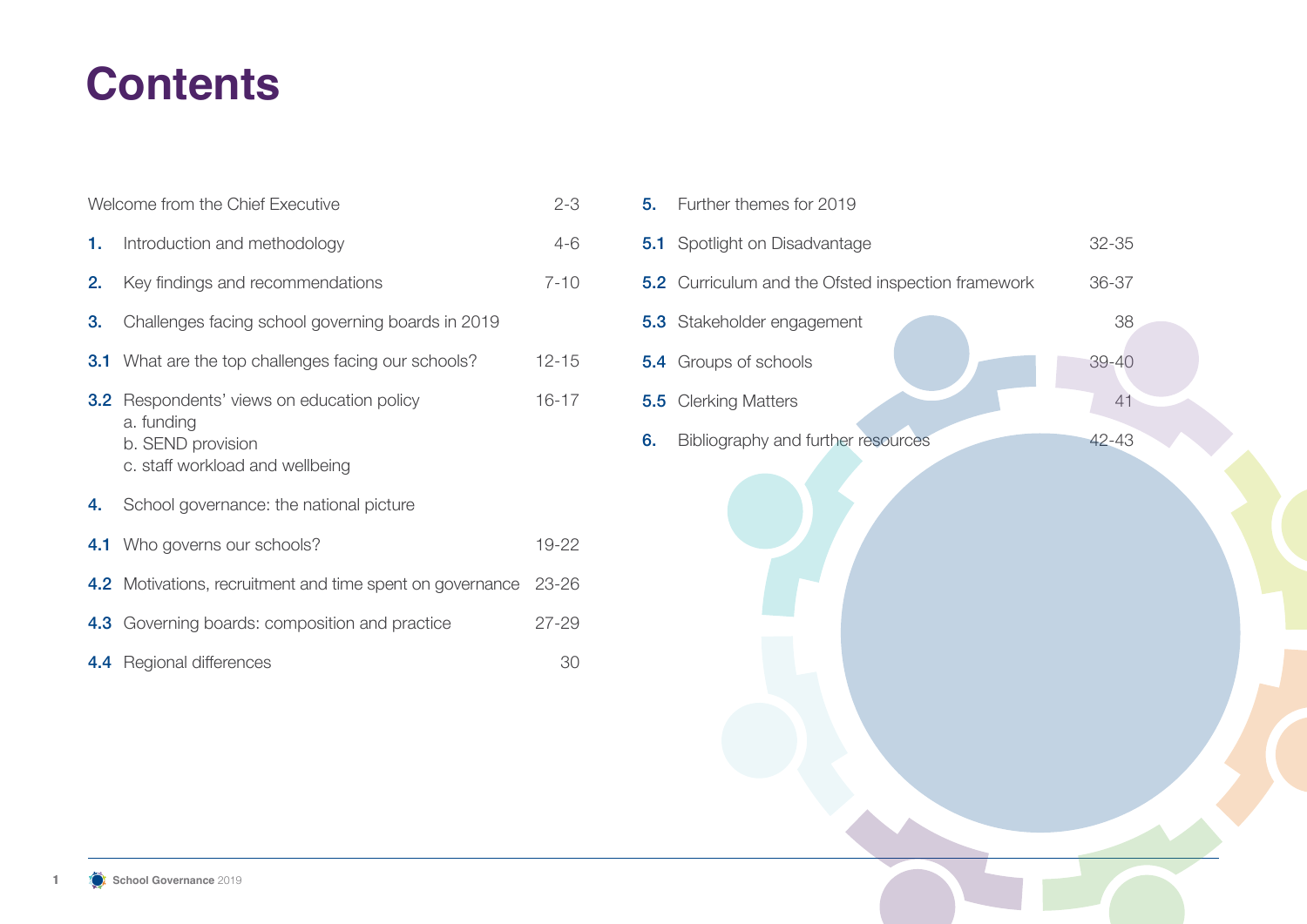## **Welcome from the Chief Executive**

"While we cannot claim the school governance community speaks with one voice, the concerns being raised across the country are becoming more consistent."

For eight consecutive years, National Governance Association (NGA) has been running a survey of school governors and trustees in partnership with Tes, regularly achieving more than 5,000 respondents from across England. A huge thank you to the 5,923 individuals who made the time this year to respond; without you there would be no report. This is particularly impressive on top of governing duties, especially given the workload reported by some volunteers. We appreciate we are asking busy people to do one more thing; this may skew those who can respond. But even so, we do have the right proportions of all the different types of state-funded schools.

Obviously schools are different and their context is important; and the views and experiences of governors and trustees vary considerably. While we cannot claim the school governance community speaks with one voice, the concerns being raised across the country are becoming more consistent. We ask respondents to choose their five biggest challenges, and this year in every region these include:

- a. Funding
- **b.** Provision for pupils with SEND (special education needs and disabilities)
- c. Staff workload and welfare

This three-some also holds true for each phase of education and every type of school. Balancing the budget is the top concern facing governing boards whether of maintained schools or multi academy trusts. Once again over three quarters of respondents said that they are not confident that funding pressures can be managed without any adverse impact on the quality of education provided. This report details the wide range of decisions taken by governing boards to-date to balance budgets. The reported financial stresses do now seem to have been accepted by the Government under a new Prime Minister; the new Secretary of State Gavin Williamson MP has announced increased school and college funding for the next four years. We are awaiting the detail. NGA of course welcomes additional funding, although it is highly unlikely that all shortfalls and cutbacks experienced by governing boards will be immediately and fully plugged. However the information provided by governors and trustees added to that from school leaders, teaching unions, and families to make the case.

According to leaked reports in the press, we are also expecting a Department for Education (DfE) announcement on pushing academisation again. There is no evidence that simply changing the legal status of a single school results in better outcomes for pupils. However there can be

advantages to pupils being part of a formal group of schools under one governing board: a maintained federation or a multi academy trust. Governing boards are well placed to judge what it best for their school. For almost ten years we have been providing information to help governing boards considering a structural change, and those considering joining or forming a group of schools should take a look at Taking the Next Steps. Some governing boards are in the process of doing this, some reporting for financial reasons, others because of diminished local authority support or diocesan policy. We are urging the Government not to repeat the mistake of three years ago and propose all schools must academise. This will be met with the same reaction as then and create division, when what is needed is us all to concentrate on the issues which make most difference to pupils and the education they receive.

Over the last few years the governing boards' concerns about inadequate provision for pupils with SEND has grown as the needs have grown but resources diminished. Over three quarters of respondents said their school was not funded adequately to meet SEND needs and many identified SEND as a priority area for any additional funding from the Government. There is also evidence reported that cuts in a range of other services for vulnerable children has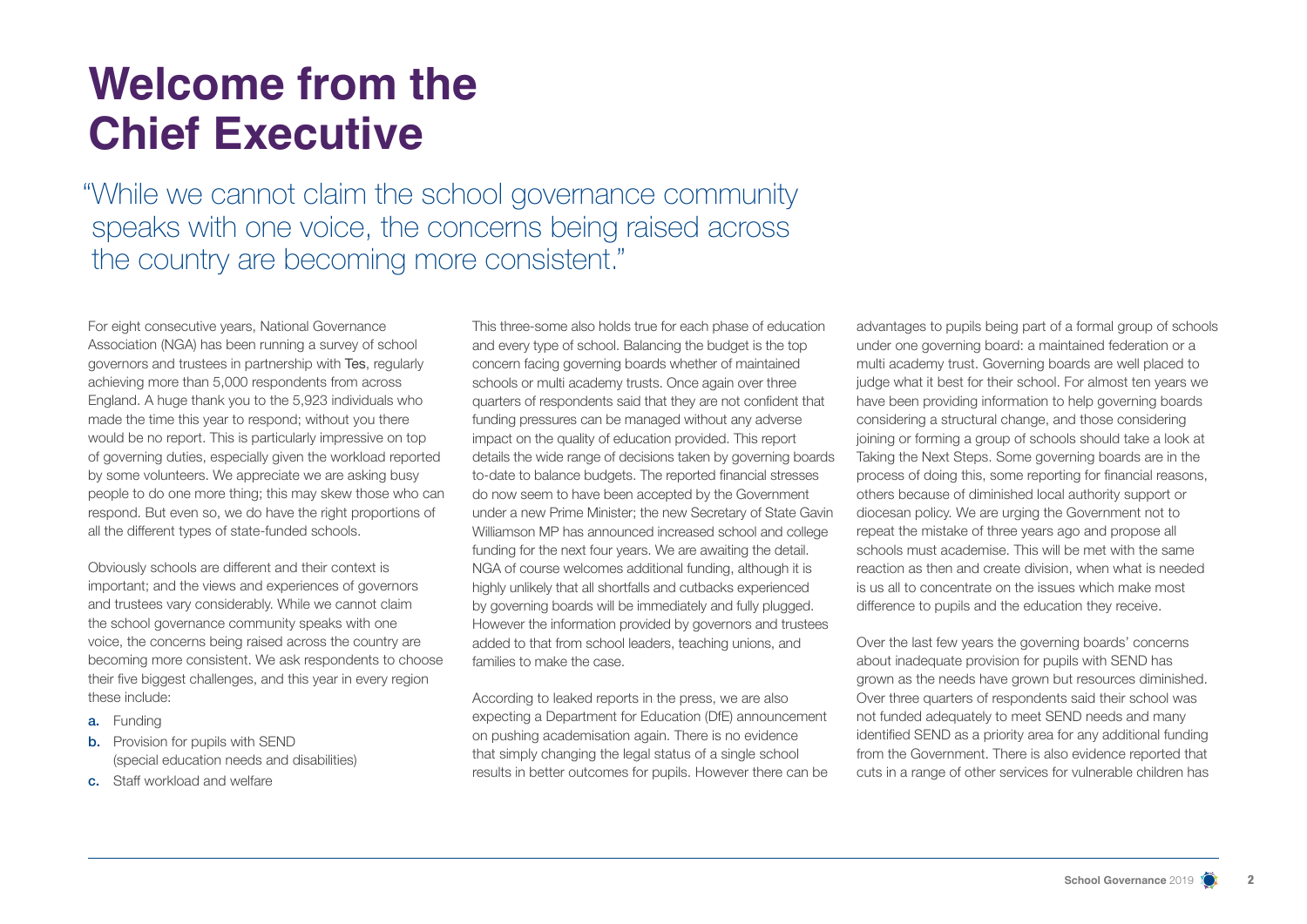put additional strain on schools, often requiring them to step to attempt to fill gaps. This is neither good for families who need specialist support nor for schools which exist to educate pupils.

Three in five respondents said they lacked funds to support the needs of disadvantaged pupils. Disadvantaged children generally continue to do less well at school, despite attention - both at policy and school level – for a very long time. The survey confirms pupil premium spending is being concentrated on the classroom in the belief that is where schools will have the most impact. However some respondents identify the very fundamental barriers to learning that some pupils face, sometimes as basic as not being well fed at home. NGA will continue to explore these challenges through our Spotlight on Disadvantage project.

Worries about the workload, welfare and morale of staff is now the second highest concern of governing boards. However the good news is that more governing boards this year took decisions with these concerns in mind, and attempting to put in place policies which help reduce workload and stress. Many are considering incentives to retain staff, particularly financial incentives but also access to professional development and promotion opportunities. Staff recruitment is still being reported as much more challenging in London and surrounding areas and also slightly more difficult in schools with lower Ofsted grades. The request for professionals to be valued more and listened to by policy makers once again came through loud and clear.

Similarly the governance community needs to be listened to more by the powers that be. Here is an enormous group of people - quarter of a million volunteers across England - who know a lot about state schools and are responsible for setting their ethos and strategic direction. They are motivated to govern in order to give something back or to improve schooling for children and their community.

This survey provides details about those who are accountable for state schools. Here I just pick out one issue: for more than a year NGA has been running our Everyone on Board campaign to promote the importance of diversity on governing to boards, with a particular focus on increasing the number of younger and ethnic minority volunteers. The average age of those governing is 55 years, although this is actually lower than other charity trustees! There are good numbers of potential volunteers registered on www.inspringgovernance.org who are under the age of forty and/or from an ethnic minority, and this approach of targeted recruitment has been very well received by governing boards. Although the overall percentages of younger and BAME people responding to this survey have not improved significantly, of those who have been recruited in the last two years, the number are from ethnic minorities have doubled. However this is from such a low base: we are committed to this campaign for the long term.

There is a related bit of good news: last year 38% boards reported two or more vacancies and this year it's 34%, a slight decrease. Recruiting volunteers is reported as being difficult by 55.2% respondents, and of course is

a continuous task as people come to the end of their terms of office or move on for other reasons. It is healthy to have some change on a board, but the survey results also highlight that the sector needs to be very aware of the expectations of the roles. For a number of years we have documented the increasing workload of governing. Not only have 77% of those responding given the equivalent of over 20 days to governance, but 27% are governing for over 30 days a year. This is the biggest challenge for those who volunteer to chair the board. These results should be useful in our on-going discussions with DfE to persuade them to take this more seriously.

Given that 78% respondents to this survey had a negative view of the Government's education policy, there is clearly as much work as ever to do to persuade the DfE to listen more, to value the input from those who govern and to act. Government ministers stress the importance of governance from many stages, but little has been said or done more widely over the past year to ensure the people who take on this responsibility are recognised. We aim for this to change in 2020.



Emma Knights OBE Chief Executive National Governance Association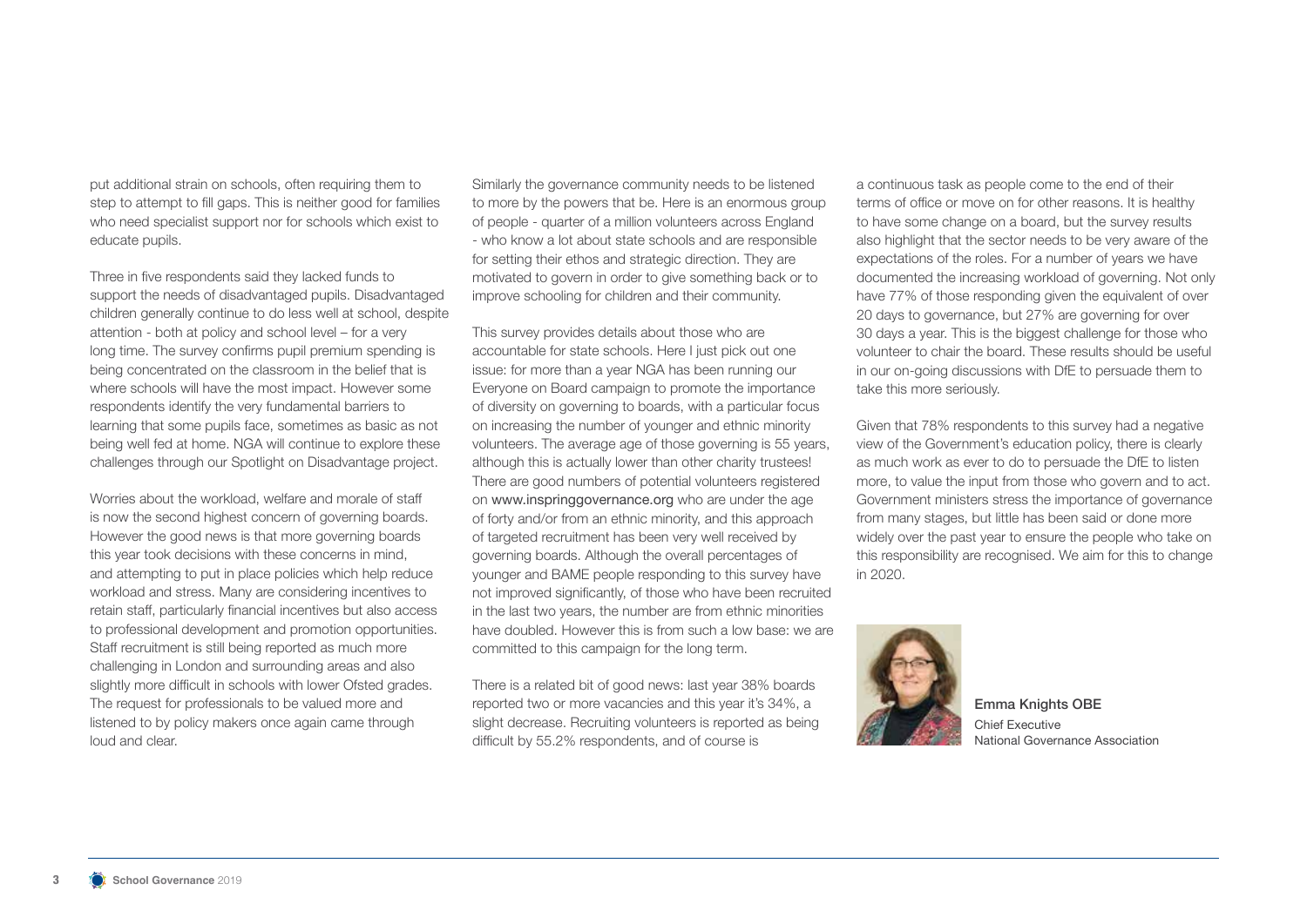## **Introduction**

Effective, ethical and accountable school governance is a cornerstone of the education system in England. Understanding how schools are governed, and the views and opinions of those governing in schools, is vital information for policymakers, practitioners and stakeholders in the education system.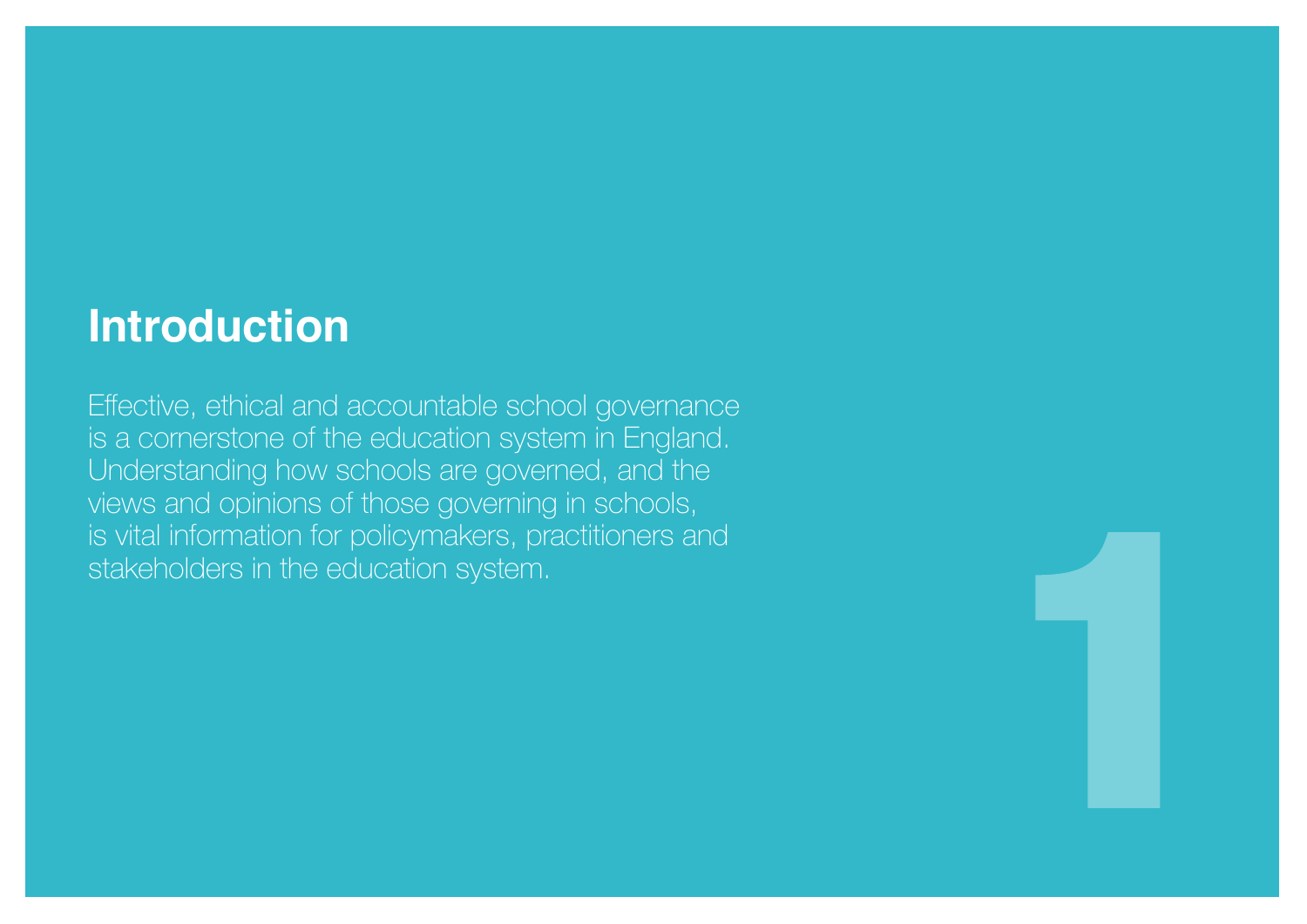## **Introduction and methodology**

For the eighth consecutive year, NGA has run the annual school governance survey in partnership with Tes. It is the largest survey of its kind and provides an unrivalled and extensive overview of the state of school governance in England.

While not all respondents answered every question, this is the highest ever response rate since the survey's inception. The survey was open to all school governors, trustees and academy committee members of state-funded schools in England and was administered via the online surveying website SmartSurvey between 2 May and 24 June 2019.

## **Who responded to the survey?**

The participants in the survey were self-selected and therefore not necessarily representative of the school governance population. Nevertheless, responses were collected from those governing across a broad range of school types and phases. As shown in **figure one**, the distribution of responses broadly match the national picture; 58.9% of respondents govern in the local authority (LA) maintained sector either as maintained single schools or federations (compared to 59.5% nationally) and 41.1% govern in single or multi-academy trusts (compared to 40.5% nationally). There was also a largely proportional distribution of those governing across different phases, with 60.8% of respondents governing in primary (compared to 76.4% nationally) and 23.6% governing in secondary

## 5,923 respondents engaged with the survey

(compared to 15.7% nationally). In terms of regional spread, figure two demonstrates that, aside from the South East, which is slightly overrepresented, the distribution of responses compared to the distribution of schools across the country was within two percentage points.

As the survey was distributed heavily through the NGA membership network, 82% of respondents are members of NGA. However, the views and experiences of those who are and those who are not NGA members remain very similar on most issues.

## **Respondents role on their governing board**

- 34.3% of respondents were chairs.
- A further 14.4% were vice chairs
- 11.4% were committee chairs.
- Lead executives (headteachers/CEO) made up 1.2% of respondents.
- Other governors/trustees made up 38.7%.

## **Governing boards have three core functions:**

- Ensuring clarity of vision, ethos and strategic direction
- Holding the executive leader to account for the educational performance of the organisation and its pupils, and the performance management of staff
- Overseeing the financial performance of the organisation and making sure money is well spent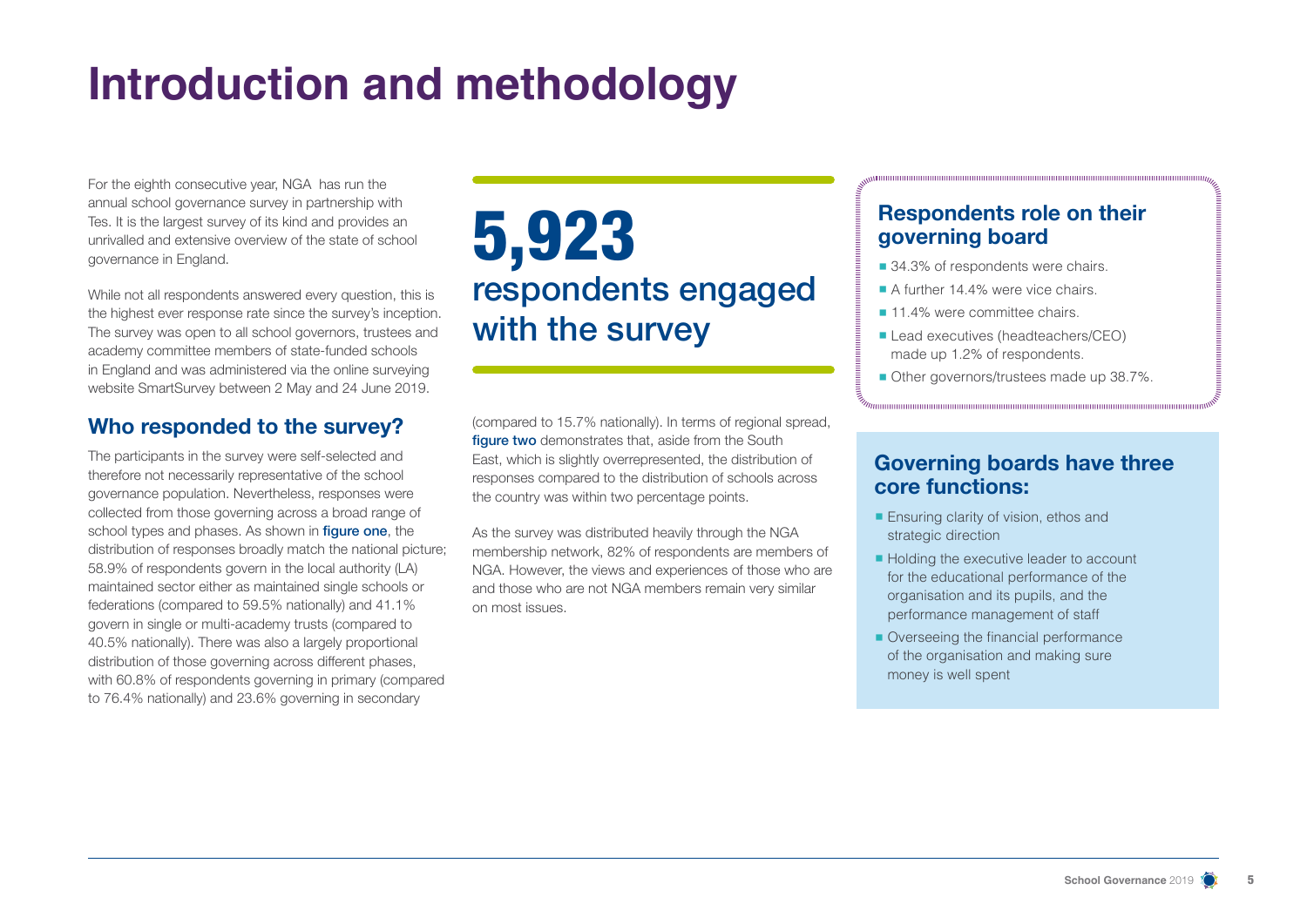Percentage of schools structures in England compared with the percentage of survey respondents within each structure



Percentage of schools in England compared by region compared with the percentage of survey respondents within each region

Percentage of schools in England by phase compared with the percentage of survey respondents within each phase



each region in England compared with the proportion of schools within each region

Figure 1: proportion of school structures within England compared with proportion of survey respondents within each structure

Figure 3: percentage of respondents governing each phase of school compared with the proportion of each phase in England

11%

Schools in England Survey respondents

2%

4%

4%

1%

2%

24%

16%

61%

76%

 $n = 4574$ 

**Nurserv** 

Primary

Secondary

Special

**Alternative** provision

 $n = 4570$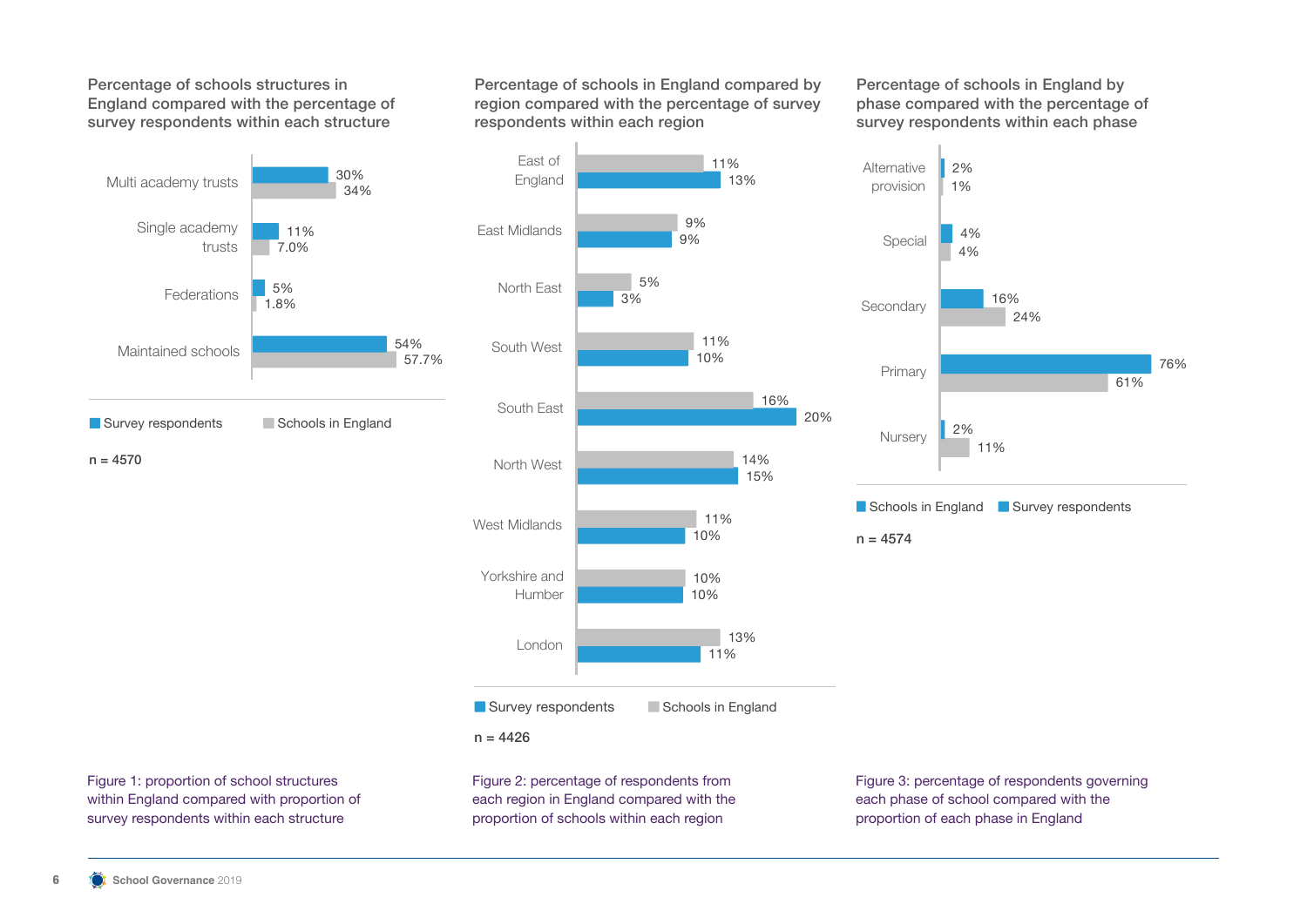## **Key findings and recommendations**

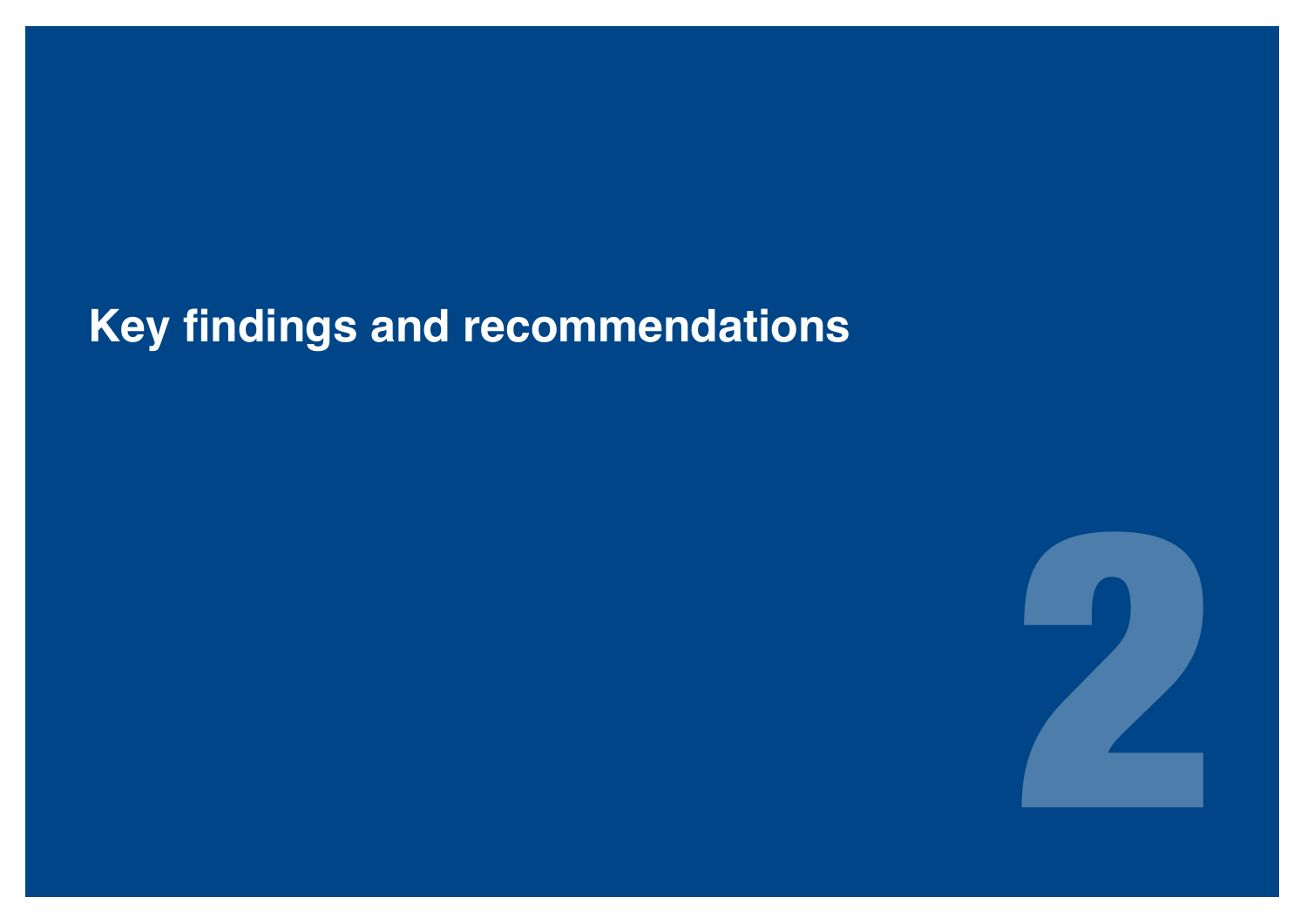## **78%** gave a negative assessment of the government's performance on education

#### For all regions, school types and phases, school funding remains the biggest issue for governing **boards.** Over three quarters of respondents said that they are not confident that funding pressures can be managed without any adverse impact on the quality of education provided in their school. Of the 32% of respondents reporting that their school is drawing upon reserves, 61% said that their board expects these to run out by 2021. Additionally, a large proportion of respondents reported reducing the number of staff and spending on buildings and maintenance within the last twelve months due to financial constraints.

Staff wellbeing and workload moved up the list of concerns from third place last year to second place this year. 62% listed this within their top five issues as opposed to 37% in 2018. Half of respondents noted that the workload and/or pressure places on their lead executives had risen in the last twelve months. This may be linked to concerns about recruitment and retention which was the fourth most common concern for respondents.

01 Respondents' opinion of central education policy<br>
a negative view of the government's performance<br>
a negative view of the government's performance 29% spend more than 30 days a year on

a negative view of the government's performance in education over the past year (2018: 75%). Furthermore, at the time of asking nearly three quarters of respondents felt that the Department for Education would not make a strong case for further funding in the upcoming spending review while over half of respondents felt that the government's vision for education did not align with that of their governing board.

continues to decline. 78% of respondents had

There is growing agreement as to the key issues facing schools. When respondents were asked to list the top five (out of a possible 31) challenges facing their organisation, ten key issues<sup>1</sup> made up 63% of all responses, as opposed to 53% in 2018.In their asks for government, hundreds of respondents implored the government to invest more in school funding and to listen to those governing and school staff to overcome the challenges facing the sector.

school(s) does not receive enough funding to meet the needs of SEND pupils

 $\bigcap_{\Delta}$  Concern over the adequacy of high needs funding is growing. 78% of respondents, as opposed to 74% in 2018, said that their school(s) does not receive enough funding to meet the needs of pupils with special education needs and disabilities (SEND). While in 2018 high needs funding pressures were significantly worse for secondary schools, this year the trend exists regardless of phase, type or school.

06 Respondents reported spending a significant amount of time on governance, with 29% spending over 30 days per year completing their duties. Nearly a quarter of governing board chairs reported that the time they dedicate to governance was somewhat or completely unmanageable and only 22% of employed respondents said the time commitment was completely manageable.

Governing boards continue to lack diversity – particularly in terms of ethnicity and age. 93% of respondents identified as white compared to 74% of pupils in England and only 10% of respondents reported being under the age of 40.

1. These were: balancing the budget; staff wellbeing including workload; support for pupils with special educational needs, inc. high needs funding; attracting and retaining high quality teaching staff; pupil wellbeing; improving attainment; parental engagement; ensuring a broad and balanced curriculum; staff retention; and safeguarding.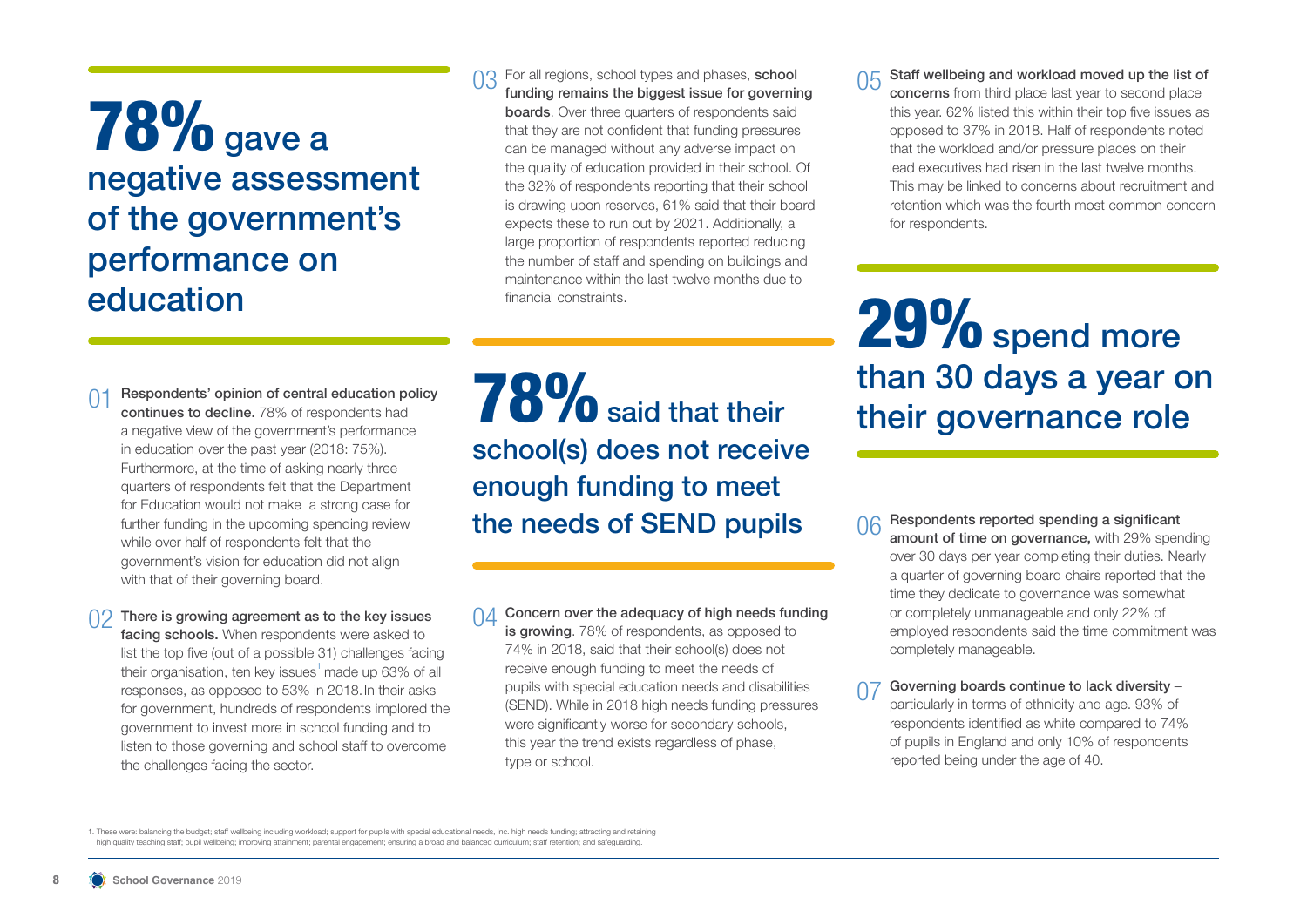## 18,000 additional school governance volunteers are needed to sustain current board sizes

Respondents reported an average of 1.26 vacancies per governing board or academy committee. Based on a conservative estimate of the number of governing boards and academy committees in England, an estimated 18,000 additional school governance volunteers are needed to sustain school governance under current board sizes.

- The lines of accountability in MAT governance continue to be blurred, with the same individuals acting as trustees, academy committees and members in large proportion of MATs. This can and does negatively impact transparent decision making as well as creating governance workload issues.
- 10 Only 57% of academy committee members felt that their voice was being listened to by MAT trustees and leaders, and less than half said that they would be happy to share their schools' resources with the wider organisation. Furthermore, there are clear inconsistencies in what MAT trustees and academy committee members claim to have delegated responsibility for, suggesting more work is needed around schemes of delegation.

16% of respondents say their school has reduced pastoral support due to funding constraints, and 61% of respondents said that they do not have enough funding to support pupils from disadvantaged backgrounds. This year there has been a 3.5% decrease in the number of schools providing financial support with purchasing school uniform, but an increase in those providing foodbanks, meals outside term time and washing uniforms.

12 Nine out of ten school governors and trustees supported the proposed new Ofsted inspection framework. 42% of respondents had already done work in preparation for the framework while a further 47% were planning to do work in preparation. Only one in ten said they were not planning to do, or had not done, any preparation.

 $61\%$  do not have enough funding to support disadvantaged pupils

1 2 Respondents were slightly less likely to have engaged in stakeholder engagement (of any form) than in previous years - including staff, pupil and parent/carer surveys as well as engaging the school and wider community face-to-face, despite the importance of stakeholder engagement to good governance.

76% had the same clerk for the full governing board and committees

1 1 Only 76% had the same clerk for the full governing board and its committees, despite virtually all respondents employing a clerk. This means that those who did not either used another individual (such as a member of staff) or did not have anyone clerking committee meetings.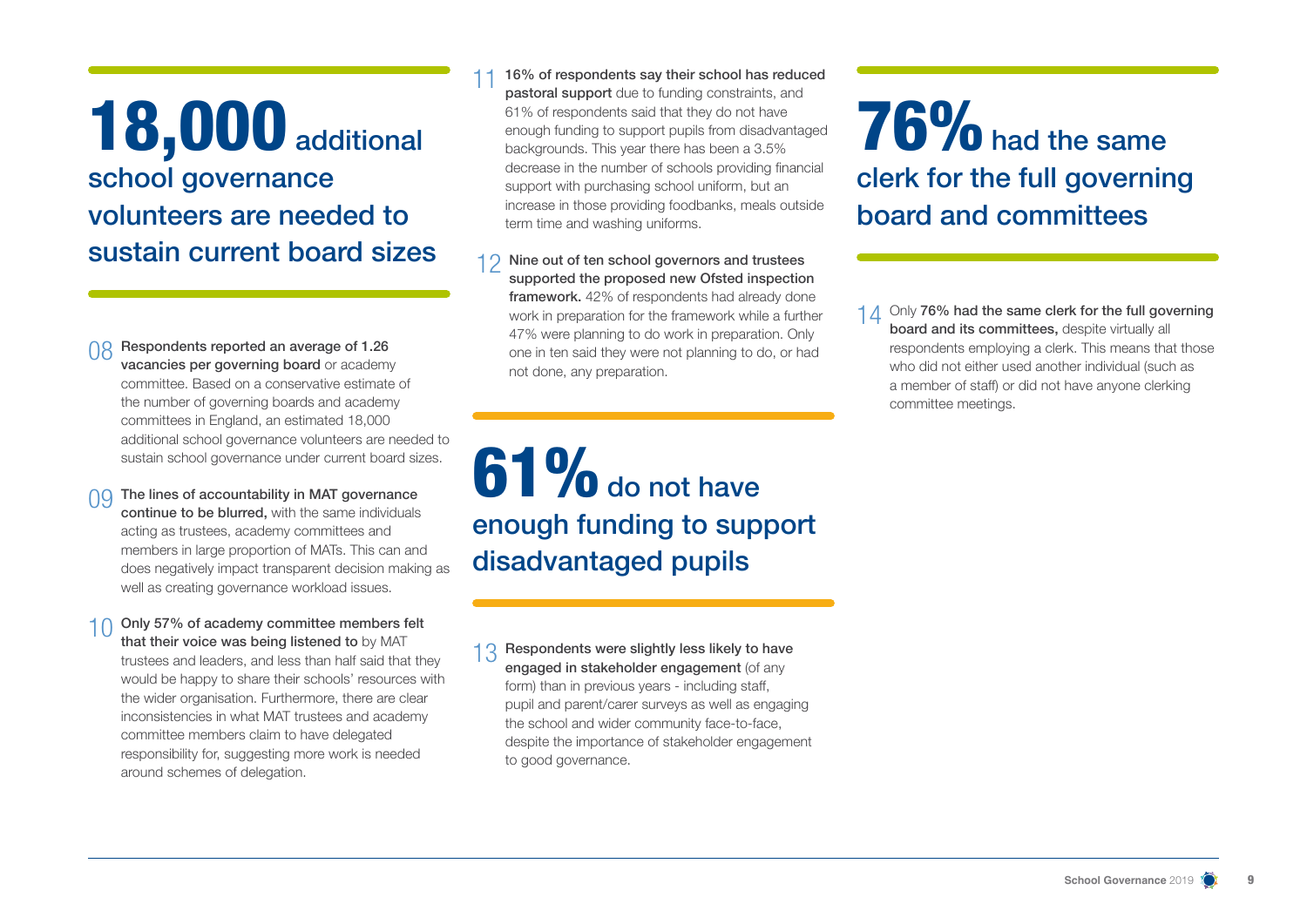## **Summary of recommendations**

## **For governing boards**

- $\bigcap$  1 Exhaust all possible mechanisms to address key challenges facing schools. This includes making use of financial efficiency benchmarking tools if this has not already been done and considering the implementation of strategies to tackle teacher and senior leader workload.
- Consider diversity on the governing board when recruiting new volunteers or succession planning for key posts. Reflect on whether the time commitment is manageable for governance posts, and responsibilities evenly distributed, to ensure governance is accessible and manageable for as many people as possible.

#### 03 MAT trustees need to:

- i. ensure that there is no overlap between the layers of governance and management.
- ii. have a succinct and clear scheme of delegation which is understood and followed by all.
- iii. invest significant time in listening to the voices of academy committee members.
- iv. consider an array of factors when deciding pay for executive leaders.
- $\bigcap$  Provide a broad and balanced curriculum for all pupils and continue to champion the needs of disadvantaged pupils and their families.
- Continue to engage stakeholders using a range of tools and methods. This should not only include surveys, but also face-to-face engagement with parents, pupils, staff and the wider school community.
- Draw upon a wider range of sources of information to hold the executive leader to account
- Governing boards should continue to lobby the government on the issues which they care about by writing to their MP and inviting them to visit their school to see challenges faced first-hand.
- **08** Employ an independent and impartial clerk, where possible, for all meetings of the governing board rather than just the full governing board meetings.

## **For the government**

- With a growing consensus on the issues and concerns facing schools, the government need to engage with, and listen to, the voices of those governing our schools and school staff when deciding upon education priorities and policy.
- Urgently address the insufficiency of school funding, including providing adequate provision to pupils with special educational needs and disabilities (SEND) and consider mechanisms to alleviate workload pressures on school staff, including executive leaders.
- Continue to recognise the immeasurable contribution that governing boards make to the education sector and remain mindful that while those governing have enormous capacity and a wealth of skills to offer, they remain unpaid volunteers.
- 01 Continue to support initiatives aimed at increasing diversity on governing boards and fund governor and trustee recruitment services to fill thousands of vacancies across the country.
- Introduce mandatory induction training for new governors and trustees so that they understand their roles and responsibilities and feel effective and confident.
- Consider the recommendations for government in NGA's recent Moving MATs Forward: the power of governance report.
- 07 Give greater recognition to the critical role schools are playing in providing services to families and pupils in need and continue to provide pupil premium funding to schools.
- 08 Recognise the centrality of stakeholder engagement to the governing board's role as part of the core functions of governance in the Governance Handbook.
- 00 Clerking should be an essential part of government policy in terms of its approach to making school governance consistently more effective.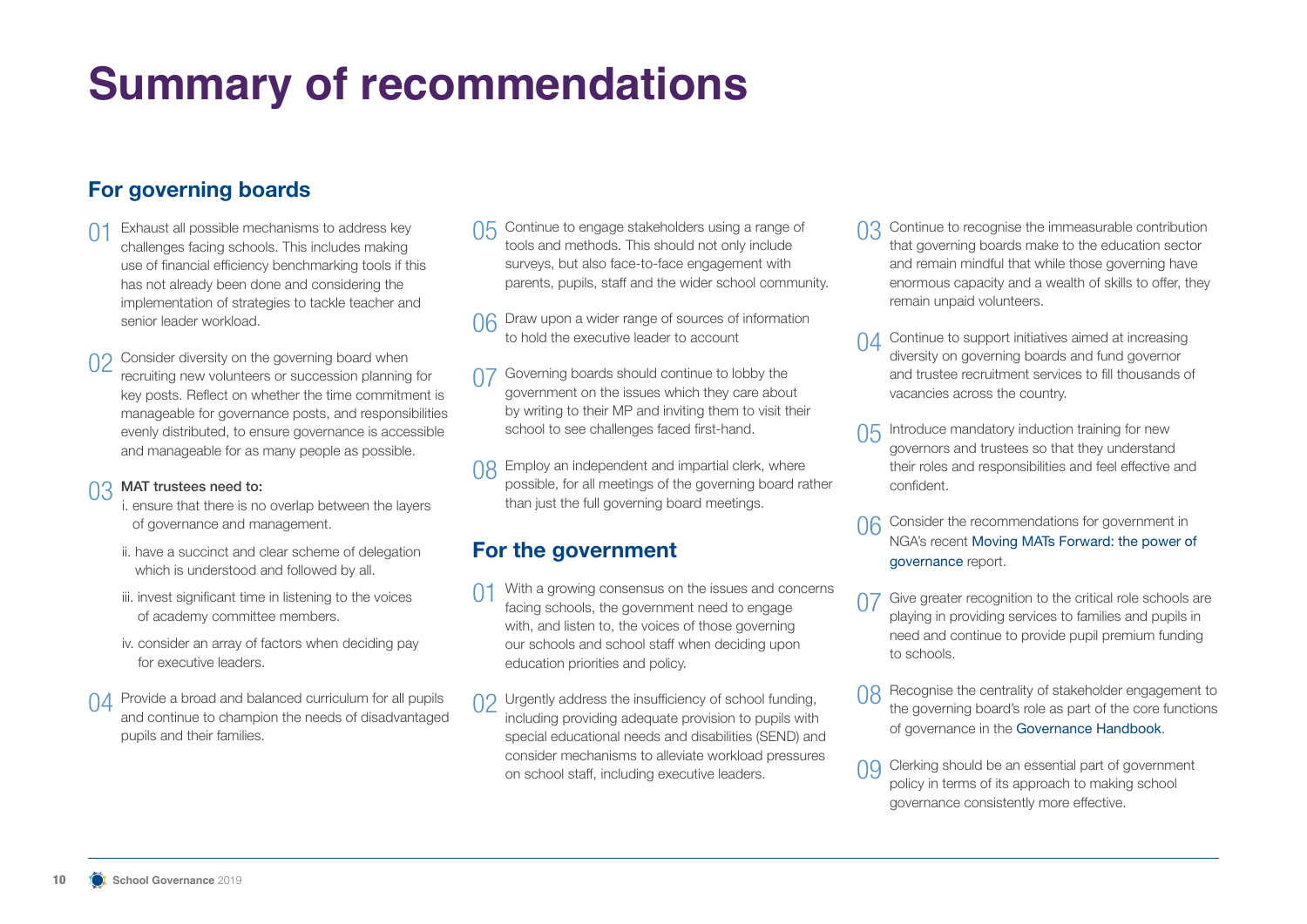**Challenges facing school governing boards in 2019**

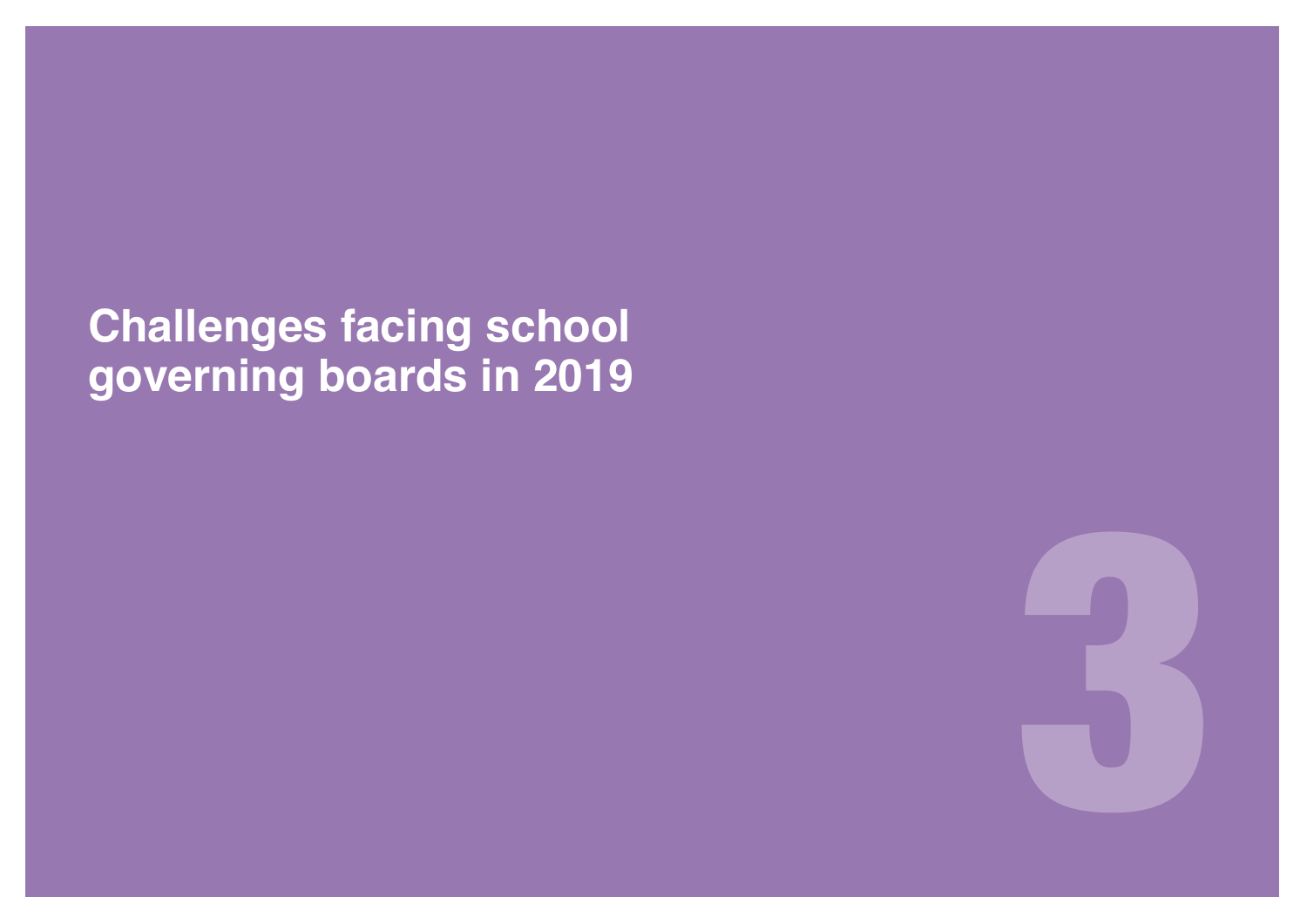## **3.1: What are the top challenges facing our schools?**

Those governing our schools have a unique perspective on the important issues facing England's education sector.

Survey respondents selected up to five of the most pressing issues facing the school(s) they govern – the findings reveal that governors and trustees are united in the three key issues they face regardless of school structure, phase, region and/or Ofsted grade.

Figure four outlines which challenges governing boards were more likely to list in their five top issues out of a possible 31 choices in the survey, alongside the option to give an 'other' response. 72.5% of those surveyed said 'balancing the budget' was one of the most important issues affecting their school(s). 'Staff wellbeing including workload' (61.9%) along with 'support for pupils with special education needs, including high needs funding' (31.2%) also ranked highly. Comparing this with last year's results, respondents this year were far more unified in what they felt were key concerns, with the top ten ranked issues making up 63% of respondents' collective vote (compared to 53.7% in 2018).

### 1. Funding remains the top issue for respondents

Over 76.1% of respondents said that they are not confident that funding pressures can be managed without any adverse impact on the quality of education provided, an increase from 74% of respondents in the 2018 survey. 65.4% of respondents felt that cuts to local authority services, such as school improvement, had an adverse effect on their school(s). Governors of maintained schools were slightly more likely to say that cuts to local authority services had adversely affected their school(s) with 68% of respondents from these boards saving they agreed.<sup>2</sup>

As shown in **figure five**, only half of respondents said that their board was expecting to be able to balance the budget next year and, of those drawing on reserves (32% of those surveyed, a 2% increase from 2018), 61.4% said that their board expected these to run out by 2021, with maintained school governors more likely to give this response.

As with previous years, the survey asked respondents how financial constraints had affected their school(s) and the pressures on finances does not seem to have decreased, as shown in **figure six**.





 $n = 3423$ 

Figure 4:What do you see as the most important issues facing the school(s) you govern? Please

2. Local academy committee members were the least likely to say that this had affected their school(s), with 58% of respondents agreeing.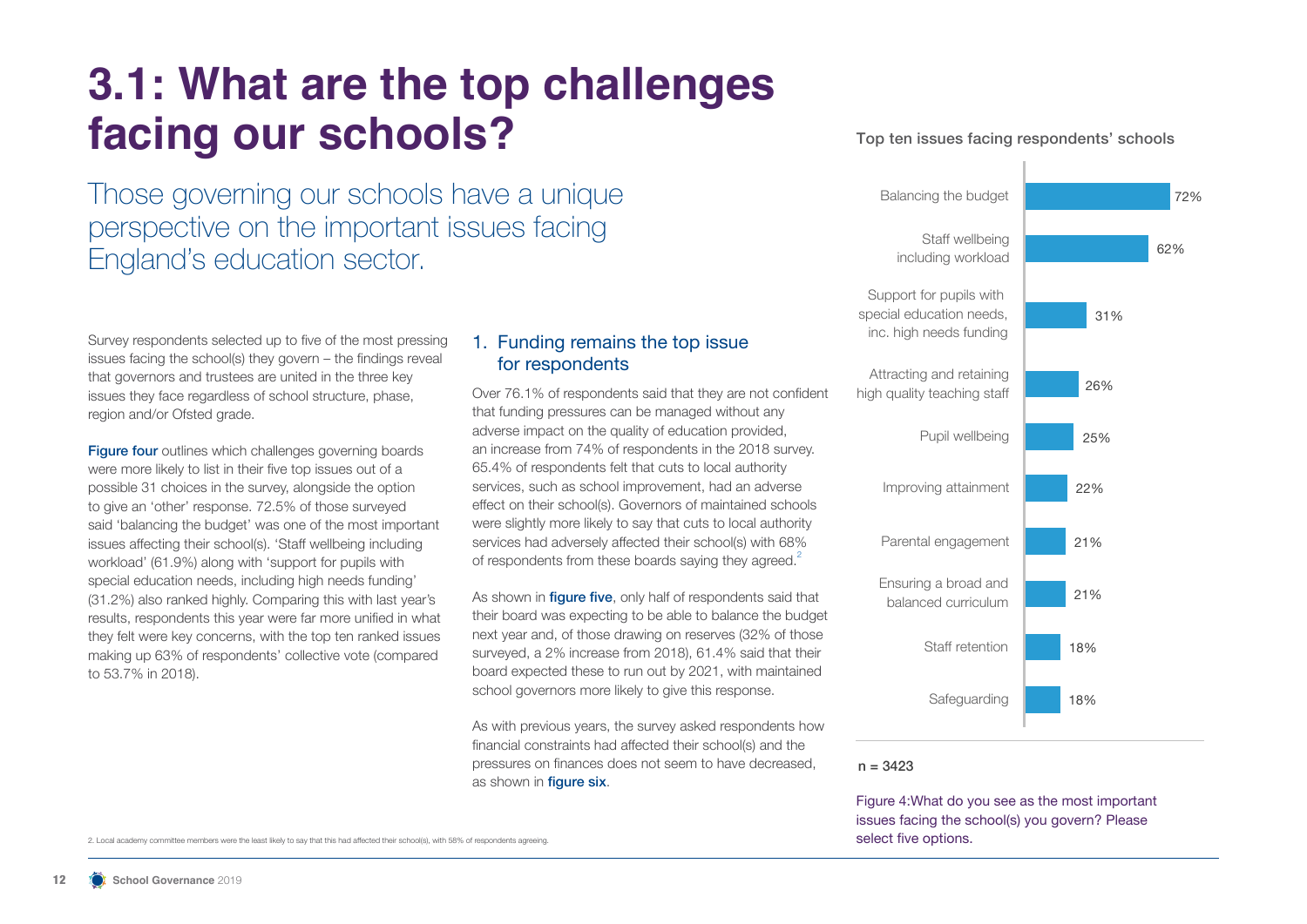As the people responsible for overseeing the financial performance of schools, many governors and trustees have needed to make tough decisions regarding funding in their organisations:

■ 6.6% of respondents said they had already or anticipate reducing school opening hours in the next two years.

Broken down by phase, secondary schools were the most likely to reduce opening hours, with 9.2% of respondents having either done this (4.2%) or anticipating doing this in the next two years (5%). In terms of groups, this approach was most common for trustees of single academy trusts, with 3.9% having already done this and 4.1% anticipating doing this in the next two years. Some trustees of MATs were also most likely to anticipate doing this within the next two years (5.6%).

■ Half said that their school had already reduced the number of support staff (51.7%) and just under a third had reduced the number of teaching staff (32.1%).

44.4% of respondents had made at least one nonteaching staff member redundant within the last 12 months while 27.7% had made one teaching staff member redundant.<sup>3</sup> A consequence of this may be increasing the amount of teaching time for senior leaders; 32.2% of respondents saying they had done this already and a further 17.4% saying they anticipated doing this in the next two years. Reducing the number of support staff was the most common action taken in response to financial constraints.



In-year deficit (i.e.drawing on reserves), 32%

Figure 5: respondents' schools financial positions by percentage

Figure 6: the percentage of respondents who had taken actions 3. This includes natural wastage (not replacing employees that leave). **Solutions in a subseque to funding constraints over time (2017 – 2019). POSITIONS by percentage Solutions Constraints over time (2017 – 2019)** 

#### What is the financial position of your school or trust?

Balancing income and expenditure. 49%

#### Actions taken by respondents' school(s) in response to financial constraints

Reduced spending on staff continuing professional development

27%

21%

23%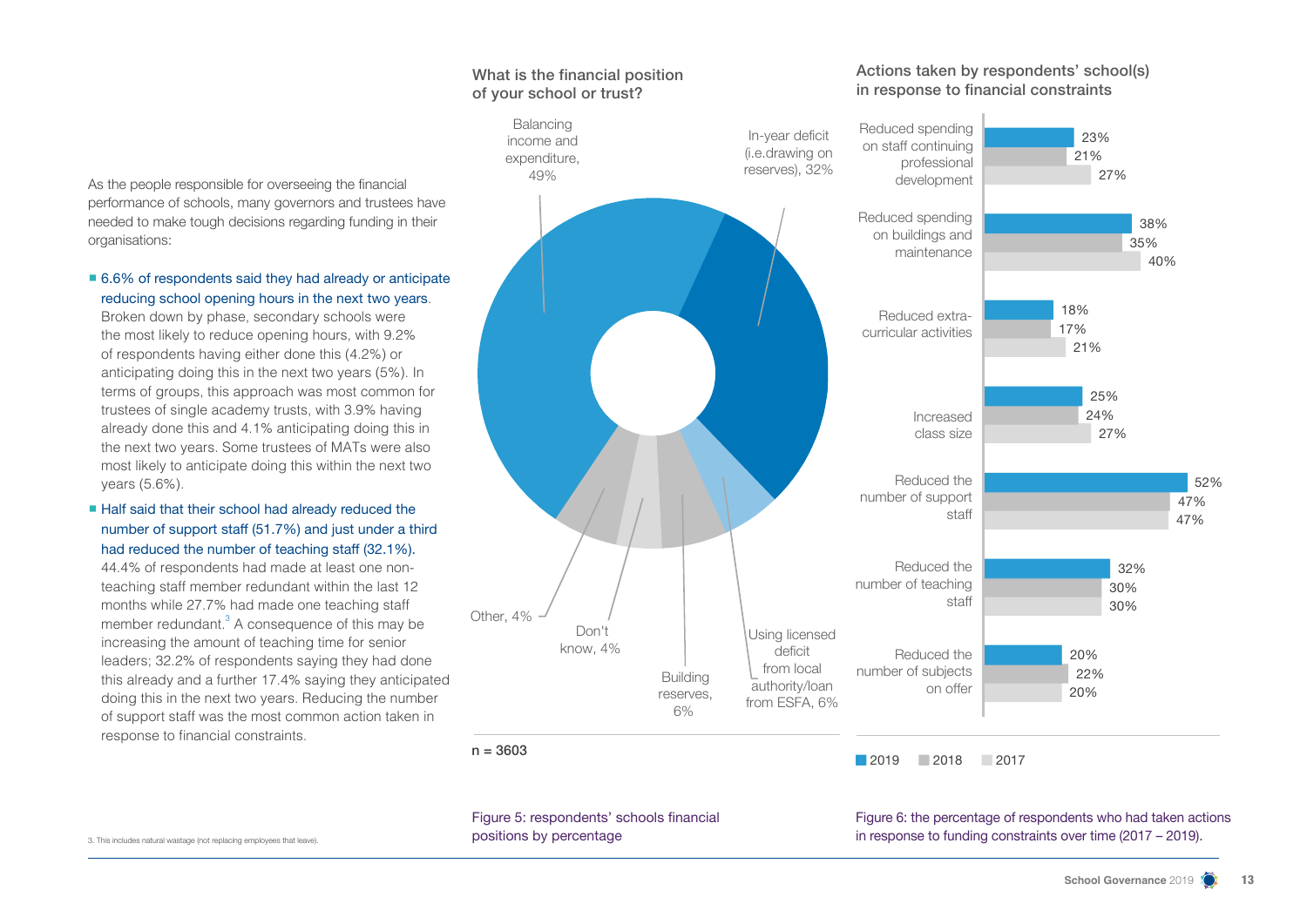■ Nearly half of all respondents said that their school had increased fundraising.

A quarter said that their school(s) had asked for parental contributions in the last twelve months and 46.5% of respondents stated that they had increase fundraising.

#### ■ The majority of those governing schools with early years and sixth forms said they did not have adequate funding to cater for their pupils

59.7% of respondents from schools with sixth forms said that they did not have adequate funding to cater for 16 – 19 year olds and 42.8% of those governing nursery schools suggested they did not sufficient funds for their pupils.

Despite having to make difficult budgetary decisions, the Department for Education's financial efficiency benchmarking tool, which allows schools to compare their use of resources and finance management with similar schools, was underutilised by many respondents. Only 53% of respondents had made use of this resource, with MAT trustees the most likely (59.2%) and academy committee members the least likely (37.3%) to have used this resource. Nurseries (59.4%) and alternative provision (60%) schools were the two most likely phases to use the tool.

Looking to the future, respondents were pessimistic about the government's ability to address funding issues, with 73.4% of respondents not confident that the Department for Education will make a strong case for education funding to the government in the upcoming spending review.

### 2. Most respondents are concerned that their school does not have the resources to meet the needs of pupils with special educational needs and/or disabilities (SEND)

Despite 89% of respondents saying that they felt their board had the skills, knowledge and experience to champion the needs of SEND pupils in their school(s) to a moderate or great extent, 77.8% of respondents said they did not receive enough funding to meet the needs of pupils with SEND, with 31.2% stating that a lack of high needs funding was one of the top five issues facing the school(s) they govern.

Respondents from both special schools and alternative provisions were more likely to place 'services for children e.g. health services' within the top five issues facing their schools.

In their open text responses to several questions, those surveyed stressed that not only did they feel they did not have adequate provision to cater for SEND pupils, but that this was also having a detrimental effect on all pupils as their schools are having to find the funding from other places within the school budget.

**61.9%** placed staff workload in their top five issues

*"Improve school funding and help us with the funding specifically for children with SEND. The children arriving to our school have more and more complex (diagnosed) needs but we're not always set up to support their needs nor do we have the funding to put the provision they need in place."*

 *"Invest in SEND support and training. There is a funding crisis in SEND and ultimately this will end up costing more as these kids grow in to adults needing more expensive support. Investing now is not only badly needed but it will improve the outcomes for so many."*

*"Be realistic with the funding that is in schools and the cuts they are having to make - this makes a direct impact on teachers and being able to provide support - especially when looking at mental health, SEND and wellbeing in schools."* 

 *"We have a high percentage of SEND pupils and are using a significant amount of our budget in supporting them in school."*

 *"We spend more than we receive to support SEND children. This has a wider impact on the other children in school"*

4. This may be due to their respective schemes of delegation and the fact that not all academy committees will have delegated financial responsibilities.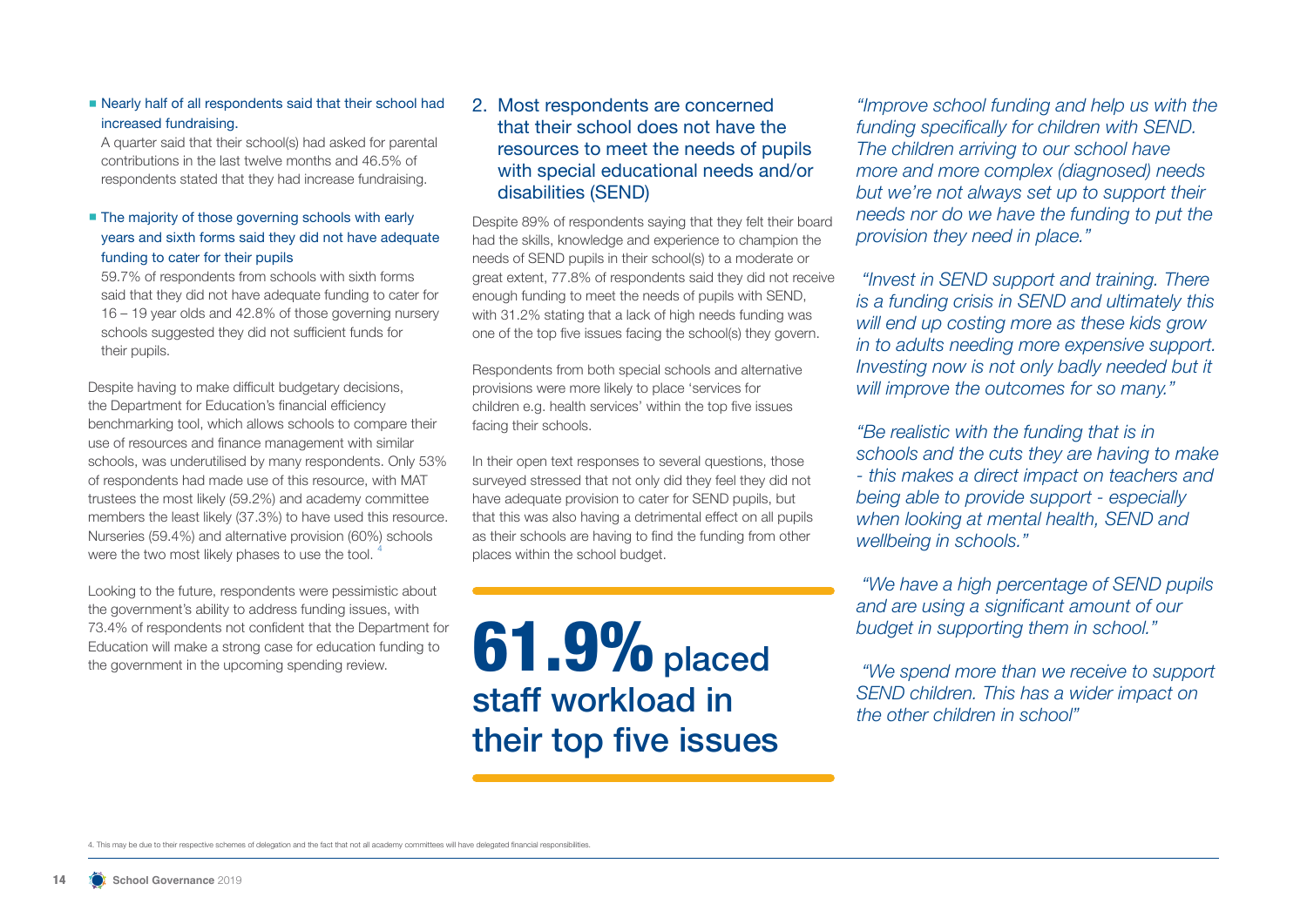### 3. Respondents noting staff workload and wellbeing as a key concern have increased and schools are working hard to attract and retain high quality teachers

The largest growing area of concern for respondents was staff workload and wellbeing, with 61.9% of respondents placing staff workload in their top five issues compared with only 37.3% in 2018. Encouragingly, boards appear to be increasingly proactive in identifying solutions to teacher workload where this is within their power; 48% of respondents said that their board had taken steps to reduce teacher workload (up 5% from 2018).

Over half of respondents also reported that the workload and/or the pressure upon the lead executive of the school they govern had increased over the past 12 months.<sup>5</sup>

## Just under 70% said that teacher workload was a problem

Another highly rated issue was the attraction and retention of high-quality teaching staff (26.2% of respondents rated this as one of the five most important issues facing their school(s)). Despite this, only 14.8% of respondents had increased incentives for teachers and only 34.8% had a flexible working policy for all staff (with 32% not having a

5. 53.3% of respondents said that their lead executive's workload had increase in the past 12 months while 55.1% said the pressure upon them had increased.

flexible working policy for any staff members). The most common incentives introduced by respondents included monetary incentives, continuing professional development and training opportunities as well as career progression and promotion opportunities. Other suggestions included 'dayto-day wellbeing initiatives' and sabbaticals.

## **Recommendations for governing boards**

- Renew focus on the core function of overseeing financial performance and make the best use of the financial efficiency tools available on the government website.
- 02 Prioritise strategies to tackle teacher and senior leader workload as a strategy to recruit and retain staff.

## **Recommendations for the government**

- Urgently address the insufficiency of school funding and its widespread effects on the standard of education provided to young people. As part of NGA's Funding the Future campaign, NGA call for the core revenue budget to be increased by at least £2 billion per year.
- Ensure that schools are equipped with the resources and support to provide high quality education and provision to pupils with special educational needs and disabilities (SEND). Additionally, the Funding the Future campaign also calls for the high needs budget for pupils with SEND to be increased by at least £1.5 billion per year.
- With regard to staffing, consider mechanisms to alleviate pressures on school staff and their workload, including executive leaders, whilst considering the

**Only 5.2% said that their board had never dealt with a HR issue in their organisation and 87% of respondents said that they were confident in dealing with most HR issues. A third of respondents said that they relied on the advice of a HR professional employed by their school/trust while 24.3% said they relied on advice from external professionals.**

### **On what information governing boards receive about their school(s)' staff, respondents told us that**

- 72.2% receive the objectives of the headteacher/lead executive
- 62.2% receive summary reports of performance reviews and how they link to pay awards
- 67% receive information on staff absences
- 79.2% receive data on staff turnover
- 24.6% receive summary reports of exit interviews.

impact that funding cuts have had on the number of teaching staff per pupil and the additional strain this has placed upon the education system.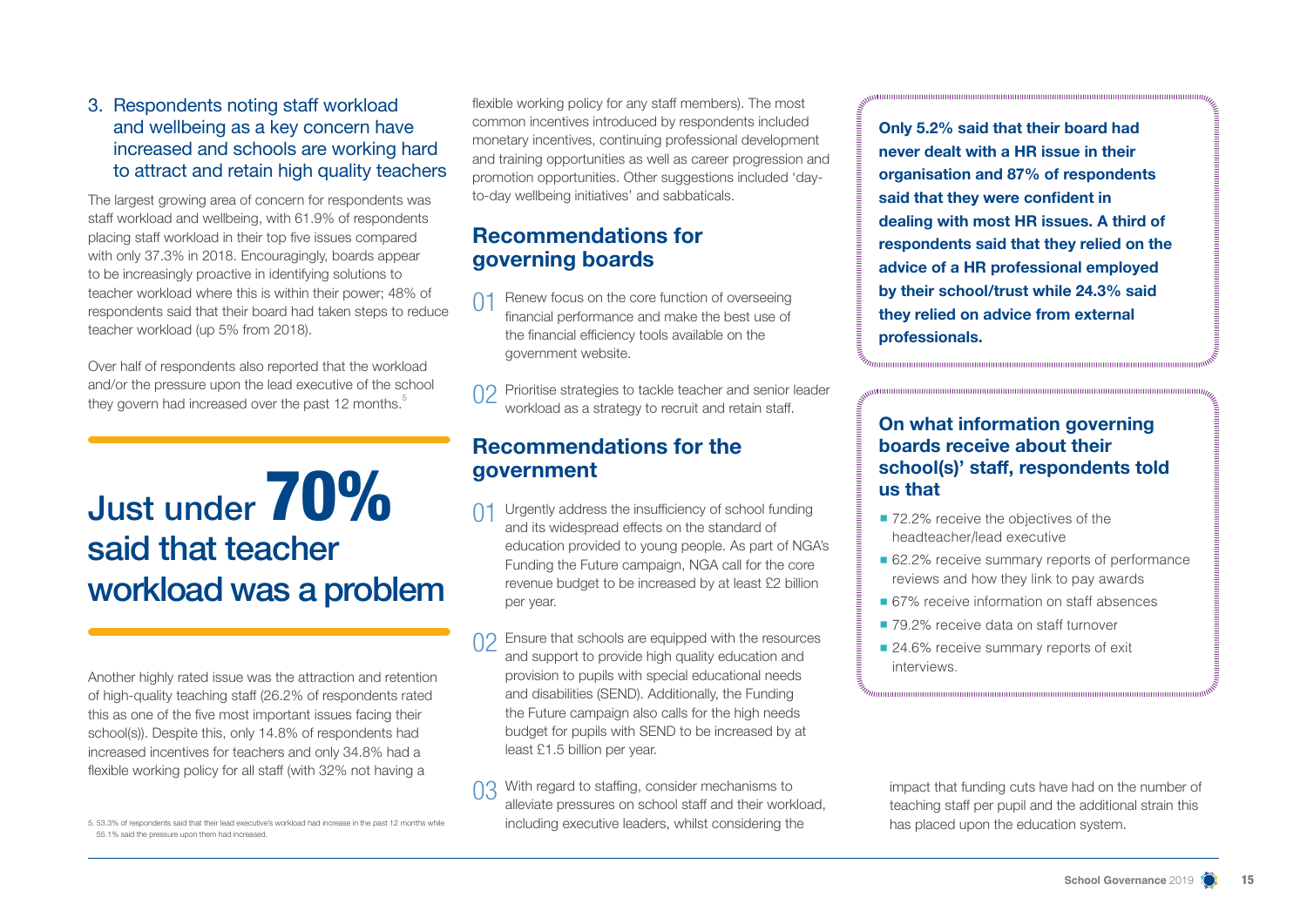## **3.2: Respondents views on education policy**

Despite their vital role, the views of those governing schools are often overlooked in conversations about national education policy.

Survey respondents' verdict on the government's performance in education over the past year'



 $n = 3422$ 

Figure 7: 'Give your verdict on how the government has performed in education over the past year', % of respondents' answers over time (2012 – 2016, 2018 - 2019).

7. This question was not asked in 2017 so we do not have any data for the period.

**78%** gave a negative assessment of the government's performance on education

Since 2012, NGA has asked respondents to give their verdict on the government's performance. As seen in **figure** seven, the government has consistently received an overall negative assessment of their performance from survey respondents; particularly since 2016.

Additionally, just over half of all respondents felt that the government's vision for the education system did not align with their governing board's vision for education within their school, and this divide remained regardless of school structure.

*"The government must stop pretending that schools are being adequately financed and stop imagining that a little bit of money to spend on 'extras' … addresses the systematic underfunding of the last 10 years. Schools have used up every last bit of resource and that is affecting recruitment, retention and pupil outcomes".*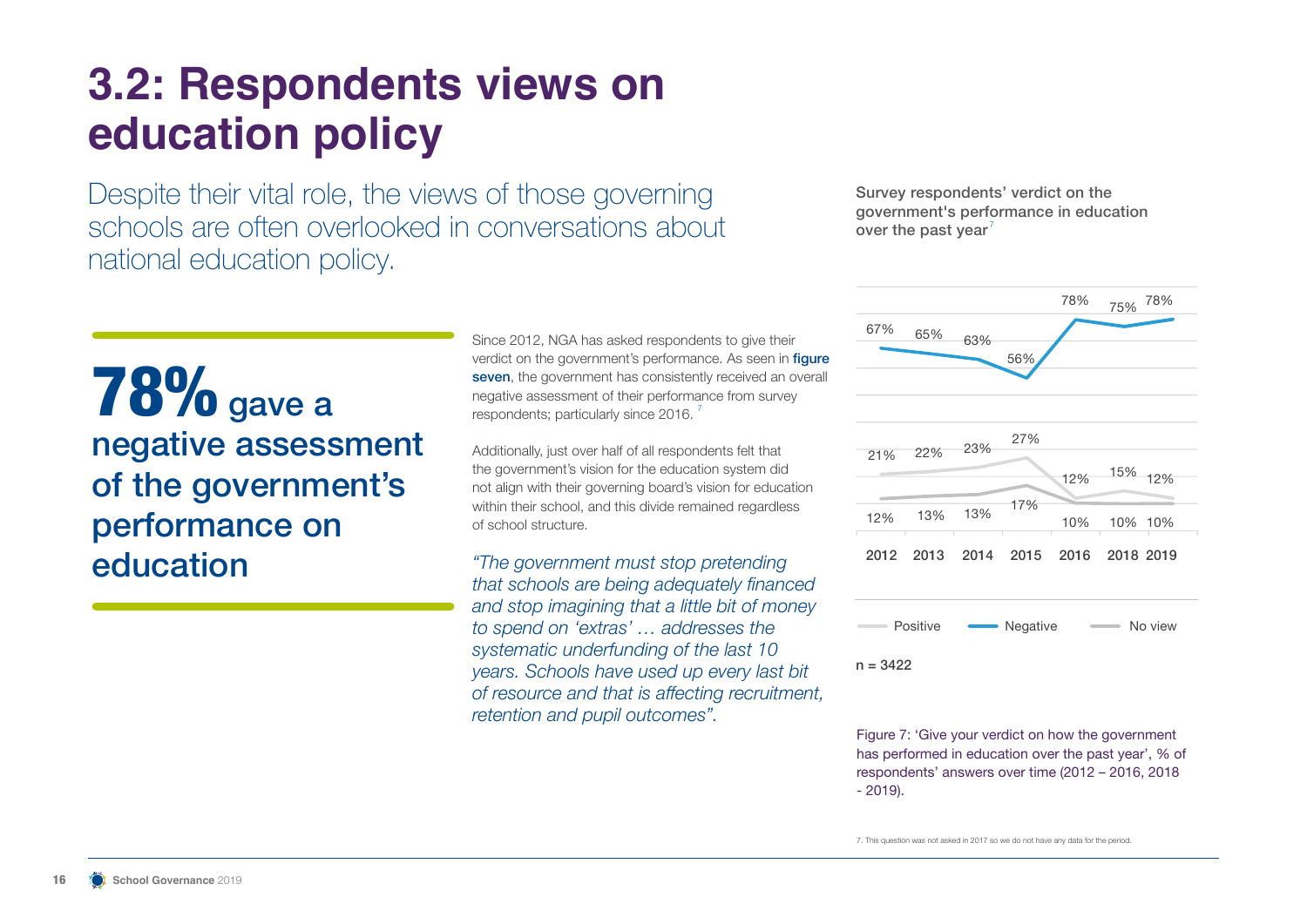When asked what single message they wanted to send to the government, the overwhelming majority of responses noted 'funding'. Other commonly mentioned responses include reference to more support from government for a myriad of different services and groups. While some of these were tied to funding, it included increased support for LAs, children with SEND, and pastoral and family services. Others commonly asked the government to stop "interfering" or "introducing changes" to the education system and there was a clear message from over 100 respondents for the government to listen to the education community, including governors, trustees and headteachers.

*"Provide more SEND support – more places in special schools and better funding for those in mainstream. This will mean school funding can then be used for other pupils as well".* 

*"Promote greater stability and reduce emphasis on change".* 

## **Recommendations for governing boards**

Governing boards should continue to make their voices heard to national and local policymakers on the issues that matter to them the most. Those governing can use the resources available on NGA's Funding the Future campaign webpage to contact their MP or the Chancellor about school funding.

## **Recommendations for government**

With a growing consensus on the issues and concerns facing schools, the government need to engage with, and listen to, the voices of governing boards and school staff when deciding upon education priorities and policy.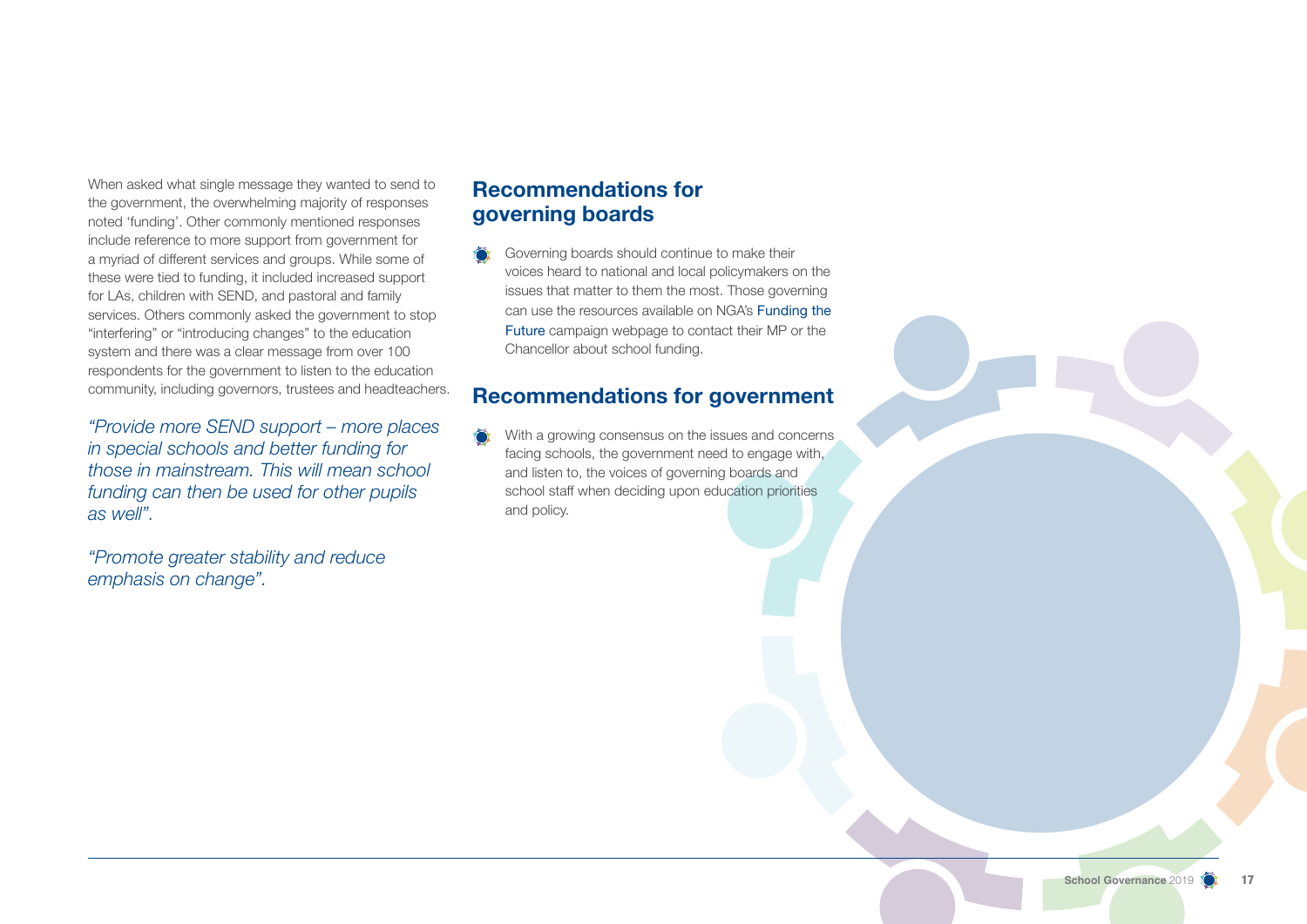**School governance: the national picture** 

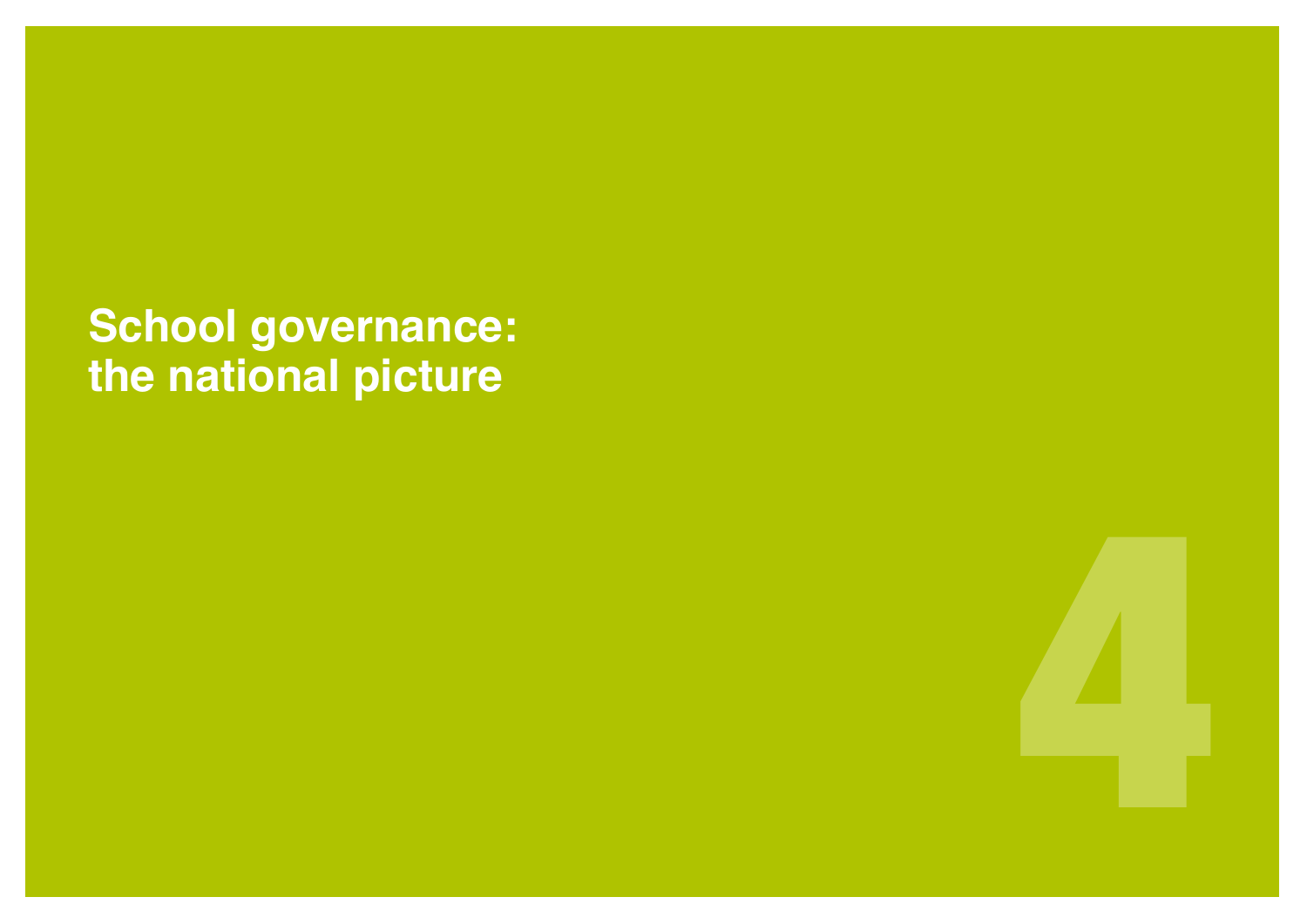# **4.1: Who governs our schools?**

Governing boards need a balance and diversity of people with knowledge, skills, perspectives and experience to enable it to be effective. This section explores the demographical data collected through the survey, including the age, ethnicity, gender and occupation of those governing schools in England.

## **Diversity is an ongoing issue for governing boards**

Just under half of those surveyed said that their board had considered whether it was reflective of the community it serves (47.1%) and, of these, nearly one third said it was not.

Like previous years, the data indicates that the school governance population is not reflective of the pupil population. 92.8% of respondents in this year's survey identified as white. This is compared to 74% of England's pupils and 86% of its teachers who were identified as white according figures from the Department for Education. The proportion of black, Asian and minority ethnic (BAME) governance volunteers, at just 5.4% of survey respondents, remains largely unchanged since the survey's inception. Those who identified as white were also more likely to be chair compared to those from other ethnic groups.

9.7% of volunteers joining boards in the past two years are

| <b>Ethnicity</b>                      | % of pupils in<br>England (2018) | % of governance<br>volunteers<br>surveyed (2019) | % of governance<br>volunteers who reported<br>being chair (2019) |
|---------------------------------------|----------------------------------|--------------------------------------------------|------------------------------------------------------------------|
| White                                 | 74%                              | 93%                                              | 95%                                                              |
| Mixed/multiple ethnic groups          | 6%                               | 1%                                               | 1%                                                               |
| Asian/Asian British                   | 12%                              | 2%                                               | 2%                                                               |
| Black/African/Caribbean/Black British | 6%                               | 1%                                               | 0.2%                                                             |
| Other ethnic group                    | 2%                               | 1%                                               | $0.1\%$                                                          |
| Rather not say                        | 0%                               | 2%                                               | 2%                                                               |

Figure 8: demographics of survey respondents in 2019 compared to official figures on pupil **From ethnic minorities** demographics (DfE, 2018).

n of chairs: 1,600 n of governance volunteers: 5,904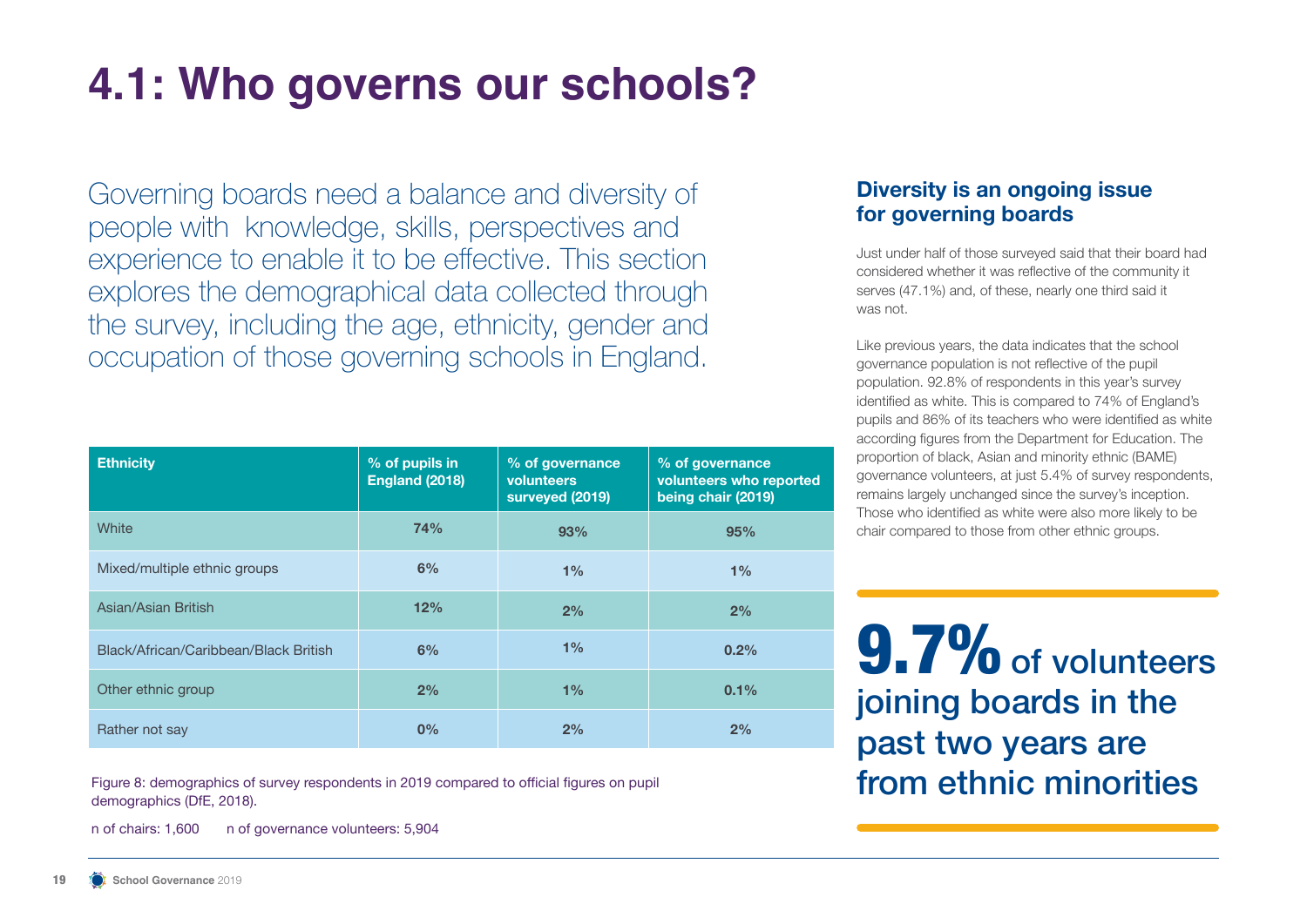Nevertheless, it is encouraging that 9.7% of those who have been recruited to governance posts in the last two years were from ethnic minorities – compared to only 1.5% who had been in governance for over 40 years. There is also some regional variation; 81.4% of governors and trustees surveyed in London identified as white.

## $62%$  of school governance volunteers are female

In terms of gender, 62% of respondents identified as female, whereas females only comprised of 60% of chairs. This shows that there are slightly fewer female chairs than there are females in governance across schools. Females are more likely to govern in all phases of schools apart from alternative provisions, and particularly more likely to govern in nursery, primary and special schools.

6% of respondents said that they had a disability compared to 21% nationally Overwhelmingly, individuals who responded to the survey said that disabled people were underrepresented on their board.<sup>8</sup>

Only 2.6% of respondents identified as LGBTQ+, yet 37.4% of respondents felt that individuals who identified as LGBTQ+ were underrepresented on their board. It is worth stating that 3.6% of those surveyed answered 'rather not say' to whether they were LGBTQ+ and when questioned whether individuals from this group were represented on their board, 53.6% said they did not know. This brings into question how school governance recruiters, and recruiters in general, treat non-visible diversity and how we can recruit diversely with this in mind.

NGA's Everyone on Board campaign aims to increase the participation of people from ethnic minorities and young people in school governance by encouraging them to share their skills, experience and insights as school governors/trustees. Creating a diverse governing board has multiple benefits:

- It helps to avoid groupthink by offering a range of perspectives
- $\blacksquare$  It sets a culture for equality and diversity to thrive throughout the school or group of schools
- Seeing governors/trustees from ethnic minorities provides role models for young people and can give them confidence in what they can achieve
- Having a diverse board provides a connectedness between the school and its community and ensures all stakeholders feel valued

To find out more, visit www.nga.org.uk/everyoneon-board.

Percentage of white governors and trustees within age brackets



|  |  | $18 - 29$ 30 - 39 40 - 49 50 - 59 60 - 69 70 - 79 80 + |  |
|--|--|--------------------------------------------------------|--|
|  |  | years years years years years years years              |  |

 $n = 5309$ 

Figure 9: Percentage of white governors and trustees within each age bracket.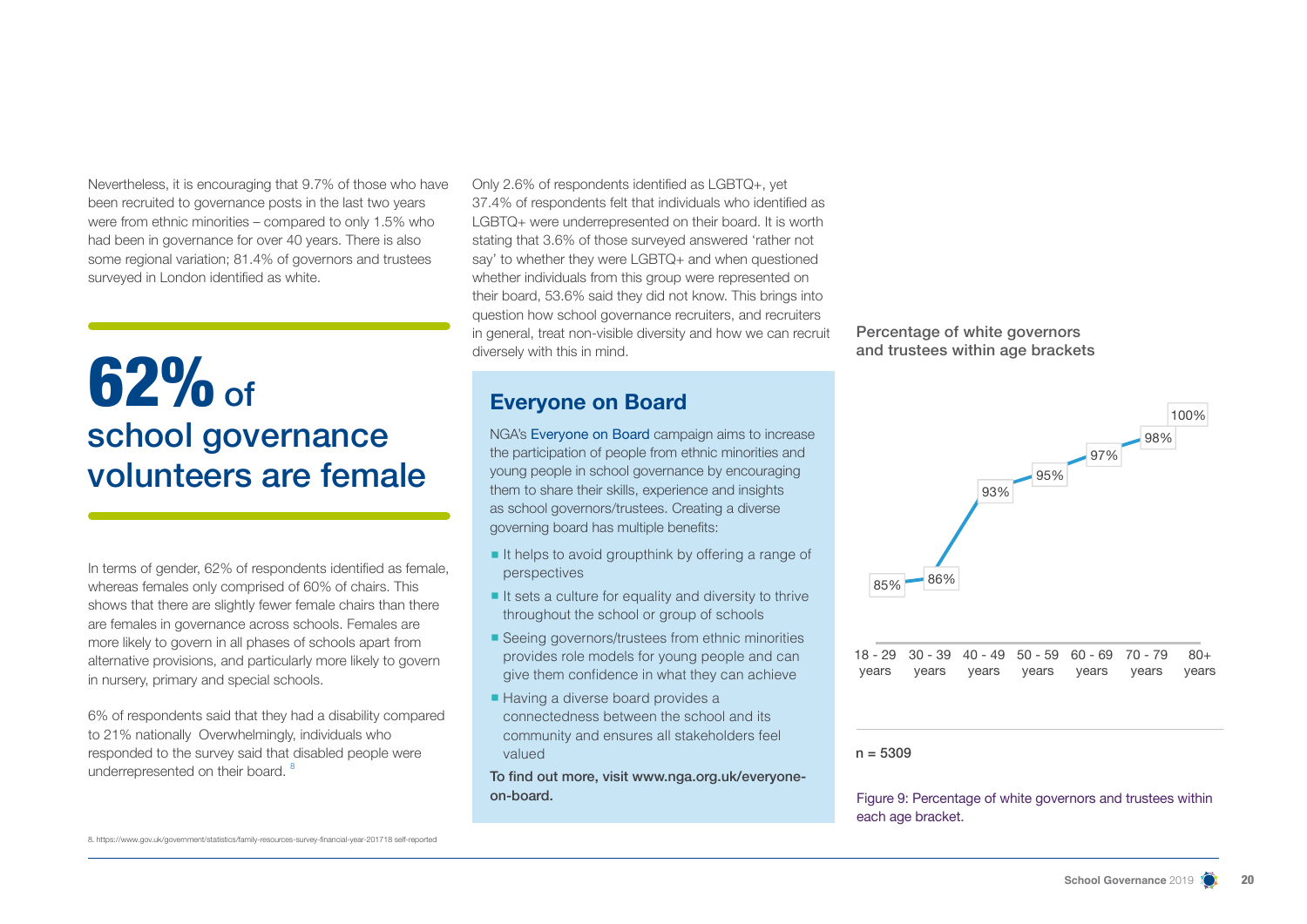### Younger respondents are less likely to be white, but continue to be underrepresented compared to the national population

The average percentage of governors and trustees who identified as white falls when compared with age – as shown in **figure nine.** This suggests that as older governors and trustees retire and younger volunteers take their place, the ethnic diversity of governing boards will improve.

Like ethnicity, however, **figure ten** shows that the age of those governing has remained stagnant over time. The largest bulk of respondents were those aged over 40, making up 79.6% of the school governance population while only 10% were aged under 40 – the lowest recorded figure of under 40s in the last five years. The percentages of respondents aged between '18-29' and '30-39' remains the same.  $10$ 

### **Young Governors' Network**

The Young Governors' Network (YGN) aims to support and encourage those aged under 40 to govern in schools. It facilitates the sharing of experience , addressing the challenges faced by young people governing schools and creating sustainable connections among current and prospective governors. YGN is member-led: created and run by young governors with support from the NGA and Inspiring Governance. To find out more visit www.nga.org.uk/YGN

#### Percentage of respondents within age brackets over time (2017 -2019)



As with 2018, respondents predominately have professional or managerial backgrounds. 87% of those surveyed said that they were either a manager, director, senior official or held another professional role. While these individuals often hold skills governing boards are looking for such as in finance, HR and risk management, respondents told us that their boards are chiefly lacking volunteers with (53.9%) and volunteers that reflect the community (44.1%). While this might not necessarily tell us whether the lack of these characteristics are having a negative effect on board performance or composition, it does suggest that potential volunteers should not be put off from volunteering because they do not come from a professional or managerial background.

For comparison, less than a third of the employed population of the UK were in managerial or professional occupations when the latest figures were published in 2017 (Office for National Statistics, 2017b). This suggests that those governing are able to bring a wealth of skills and experience to their role. Diversity of professional and educational backgrounds is also important to ensure good governance, however, and it is worth considering whether a range of perspectives are represented on the governing board; it should not be assumed that a potential volunteer has nothing to offer because they do not have a professional or managerial background.

#### Figure 10: percentage of respondents by age over time (2017 – 2019)

9. Since 2017, the survey gives respondents the opportunity to choose 'rather not say' which is why these figures do not add up to 100.

10. This is likely due to the change in format of the question. Previously we asked participants to give their age within a bracketed category whereas in 2019, we gave participants

the opportunity to give their precise age. As the percentage of respondents under 40 remain stable, we can assume that those over 40 were the least likely to give their age.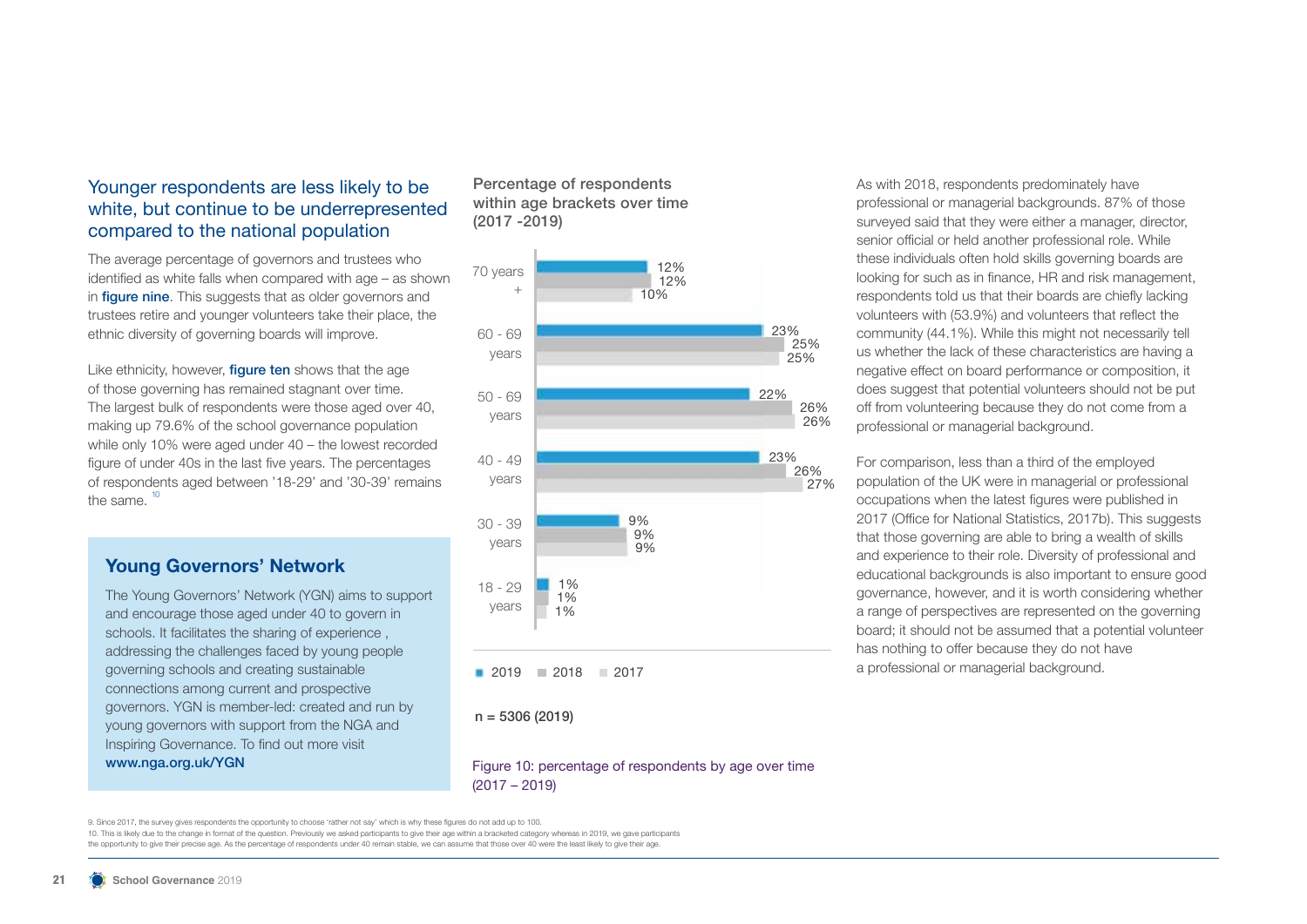## **Who governs our schools: a snapshot**

### Age

- The average age of a school governor/trustee is 55 years old.
- MAT trustees are, on average, the oldest at 59 years old.
- There are 70 years between the oldest and youngest respondent – the oldest at 90 and the youngest at 19.

### **Occupation**

- 32.5% of those surveyed were retired, 0.7% were studying and 0.7% were also unemployed with a further 5.2% looking after home or family
- The most common occupation of those surveyed was of a managerial, directorial or senior official while only 0.7% were from a skilled trade profession
- Over 38% worked or had worked in education mirroring the large proportion of respondents (30%) who classified their current occupation as an education professional.

### **Gender**

- Females are the most likely to govern in schools making up 58.9% of those surveyed.
- Average age of a female governing was 52.6 years while the average age for a male was 57.6 years.

## **Ethnicity**

- White governors/trustees were, on average, the oldest at 55 years old
- The youngest governors/trustees were more likely to be from an ethnic minority with an average age of 47 years old
- **Example 3** Female governors/trustees were more likely to come from an ethnic minority.

### Joining the governing board

- 57.1% of respondents were appointed for the role by the governing board/trust members.
- 11.2% were appointed by the governing board after being nominated by the local authority.
- 13.5% were appointed by a foundation body.
- 14.8% were election by a parent body
- 3.5% were elected by staff

## **Recommendations for governing boards**

Actively consider diversity of age, ethnic group, gender and disability when recruiting to the governing board or succession planning for the role of chair and work to identify and remove barriers to participation.

## **Recommendations for government**

Continue to support initiatives aimed at increasing diversity on governing boards and ensure messaging supports this aim.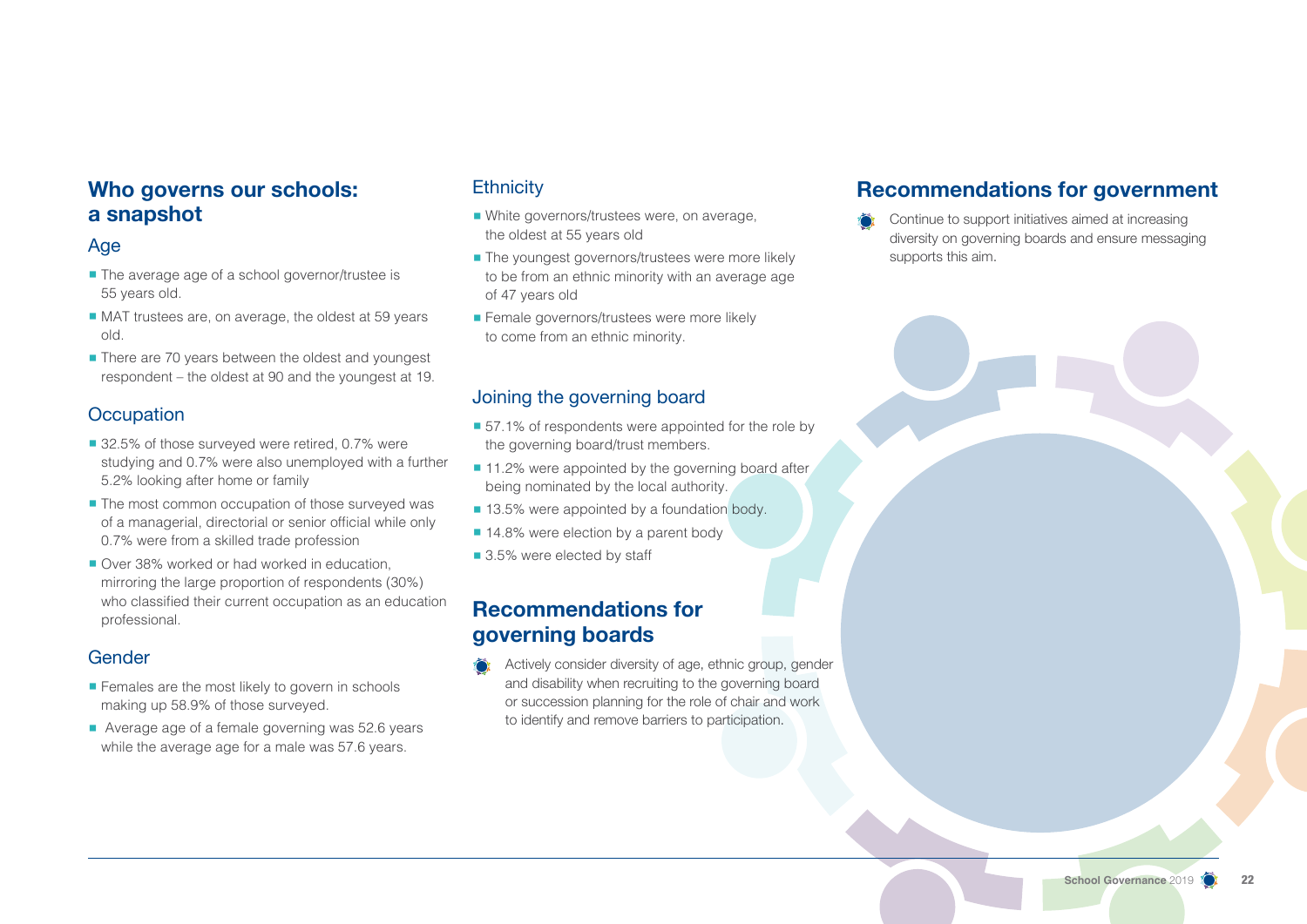## **4.2: Motivations, recruitment and time spent on governance**

Governing is a substantial commitment of time, energy and skills, yet school governance volunteers often talk of how rewarding the role is. This section sheds light on the amount of time it takes and the current outlook on governor, trustee and academy committee recruitment.

The majority get involved in school governance to 'make a difference' to children's lives. As illustrated by *figure* ten, over half of all those surveyed also listed 'serving my community' (66%), 'utilising existing skills and experience' (62%) and 'an interest in education' (60%).

 $73\%$  state making a difference for children as their main motivation

## **How do governors and trustees feel they are making a positive impact?**

- 75% of respondents said they feel that they make a positive contribution to their local community
- 80% of respondents said that they feel that they are making a positive contribution to the whole school system
- 88% of respondents said that they feel that they are making a positive contribution to the quality of education at their school(s)

### Top motivations for governing according to respondents



 $n = 5016$ 

Figure 10: 'What motivated you to become involved in school governance?'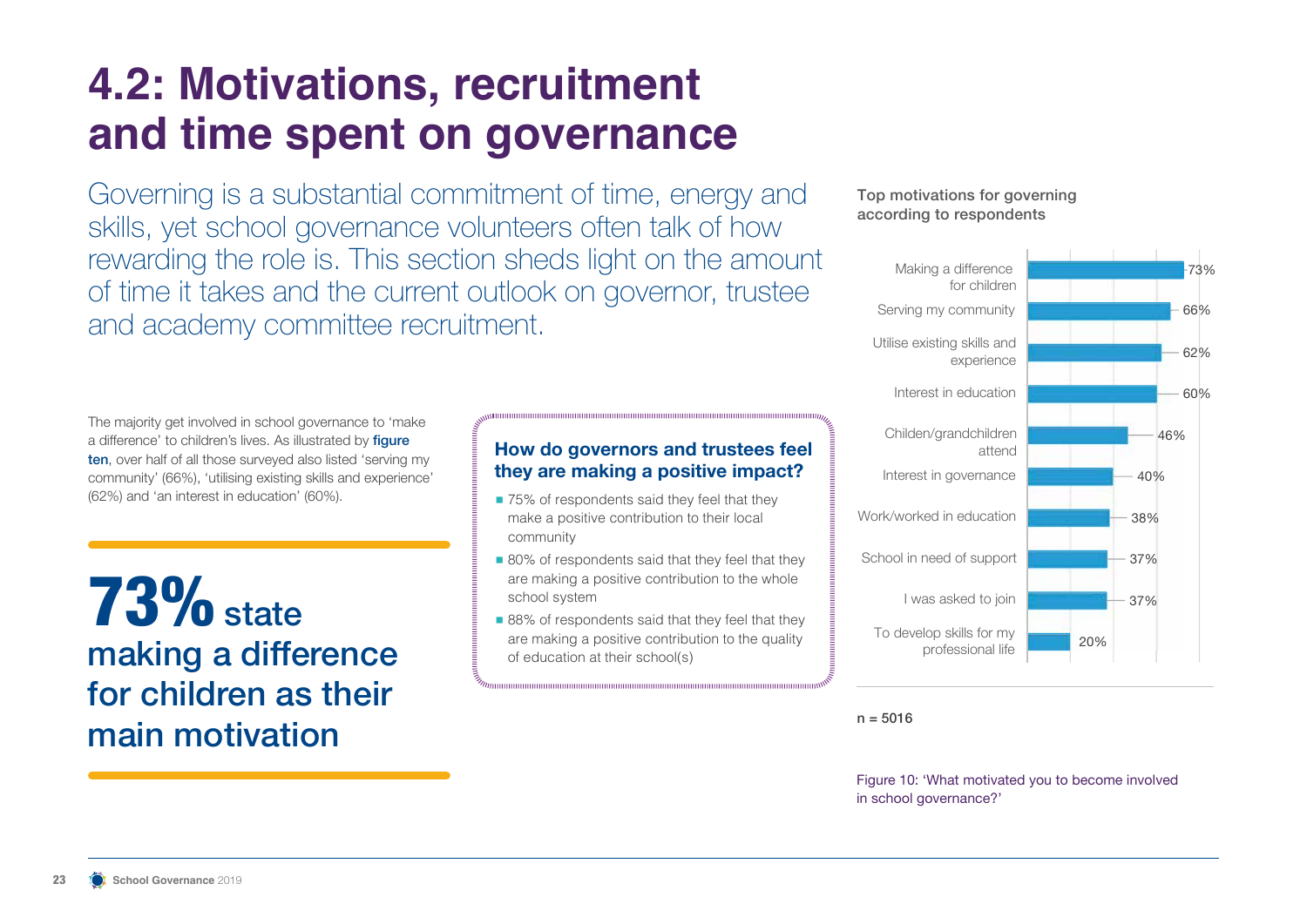Respondents were also given the opportunity to explain their motivation for governing in their own words:

### *"[I] had a rubbish time at school and didn't want anyone else to"*

*"[I volunteered] to build my confidence having been out of the workplace"*

### *"[My] children previously attended the school and [I had] a desire to give something back"*

The most common answer relating to why respondents were involved in school governance related to previous or ongoing involvement with the school, with 33% of respondents governing in a school where they were related to a child.

Governors and trustees were also asked about the skills they had gained from the role. Amongst the comments, respondents noted that governance had given them a greater understanding of how education and schools work. It has also helped them work with others and improve their leadership skills (including managing others and chairing).

While the vast majority of respondents felt they were making a positive contribution to the whole school system, this varies by time governing with only 69.6% of those governing for under two years agreeing with this statement. Meanwhile, 85.1% of respondents who had been involved in school governance for over 20 years agreed with this statement. This may be that they are more likely to be able to see and identify the long-term positive effects of school

governance or they have had more of an opportunity and time to make a difference while those new to governance are still getting to grips with the role.

### Respondents reported spending a significant amount of time governing their school(s).

*"A big factor is that governing bodies are being asked to do so much more these days - to be more accountable, and to take on a growing chunk of responsibility for schools' inspection outcomes. It adds to the stress and takes away from the pleasures of governing and is in my view too much to ask of a group of time-stretched volunteers. I feel our generous nature is being exploited by the system."*

NGA has previously set the expectation that time spent on school governance should be manageable within 10 to 20 days per year, a benchmark borrowed from the wider charity sector. Last year 52% of those surveyed said that they agreed that the responsibilities given to governors/trustees are manageable within this timeframe. This decreased from 69.7% in 2012.<sup>12</sup>

This year, over half of volunteers identified that they are devoting between 20 and 30 days per year to their governance duties and a further 27.4% are dedicating over 30 days. In addition, 24.4% of chairs of governing boards admitted that their workload was either somewhat or completely unmanageable, with around 15% of those in other chairing positions (such as committee chairs and

To what extent do you feel that the time commitment required for your governance role is manageable?



 $n = 3821$ 

Figure 12: percentage of respondents on whether their governance duties were manageable.

11. The mean average of a commute to governance meetings according to respondents was 27.4 minutes (one-way). 12. 16.1% of vice chairs and 13.2% of committee chairs.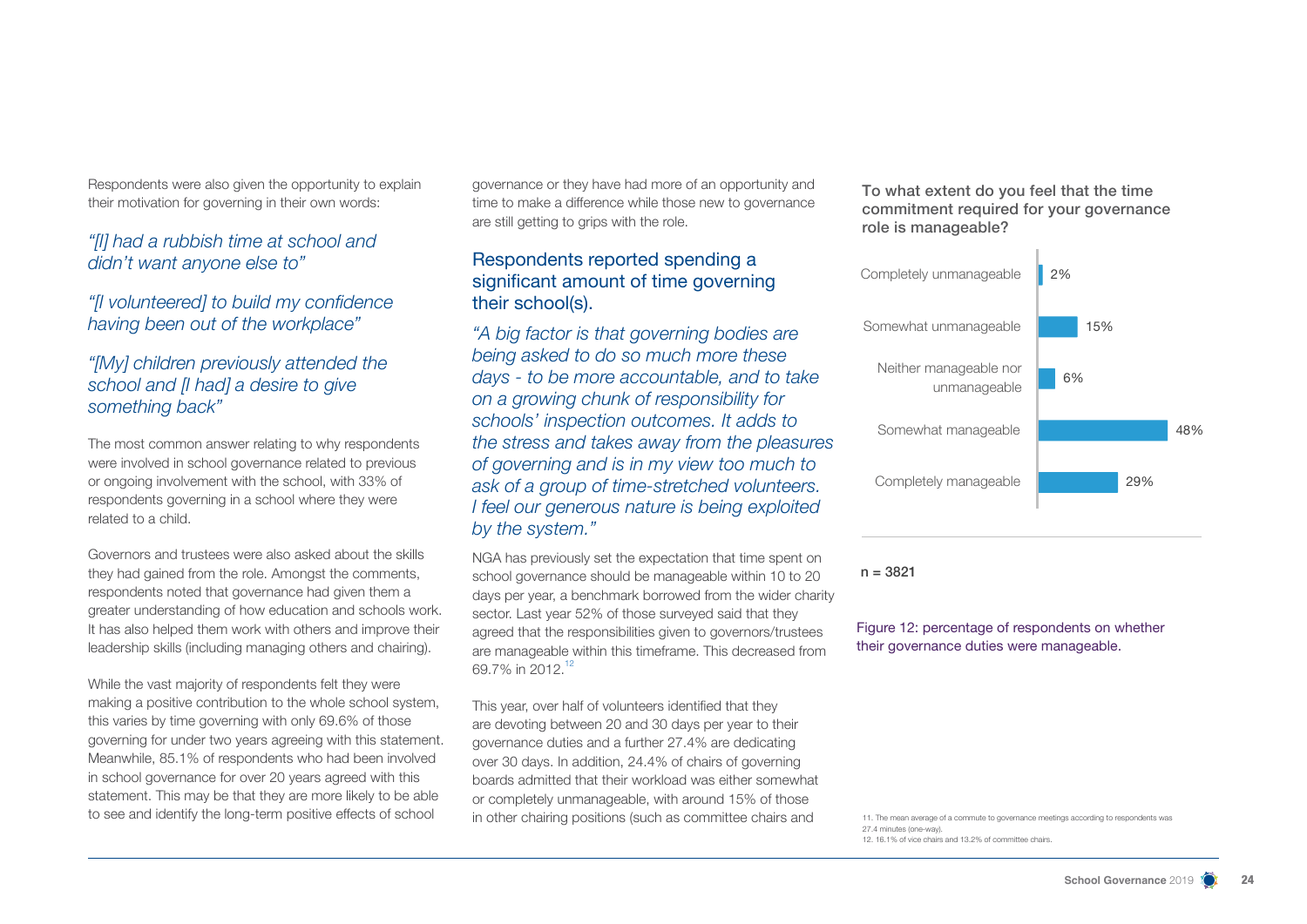## 77.4% volunteers are giving over 20 days per year to governance

## 30 minutes is the average commute for governors and trustees

11. 54.6% of respondents governing 'inadequate' schools spent over 30 days per year on their governance duties compared with only 28.9% of respondents governing 'good' schools.

| Years respondents had been involved<br>in school governance |      |  |  |
|-------------------------------------------------------------|------|--|--|
| Less than 12 months                                         | 7.8  |  |  |
| 1-4 years                                                   | 30.8 |  |  |
| 5-8 years                                                   | 19.2 |  |  |
| rs +                                                        |      |  |  |

Figure 13: table showing the average number of years respondents had been involved in school governance

vice chairs) saying the same.<sup>12</sup> NGA's interim research report, Exploring the time it takes to chair a multi academy trust (MAT) found that chairs governing MATs spend a significantly longer time on governance within their organisation than those chairing in other types of schools.

### *"I feel very disillusioned with being a governor, it's a thankless task. The government expects far too much for a voluntary role and I don't feel the enthusiasm for it anymore."*

The perception of whether time spent governing is manageable is also slightly affected by the most recent Ofsted grade given to the school. The data demonstrates that those whose schools have been rated 'inadequate' are the most likely to say that the time commitment for their role was somewhat or completely unmanageable.

Additionally those governing schools deemed 'inadequate' by Ofsted were also twice as likely to perform over 30 days of governance duties per year than those governing schools which had acquired 'good' status.<sup>11</sup> This may be due to the added time taken to govern in schools where an interim executive board is in place instead of a governing board.

Despite the extensive time commitment, most respondents said that the role was somewhat or completely manageable (77%). Whilst 41.9% of retired respondents said that their workload was completely manageable, only 22.2% of employed individuals said the same.

32.4% of respondents were given paid time off by their employer for school governance duties and a further 11.6% received unpaid time off. 2.9% respondents were refused time off while 29.5% said that it was not applicable to their work arrangement.

Despite this overwhelming trend of increasing workload, governors and trustees remain ambivalent towards the notion of pay. As with previous years, over half of governance volunteers surveyed said that they disagreed with the option to pay all governors and trustees (in addition to receiving expenses).

### Over a quarter of respondents said they would or were unsure if they would resign from their role

13.2% of respondents said they are planning to resign from their role in the next twelve months and an additional 14.7% said they were not sure. MAT trustees were the most likely to say they were planning on resigning from the board (16.1%) while local academy committees were the least likely (11.8%).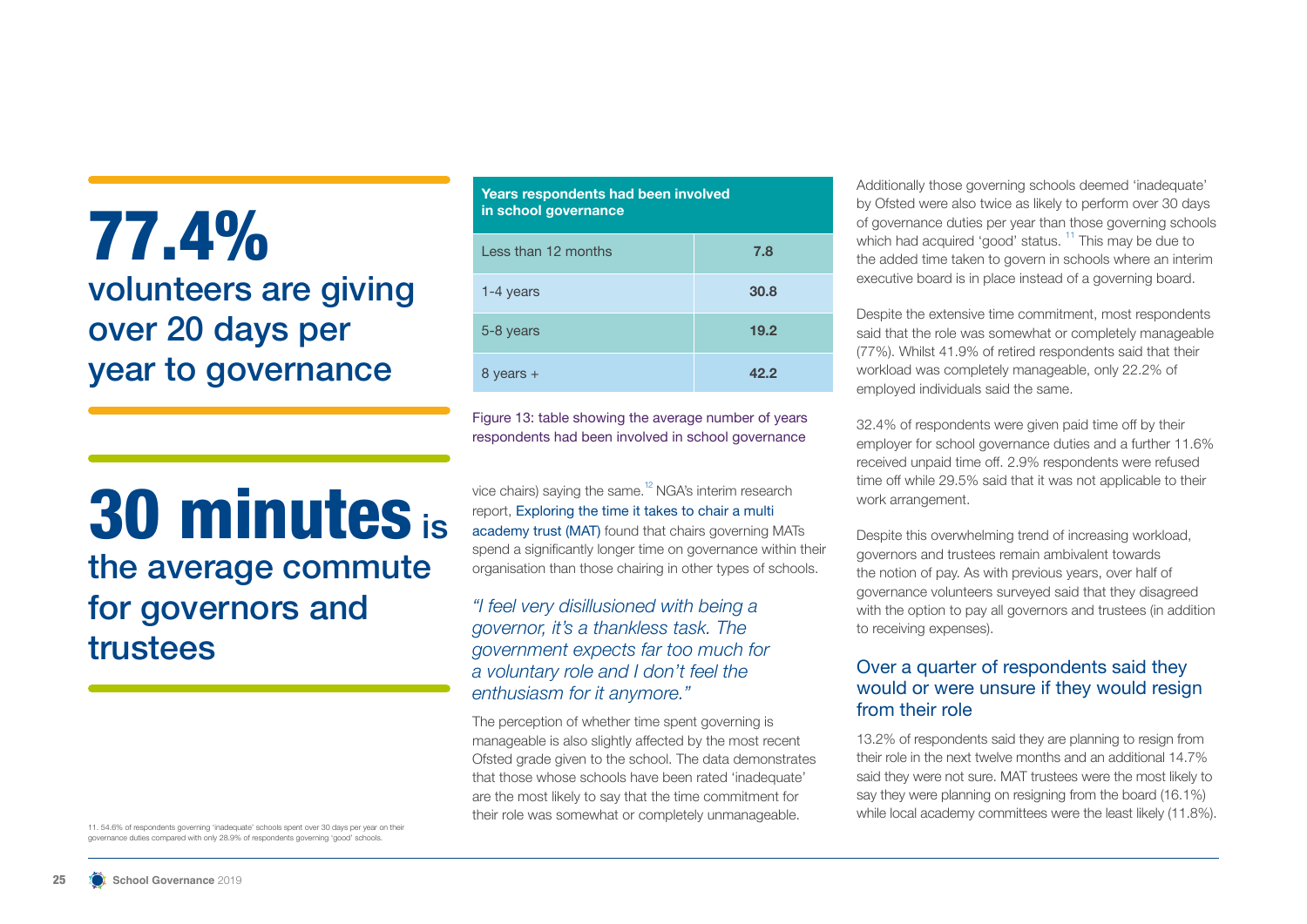Those involved in school governance for under 12 months were the least likely to say they intended to resign within twelve months (9.9%) compared with volunteers who had served for one year or over (31.4%).

Whether respondents were planning to resign was interesting when compared with their school(s) most recent Ofsted grade. Governors/trustees of 'inadequate' schools were expressively more likely to say they were planning to resign (23.8%) and only 56.4% said they definitely not planning to resign. Meanwhile, 72% of respondents governing 'outstanding' or 'good' schools said they were not contemplating resignation.

On average respondents had spent **6.6 years on** their current governing board

## **Recommendations for governing boards**

- Look to introduce strategies to manage time more effectively and ensure that the board is working as a collective to alleviate the burden upon individuals who are vulnerable to spending a significant amount of time on governance, particularly the chair.
- Consider how the time it takes to govern in your school impacts upon governor/trustee wellbeing, recruitment and succession planning. Actively talk about governor and trustee workload as a governing board; putting measures in place to make the time commitment more manageable for those who are struggling.

## **Recommendations for government**

Continue to recognise the immeasurable contribution that governing boards make to the education sector at no cost to the taxpayer. When considering education policy and workload in schools, remain mindful that while those governing have enormous capacity and a wealth of skills to offer, they remain unpaid volunteers.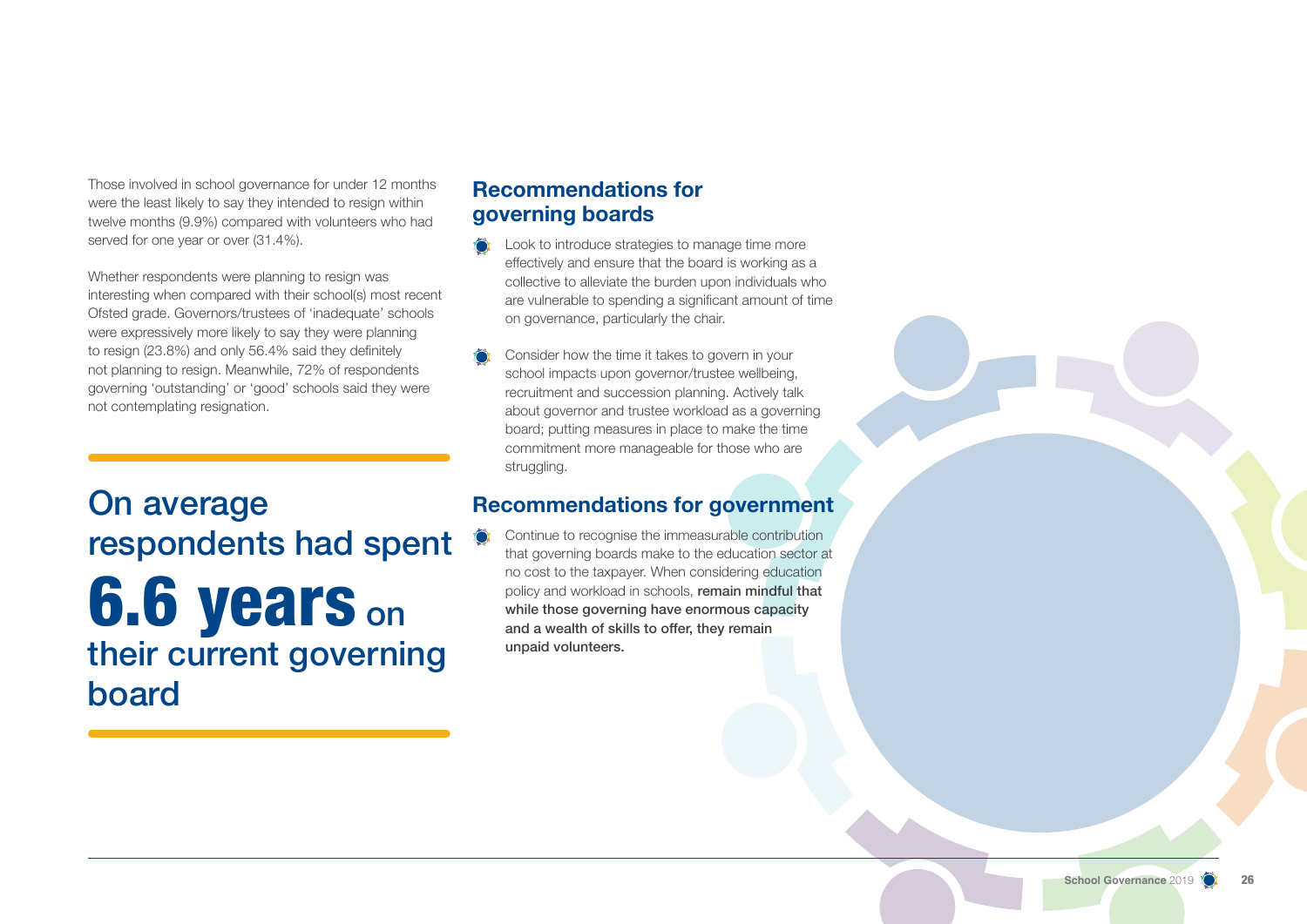## **4.3: Governing boards: recruitment, composition and training**

There are over a quarter of a million school governance volunteers in England, but despite the move toward smaller boards, thousands of volunteers are still needed to fill governing board vacancies.

### The number of small governing boards continues to increase

There is no set size for a governing board. Instead, all boards are encouraged to regularly review their constitution and composition to ensure that the board can function to an optimal level, having enough individuals to contribute a diverse range of skills and opinions but not so big that a consensus cannot be reached. While in 2013, 16.6% of respondents to the survey reported having ten or less individuals on their board, in 2019, this is now 39.8% of respondents showing a drastic shift to smaller boards.

## There are 11 to 12 volunteers on an average board

| Number of governors/<br>trustees on<br>respondents' boards<br>when full | % of respondents<br>(2019) |
|-------------------------------------------------------------------------|----------------------------|
| 8 or fewer                                                              | 16.7%                      |
| $9 - 10$                                                                | 23.1%                      |
| $11 - 12$                                                               | 31.9%                      |
| $13 - 15$                                                               | 19.2%                      |
| $16 - 19$                                                               | 6.2%                       |
| 20 or more                                                              | 2.8%                       |

#### $n = 3.859$

#### Figure 14: table showing a breakdown of board sizes amongst survey respondents.

In addition to the full governing board, many schools and trusts have committees made up of a smaller group of people chosen to receive specific information and make decisions on behalf of the full board. Respondents told us that the average number of committees was 2.51 committees per board. This varies a little by type of board; MATs on average have the least trust board committees

### Actions formed by respondents' boards and whether it was useful



We did this and it was useful We did not do this We did this and it was not useful Don't know

#### Figure 12: percentage of respondents who carried out each action and how beneficial it was.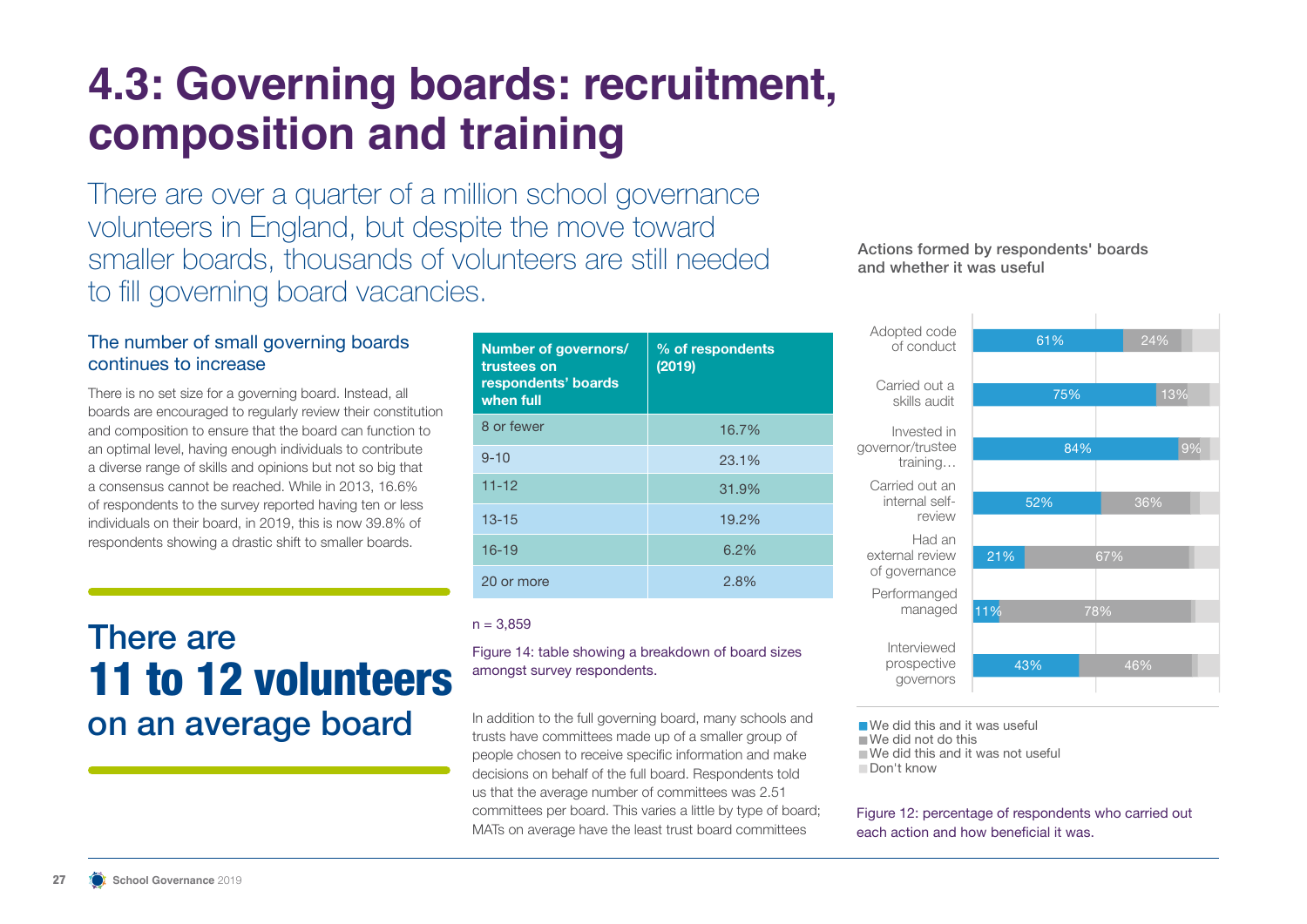## 55.3% say it is difficult to recruit volunteers to their board

(1.8 per board) and single academy trusts have the most (3.1 per board). A significant portion of those surveyed also said that they had either changed the terms of reference for their committees (32.9%) or had changed the number of committees their board has (24.5%) in the past year.

### Roughly 18,000 additional volunteers are needed to sustain school governance

Over 60% of respondents said that they had at least one vacancy or more on their governing board and a further 34.4% said that they had two or more vacancies. Over half of respondents said that they find it difficult to recruit governors/trustees to the governing board (55.3%) and 38.5% of respondents said that they find it difficult to attract a good chair and vice chair. 59.6% of chairs and vice chairs said that they found it difficult to recruit to the governing board, 10% more than those in non-chairing positions (excluding lead executives and committee chairs).

## **What methods of recruitment are governing boards using?**

- 67.7% of respondents said that they had successfully recruited governors and trustees through word of mouth.
- 16.6% had recruited successfully through their local authority
- 12.6% had used Inspiring Governance
- 8.9% had used Governors for Schools (formerly SGOSS)

Based upon the approximate number of school governing boards in England and the number of vacancies per board, an estimated 18,000 additional school governance volunteers are needed to sustain current board sizes.

A supply of experienced and prepared chairs is essential to effective governance, so it is important for boards to plan their future leadership. Over half (55%) of respondents reported that they either did not have a succession plan or strategy in place or did not know if they had one in place. Only a quarter (24.2%) of school governance volunteers surveyed said that they both had a succession plan in place and there was someone lined up to take on the chairing role.

## **What skills are governing boards looking for?**

- volunteers with motivation (41%)
- volunteers with time (53.9%)
- volunteers with finance skills (34.7%)
- volunteers with HR skills (40.8%)
- volunteers with risk management skills (36.6%)
- volunteers with education skills (31.5%)
- volunteers that reflect the community (44.1%)

24.2% had a succession plan for the chairing role in place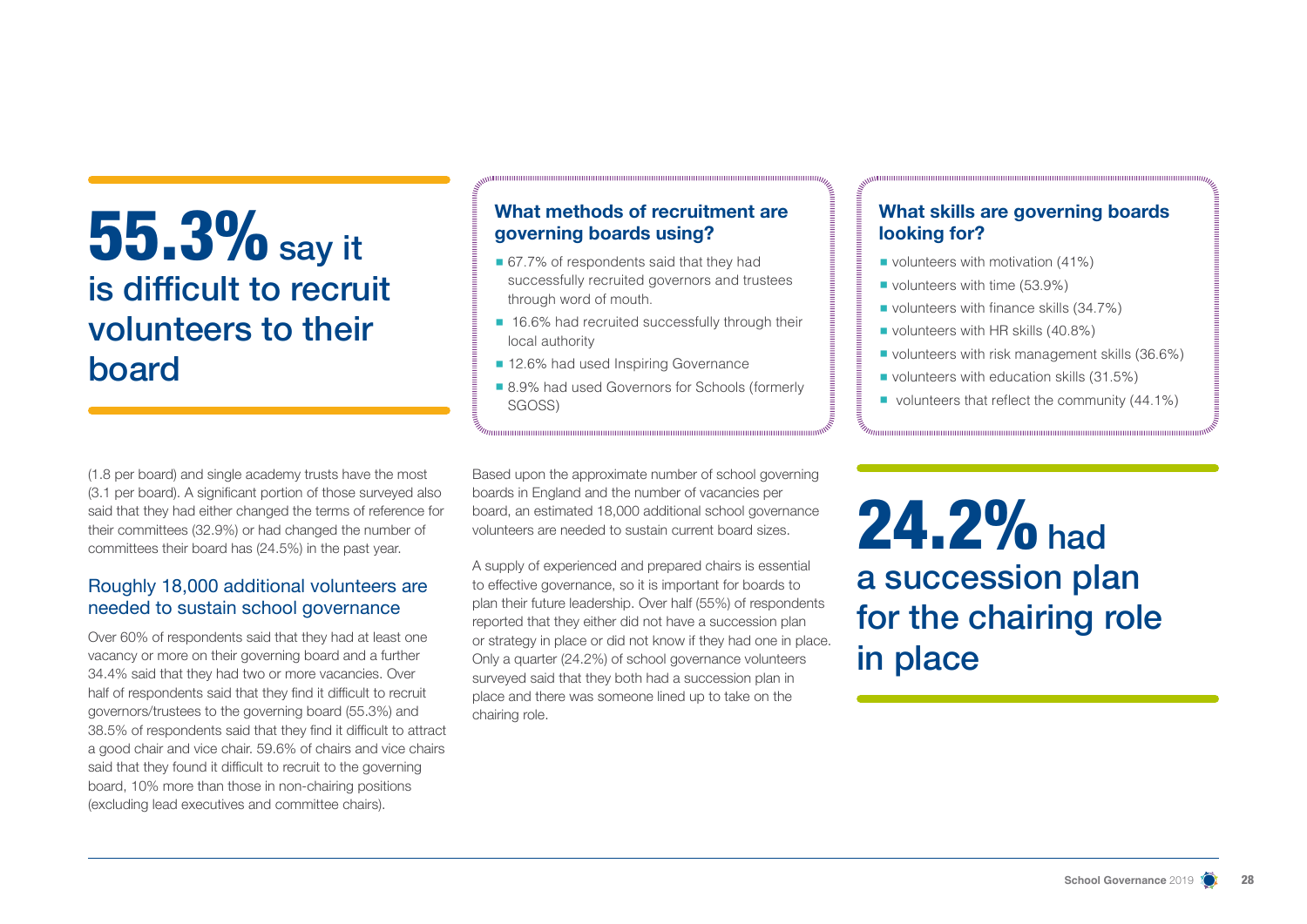### The majority of those governing have undertaken some form of effective training and over 9 in 10 support mandatory training for governing boards

96% of those surveyed who had invested in governor/ trustee training reported that they had found the training useful and beneficial. 93.8% of respondents said that they were in support of high-quality induction training being mandatory for all new governors and trustees – a proportion which has remained consistent over the past few years.

### A quarter of all those that sat on a panel to review a permanent exclusion said that they did not receive any training in preparation

The governing board must be informed of any permanent exclusion within their organisation and have a statutory duty to consider if the decision to exclude the pupil should be upheld. NGA recommends that all governors/trustees serving on exclusion panels should receive training in order to ensure they understand the legislation surrounding school exclusions and appropriate conduct at these panels. Yet 25.4% said they had not received any training in preparation. Respondents who had received training, 93.5% said that the training prepared them for their role on the panel.

17. Training did not appear to affect respondents' decision whether to reinstate the pupil. 18. 5.9% of respondents who had not sat on an exclusion panel said they felt the headteacher's power to exclude pupils were insufficient compared to 5.5% of those that had and had reinstated the pupil and 3.8% of those that had and had decided to reinstate the pupil;

We also asked participants whether they felt the headteacher's powers to exclude pupils were:

- $\blacksquare$  too great (2.8%)
- $\blacksquare$  just right (91.5%)
- insufficient (5.7%)

Those had sat on a panel which decided to reinstate the pupil were more likely to say that the headteacher's powers to exclude were too great (12.7% compared with just 2.1% of those that had upheld the headteacher's decision). Those who had not served on a panel were slightly more likely to say that the headteachers' powers were insufficient but this represented a minority of respondents. The vast majority of those surveyed who had served on an exclusions panel

supported the headteacher's decision (93.9%).

## **Recommendations for governing boards**

Use the full array of tools available, including the government-funded platform Inspiring Governance, to recruit governors and trustees to your school.

## **Recommendations for government**

- Continue to fund governor and trustee recruitment services to fill the estimated 18,000 vacancies across the country.
- Introduce mandatory induction training for new governors and trustees so that they understand their roles and responsibilities, and feel effective and confident.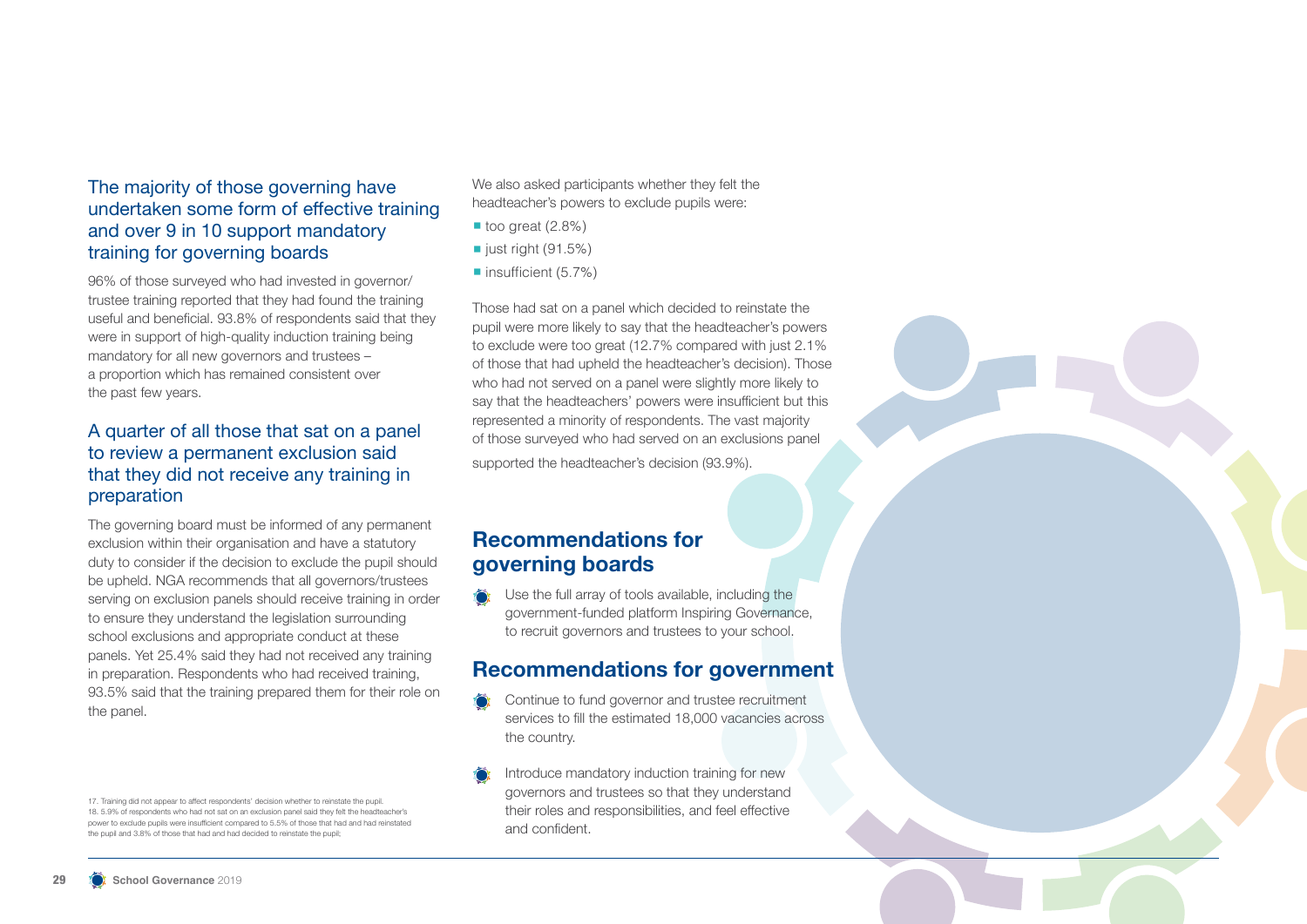## **4.4: Regional differences**

#### **North West**

- $\blacksquare$  Respondents were the second most likely to say they did not have any vacancies on their board  $(41.0\%)$ .
- The fifth most important issue was 'ensuring a broad and balanced curriculum' (21.5%).
- Respondents third most pressing issue was 'pupil wellbeing' (26.9%).

#### **West Midlands**

- Most likely to say that they had difficulty recruiting to the board (59.1%,).
- Fifth most pressing issue was improving attainment (26.7%).

#### **East Midlands**

- Most likely to say that they had made teacher redundancies in response to funding constraints.
- Pupil wellbeing was the fifth biggest issue.
- MAT respondents from this region were most least to say that they were planning to increase the number of academies within their trust.

#### **South West**

- Highest average age of school governance volunteers at 57 years.
- Least confident that the DfE would make a strong case for education in the upcoming spending review (77.3%).
- A higher proportion said they were considering resigning from their role (33.3%).
- The highest proportion said they did not have the sufficient funding for disadvantaged pupils (67.5%).

#### **North East**

- Largest proportion of respondents reporting a vacancy on their board (65.9%).
- Rated pupil wellbeing as their fourth most pressing issue  $(25\%)$ .
- Least likely to support governor pay (16.8%) compared with other regions (average = 27.8%).
- Least likely to say they supported Ofsted's framework 82.8%.

#### **Yorkshire and Humber**

- Fourth most pressing issue was ensuring a broad and balanced curriculum (26.5%).
- A higher proportion of females govern in this region  $(64.1\%)$ .
- $\blacksquare$  More likely than average to say that they make a positive contribution to the whole school system (82.2%).

#### **East of England**

- Respondents were most likely to govern at a school their child attends (36.6%).
- Parental engagement was respondents fifth most important issue (25.5%).

#### **London**

- Third most pressing issue was 'attracting and retaining high quality teaching staff' (38.9%), the highest percent of any region on this issue.
- Has the youngest school governance volunteers with an average age of 53 years.
- $\blacksquare$  Most likely to say they found it difficult to attract high quality teaching staff (over 50%).
- London respondents, of those currently drawing from reserves, were the most likely to say that that their reserves would run out by 2021.

#### **South East**

- Amongst the most likely to report pupil wellbeing as one of their most pressing issues (23.3%).
- Like London, staff attraction and retention was of a greater concern than other regions (34.1%).
- $\blacksquare$  M ost likely to say that they supported Ofsted's new inspection framework (92.4%).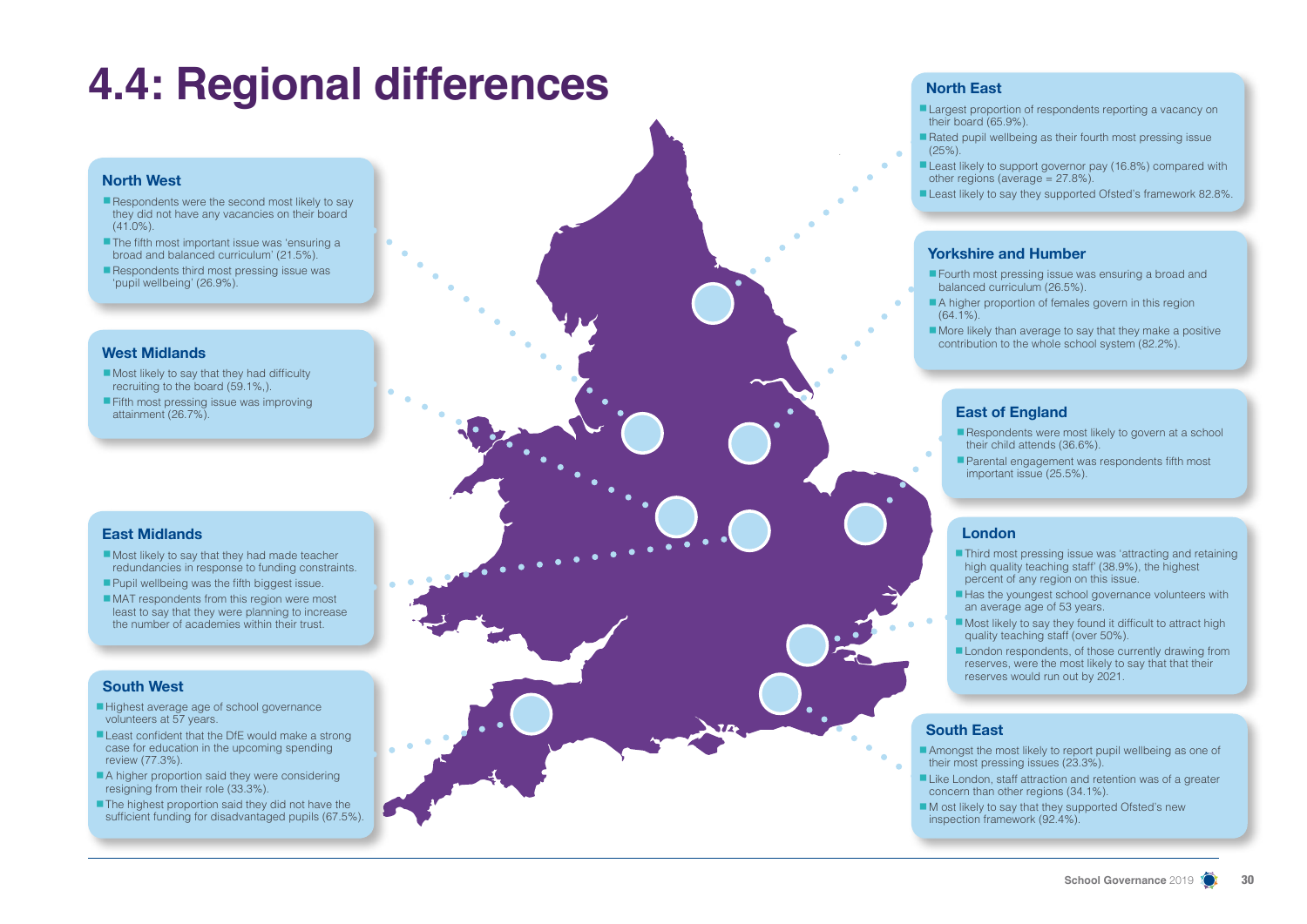## **Further themes for 2019**

5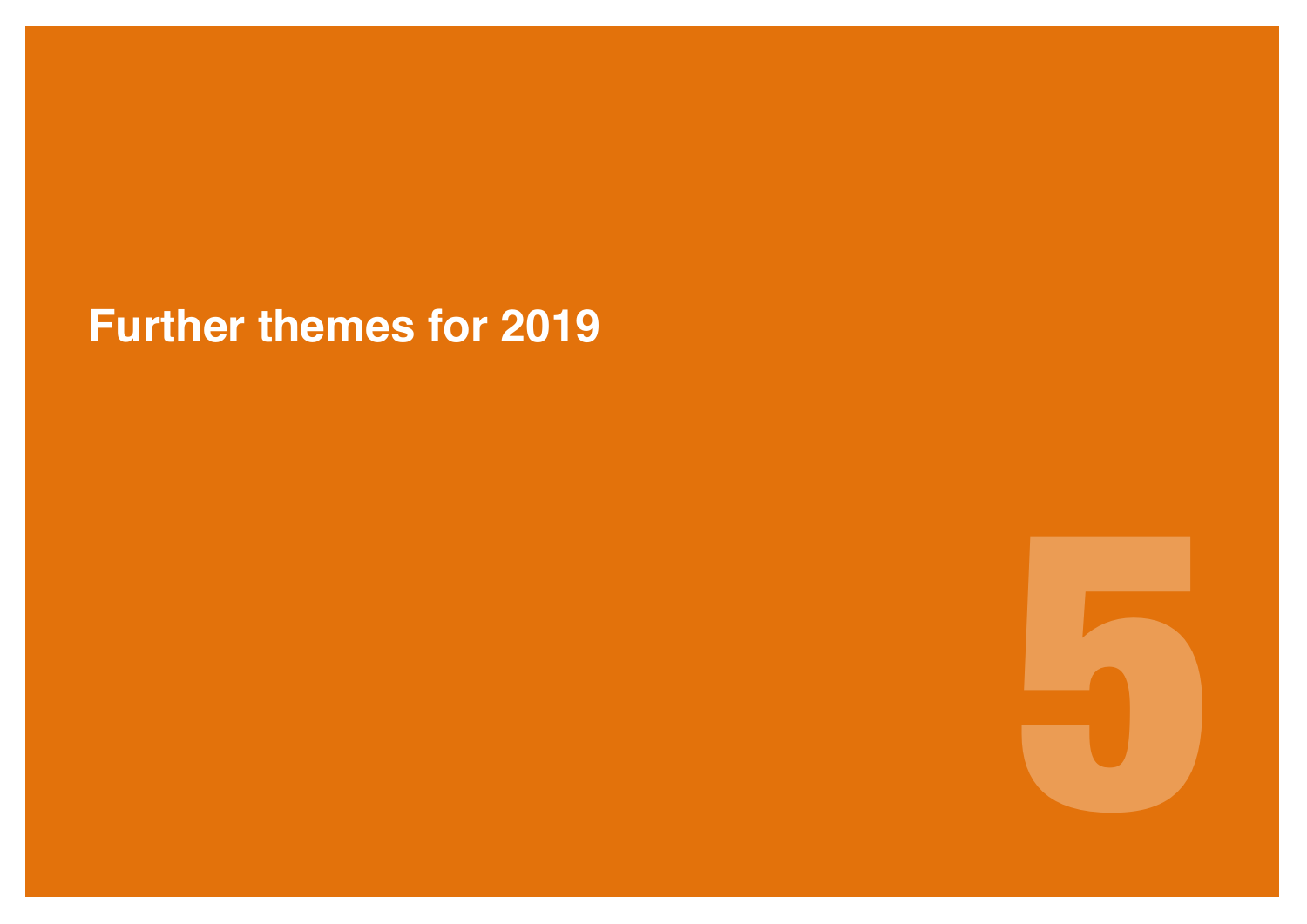## **5.1: Groups of schools**

Governing a group of schools is a significantly different prospect from governing one school, and the risks increase as the number of pupils being educated increases.

## **60.3%** said trustees of their MAT were also members

## **Federations**

A federation is a group of local authority (LA) maintained schools operating under a single instrument of government. This means that they share a governing body and, much like MATs, can establish cross-school leadership and share resources and staff. Unlike MATs, however, schools within federations remain under LA control.

3.2% of respondents govern in federations. Of these, 63.0% had two schools, 15.5% had 3 schools and 6.6% had 4 schools. 14.9% of schools reported having 5 or more schools within their federation.

When asked about the benefits of federation, the most common response was that it allowed for greater opportunities, including training, CPD and development for staff, as well as the opportunity for staff to share knowledge, expertise, skills and to progress in their career. Federations also noted greater support across the organisation and, where two schools covering different phases of education joined together, transition was noted as a key benefit. Other respondents mentioned that there was better management structures under federation, with shared leadership (including executive headteachers) across multiple schools and a single governing body.

## **Multi academy trusts**

MATs are academy trusts consisting of two or more schools. They receive their funding from the Education and Skills Funding Agency (ESFA) rather than the LA and are exempt charities.

NGA has asked for several years about whether being in a MAT has benefited schools within a trust and has received consistently positive responses. Instead, this year's survey explored some of the issues emerging out of NGA's recent Moving MATs Forward: the power of governance report.

### There is still substantial overlap between trustees, members and those governing at a local level

The majority of MATs had academy committees for every school (82.9%). A number of other MATs had academy committees for some schools (1.9%) or clusters of schools (4.7%).

This year's survey revealed that the majority of trusts were still operating with overlap between the layers of governance and management, with 60.3% of trustees noting that members in their MAT were also trustees – a reduction

from 73% in 2018 – and 84.2% outlining that trustees in their MAT were also academy committee members. As outlined in the Moving MATs Forward report, this blurs lines of accountability and increases workload for leaders and those governing, despite repeated attempts from the government to create more robust MAT governance structures through increased separation.

### Academy committee members had different views to trustees on delegated responsibilities

Nearly three-quarters of academy committee respondents (71.4%) were happy with the level of delegation to them. However, as shown in figure 12, the data demonstrates that trustees and academy committee members had differing views on what responsibilities were delegated to those at a local level. While this could potentially be due to the fact that those governing in academy trusts may have been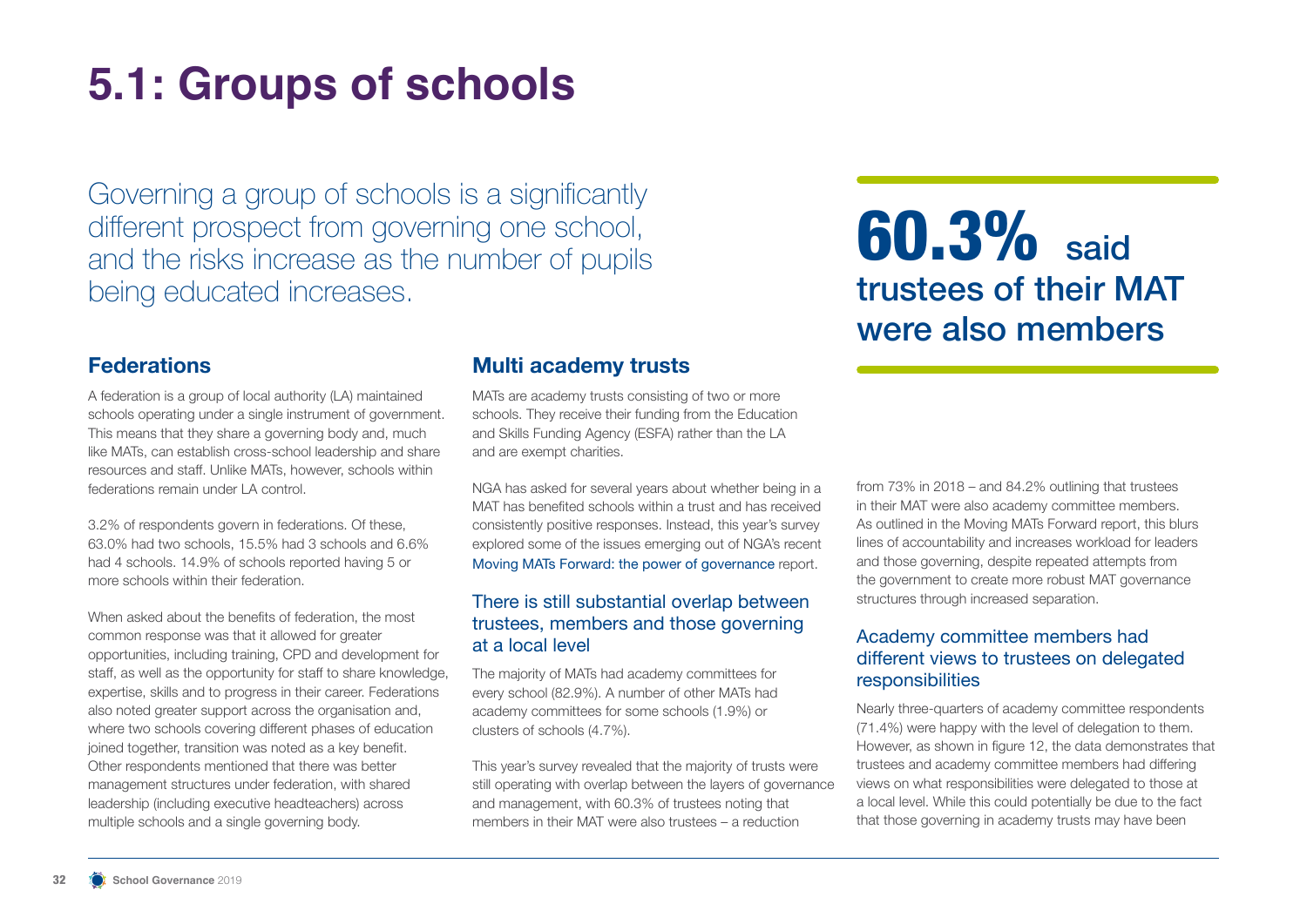#### Delegation of responsibilities to local level governance



**Percentage of academy committee members Percentage of trustees** 

 $n = 1288$ 

Figure13: Delegation to a local level in a MAT according to trustees and academy committee members.

operating in different MATs to the trustees who answered the survey, it does suggest that the two groups had different views on what has been delegated downwards – suggesting that more work needs to be done to ensure schemes of delegation are clear and robust.

**71.4%** academy committee members are happy with the responsibilities delegated to them

Academy committee members expressed mixed views on whether their voices were heard and whether they felt part of 'one organisation'

The survey asked academy committee members to share their views on a series of statements relating to being in a MAT. While many of the views expressed by academy committee members were positive, only 56.8% of respondents said that they felt their voices were heard by executive leaders and trustees. A MAT is a single organisation; being a part of a MAT brings a fundamental change to the identity of the schools within it, which no longer have their own separate legal existence. While 61.8% outlined that they felt part of a single organisation, only 40.6% of respondents noted that they would be happy for resources in their school to be shared across the trust.

This difference between feeling like one organisation and acting upon it (by sharing resources and reserves for instance) may be because, for 56% of respondents, their

**61.8%** academy committee members felt part of one organisation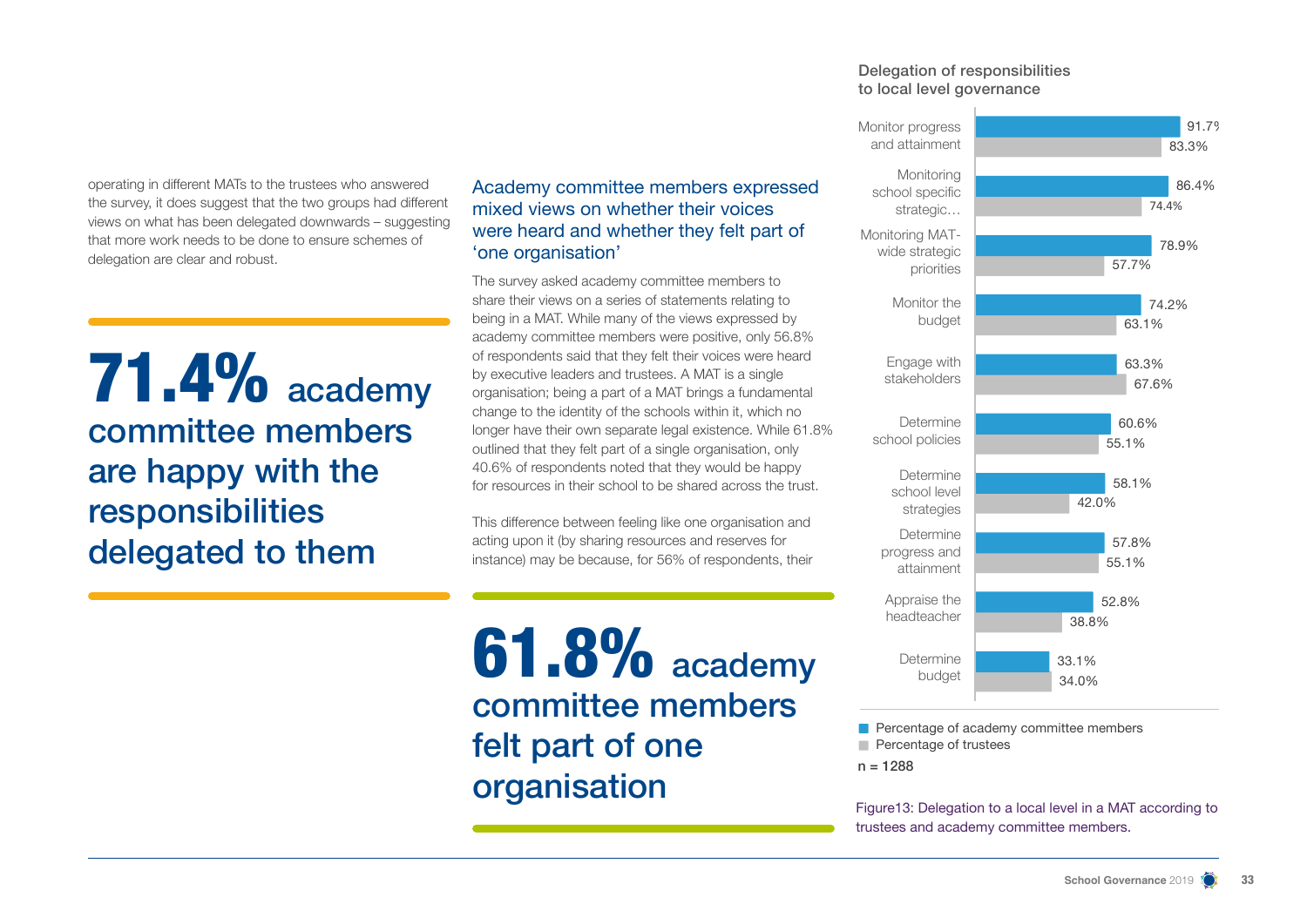Tools, techniques and resources respondents from MATs use to decide upon pay awards for their lead executive



"headteacher is allowed to manage the school with minimal involvement from MAT leaders". This may mean that, for many of the trusts, feeling as part of "one organisation" does not involve pooling resources with others.

### There was inconsistencies as to what factors were taken into account when deciding upon executive pay

Respondents were asked how they had determined the pay of their lead executive. The data highlights that, as would be expected, the most common considerations were affordability and the lead executive's performance. In addition, it is encouraging to see more trusts than not taking into account benchmarking data and pension contributions. Nevertheless, only 23.8% of trusts took into account pay ratios within their own organisation and, nearly a third (31.8%) had not considered pension contributions when deciding lead executive pay.

### Many MATs are using clerking networks as well as cross-school network meetings to communicate across the different layers of governance

MAT trustees were asked how they communicate with different layers of governance and management across the organisation.

MATs were using methods of communication which were not based upon overlap between the layers of governance or management, or an overreliance on the executive. The most common methods of communication across MATs included the use of the same clerk (or a clerking network) in 55.1% of cases and/or cross-school MAT network

meetings in 52.1% of cases. Nevertheless, there was still a sizeable percentage of respondents who used overlap between trustees and those at a local (50.5%) or member (33%) level for communication purposes or used the executive to communicate between the different layers of governance (30.7%).

### Those governing are less interested in school structures

Survey respondents were 6.18% less slightly to likely to rate 'school structures e.g. exploring academisation' as one of the top five issues facing their school, with 4.12% respondents selecting the option this year compared to 10.3% in 2018.

## **Growing MATs**

- 53.9% of those governing MATs said they were looking to expand the number of academies within the organisation
- 32.9% of MAT trustees said they would expand the number of academies in the MAT if suitable schools were interested
- Respondents with  $6 10$  academies in their MAT were most likely to say they were planning to increase their number of academies (66.2%)
- Respondents with over 31 academies in their MAT were least likely to say they were planning to increase the number of academies (45.4%)
- Respondents from MATs with  $2 5$  academies were most likely to say that they would only expand if suitable schools were interested (37.8%)

Figure14: Tools, techniques and resources MATs used to decide upon pay awards for their lead executive.

 $n = 1814$ 

Unsure No Yes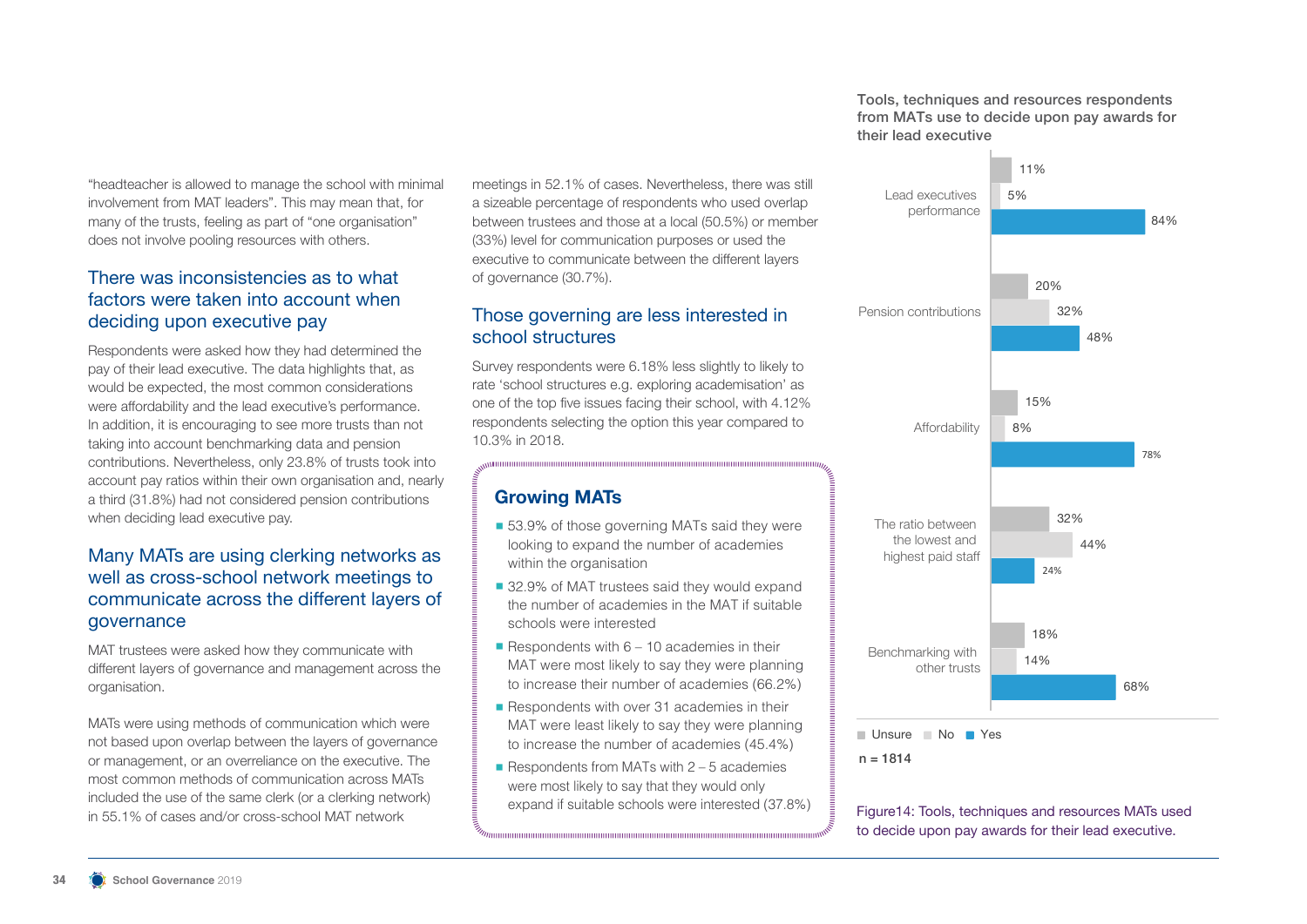## **Why do single schools want to join a group of schools?**

We asked those governing single schools whether they would consider joining a group and significantly 69.6% said they would not consider joining a group. Of those that answered yes, some explained their answer and the most common responses were from those considering joining up with local schools, those that felt local authority support was dwindling, individuals who felt that being a single school was becoming financial sustainable and those that viewed cross-school collaborations as holding multiple benefits. Some also noted that they felt pressure to join a group from a range of organisations such as the Department for Education (DfE), their local authority or their dioceses.

## **Recommendations for governing boards**

- $\sum_{i=1}^{n}$ MATs should avoid overlap between the layers of governance and management, ensuring that there are no trustees acting as members or sitting on academy committees.
- MATs should have a succinct and clear scheme of delegation which is understood and followed by all. This is to ensure that there is no confusion and/or duplication over roles and responsibilities.
- MAT leaders and trustees should invest significant time in listening to the voices of academy committee members. This includes putting into place effective mechanisms so that academy committee members feel part of "one organisation" and can report concerns to trustees and leaders.
- MATs need to ensure that that are considering an array of factors when deciding on pay for executive leaders – including affordability, pension contributions, benchmarking with other trusts and the ratio between the highest and lowest paid in the organisation.

## **Recommendations for government**

Consider the recommendations for government in NGA's recent Moving MATs Forward: the power of governance publication. These will help the sector overcome common issues identified in this year's survey including communication, blurred lines of accountability, and the relationship between academy committees, trustees and executive leaders.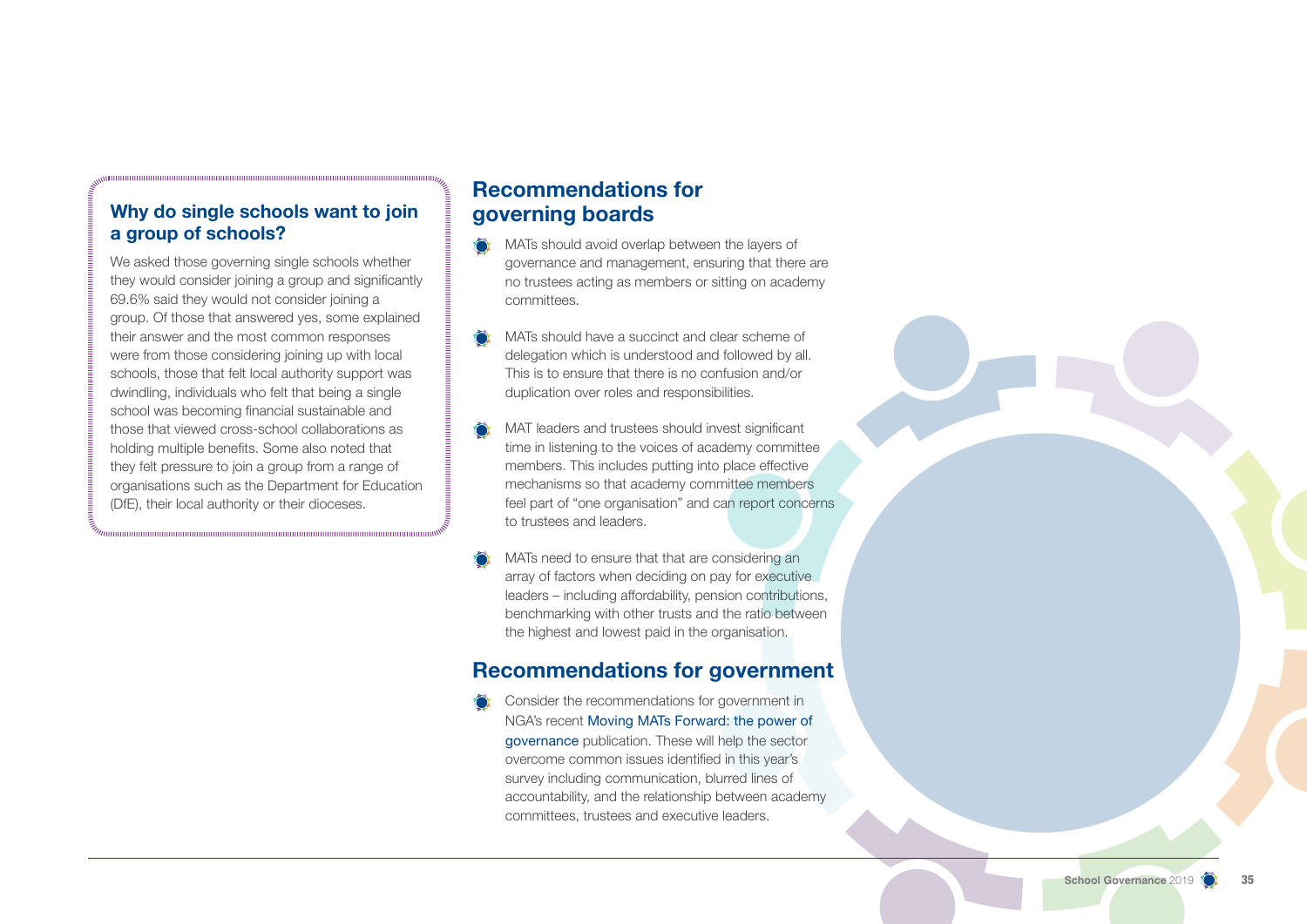## **5.2: Spotlight on Disadvantage**

Governing boards play a major role in championing the needs of disadvantaged pupils but their efforts are constrained by funding pressures, with cuts to welfare services adding pressure to what schools are expected to provide.

### Schools are continuing to provide additional services for families and pupils in need

Figure 15 highlights that schools are continuing to provide additional services to families and pupils in need, with the numbers providing food banks, meals outside of term time and washing school uniforms increasing, whereas the numbers offering financial support with purchasing school uniforms and emergency loans has decreased. Rather than a lack of need, this is likely due to funding constraints with the number of respondents reporting a reduction in pastoral support due to funding constraints rising from 11.8% in 2018 to 15.51% this year and 60.5% of respondents reporting that they had insufficient funds to cater for the needs of pupils from disadvantaged backgrounds.

NGA also asked respondents to report on other services that they provide for families in need, with 19.1% providing family learning and 13.9% offering families advice on income and benefits.

## 70% said their school is providing additional services to families

### Schools with a higher proportion of free school meal (FSM) pupils were more likely to report people-centred priorities in their top five issues

Respondents also shared the percentage of free school meal (FSM) pupils in their school, which can be used as a proxy to identify the most and least disadvantaged schools in the dataset. As would be expected, the data demonstrates that the average percentage of FSM pupils in schools was higher in those schools providing these additional services. Furthermore, the data shows

Proportion of respondents' schools providing social services for families



■ 2019 ■ 2018

 $n = 3458$ 

Figure 15: Percentage of respondents' schools providing services for families in 2019 compared to 2018.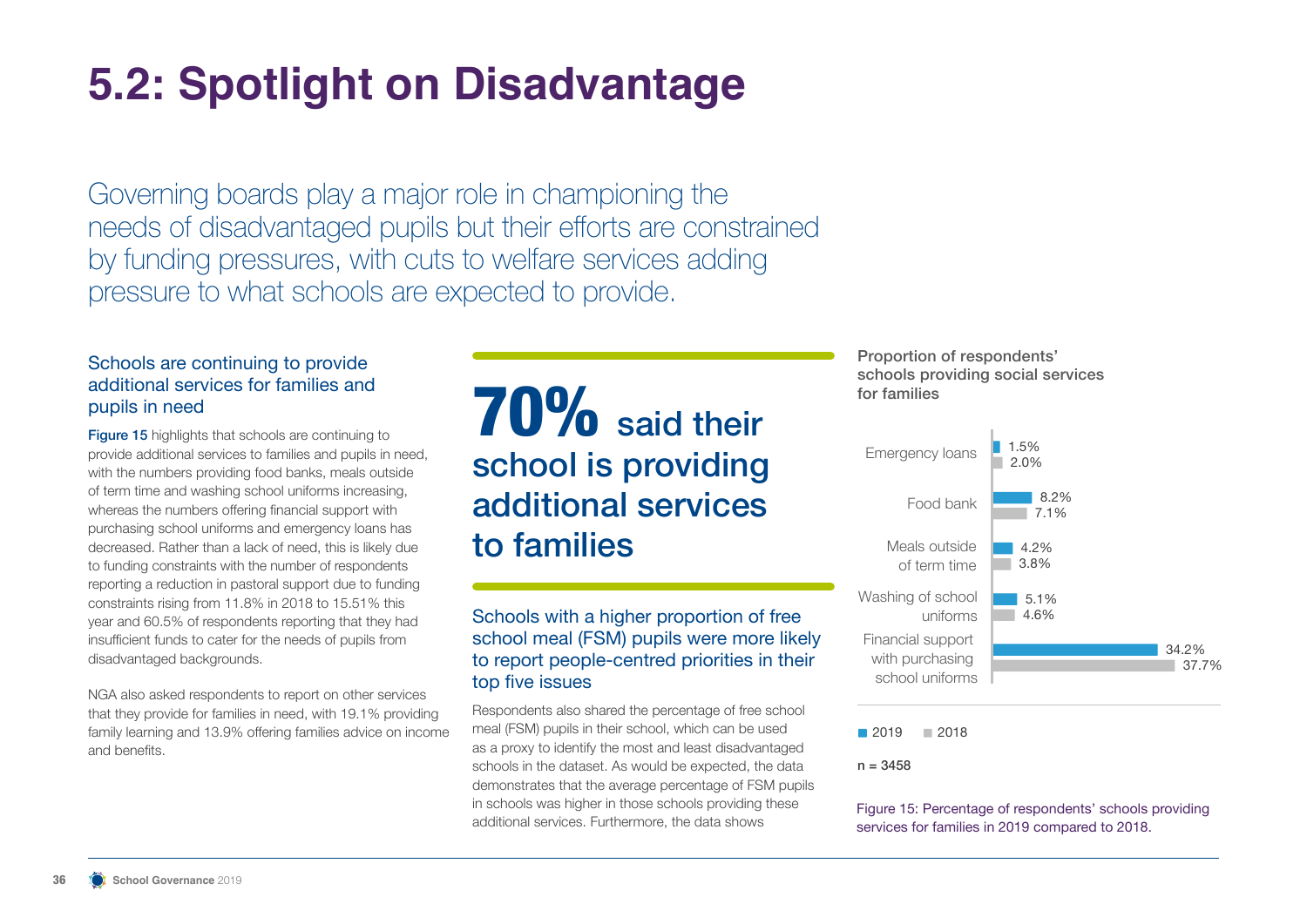#### Average percentage of FSM pupils in respondents' schools that listed any of issues below in their top five issues



that schools with a higher percentage of FSM pupils were more likely to report people-centred factors such as improving attainment, staff wellbeing, parental engagement, behaviour and exclusions, and safeguarding in their top five issues. Schools with a lower (mean) percentage of FSM pupils were more likely to report school structures, premises, performance management and pace of change amongst the top five issues impacting their school.

### When asked to choose, most respondents said that the pupil premium had the biggest impact on teaching and learning

When asked about impact, 58.3% of respondents noted engaging pupils in teaching and learning as the area that the pupil premium had the most impact in their school(s). Providing for pupils' pastoral needs (12.2%) and helping pupils access extracurricular activities (8%) emerged as the second and third most reported impact areas, with improving attendance (5.3%) being the fourth most important issue.

*"[There is] … insufficient data on how the pupil premium is being used and [it is] difficult to establish causality. Improving attendance is known to improve outcomes, but is not always the issue for those attracting pupil premium".* 

Figure 19: bar chart showing the average percentage of free school meals (FSM) pupils in respondents' schools amongst those that put each of the above in their top five issues.

## **Recommendations for governing boards**

Continue to champion the needs of disadvantaged pupils and their families; removing the barriers (whether educational or otherwise) to attainment and progress wherever possible.

## **Recommendations for government**

- The government need to give greater recognition to the critical role schools are playing in providing services to families and pupils in need and the additional financial burden this is placing upon already struggling schools.
- The government should continue to provide pupil premium funding to schools as a minimum. Going forward, they should also review whether funding for disadvantaged pupils is meeting the needs of the most vulnerable.

 $n = 3423$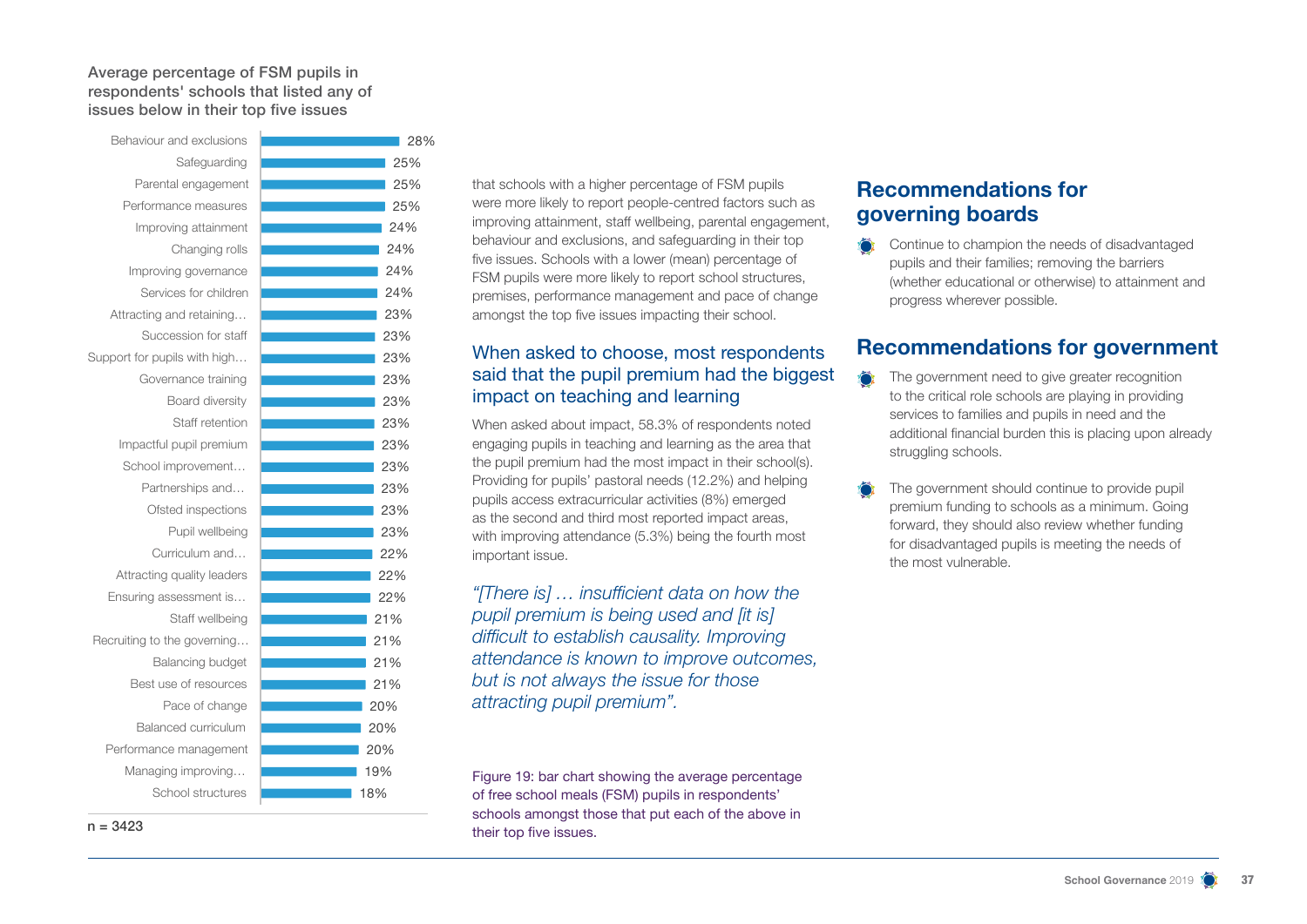## **5.3: Curriculum and the new Ofsted framework**

Governing boards should always look to provide a broad and balanced curriculum which ensures that pupils are properly prepared for the opportunities and experiences of adult life. Changes made to the Ofsted school inspection framework aim to shift the focus from data and outcomes to curriculum and the substance of education.

## 40% altered their curriculum to reflect their vision

NGA asked whether respondents had altered their schools' curriculum in response to several factors. Most commonly, respondents had altered the curriculum to better reflect their organisation's overarching vision and strategy (40% of those surveyed) or had adjusted the curriculum due to changes in government policy (32.8%). A significant proportion of individuals also said that funding constraints had altered their approach to curriculum (30.7%), which was more prevalent in those governing secondary schools than other phases. Additionally, for those governing schools with sixth forms, 51.7% said they had already reduced their curriculum in response to financial constraints (for those not governing sixth form, this was only 11%).

Nearly 30% of respondents (29.4%) had altered their curriculum in response to performance measures, a figure which is likely to increase in response to Ofsted's new inspection framework for schools because of its increased focus on the curriculum.

### Nine out of ten school governors and trustees support the new Ofsted *Education Inspection Framework*.

The new framework was published on 14 May 2019, a day following the launch of the survey which means there may be some inconsistency in whether participants were referring to their opinion of the proposed framework or the published framework.<sup>14</sup> 89.4% of those surveyed supported the new Ofsted inspection framework in its proposed form.

42% of respondents had already done work in preparation for the framework while a further 47.4% were planning to do work in preparation. Only one in ten (10.6%) said they were not planning to do or had not done any preparation.

When asked about their view on changes to the new Ofsted framework, many were complementary:

## **Recommendations for governing boards**

Governing boards should ensure that their school(s) is providing a broad and balanced curriculum which prepares pupils for life after school.

In terms of careers advice and guidance, 64.6% of those governing secondary schools had a designated careers leader in their school and 43.6% had published a policy statement setting out their organisation's arrangements for education and training providers for pupils' access.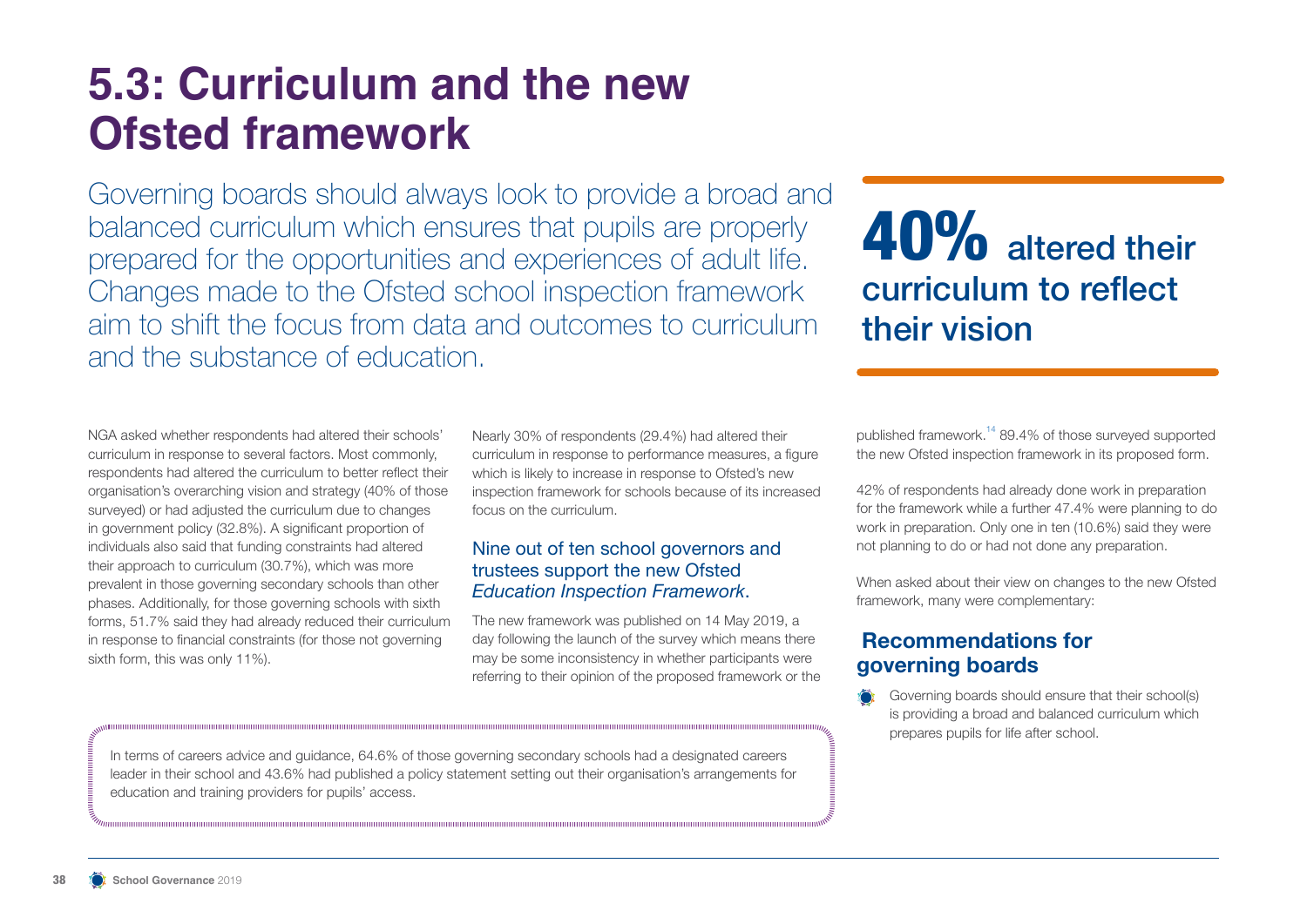## **5.4: Stakeholder engagement**

NGA proposes that a fourth core function of governing boards should be to ensure effective engagement with stakeholders, as understanding the views and experiences of stakeholders is a crucial part of the governance role.

### Despite the importance of stakeholder engagement to good governance, use of all engagement methods has dropped

The most frequently used method of stakeholder engagement was conducting a survey, with 73.2% of respondents saying that they had conducted a parent/carer survey and 59.2% conducting a survey for the pupils of their school(s). A similar proportion of respondents (56.5%) had conducted a staff survey. Overall, governing boards also appeared to be making use of both face-to-face and online communications.

However, when looking across the years, engagement with stakeholders has decreased as demonstrated by figure 17, which shows that conducting surveys has remained steadily popular over the past four years, but use of all other methods of engagement have fallen.

### MATs are less likely to engage with parents through surveys than maintained schools

The data also shows that those within academy trust structures were the least likely to use parent surveys to hold their lead executive to account, with 60.4% of MAT trustees reporting doing so, 66.5% of local academy committees and 71.7% of single academy trusts. On average, maintained schools boards are 8.4% more likely to engage with parents through a survey than their academy counterparts. This statistic does not tell us, however, whether academy trusts are engaging with parents in different and more innovative ways. Nevertheless, it does correlate with the findings of NGA's recent Moving MATs Forward report which cautioned that larger trusts may struggle to engage with stakeholders, including parents.

### Boards still largely rely on reports from senior leaders for their information

**Figure 18** reveals that reports from senior leaders were the most common way that respondents said they knew their school(s) and held their executive lead to account. However, methods such as surveys of staff, parents and pupils served as some of the least likely ways in which respondents used stakeholder engagement to hold executive leaders to account. NGA has long argued that these resources are vital to triangulate information received from the school leadership team and boards should draw on a range of evidence to carry out this function.

#### Respondents' methods of engagement with stakeholders over time (2017 -2019)



#### $n = 3454$

Figure 17: methods of stakeholder engagement over time (2017 – 2019).

14. The main differences between the proposed and published frameworks concern inspections with a 'no notice' period which was removed following the consultation and prior to publication.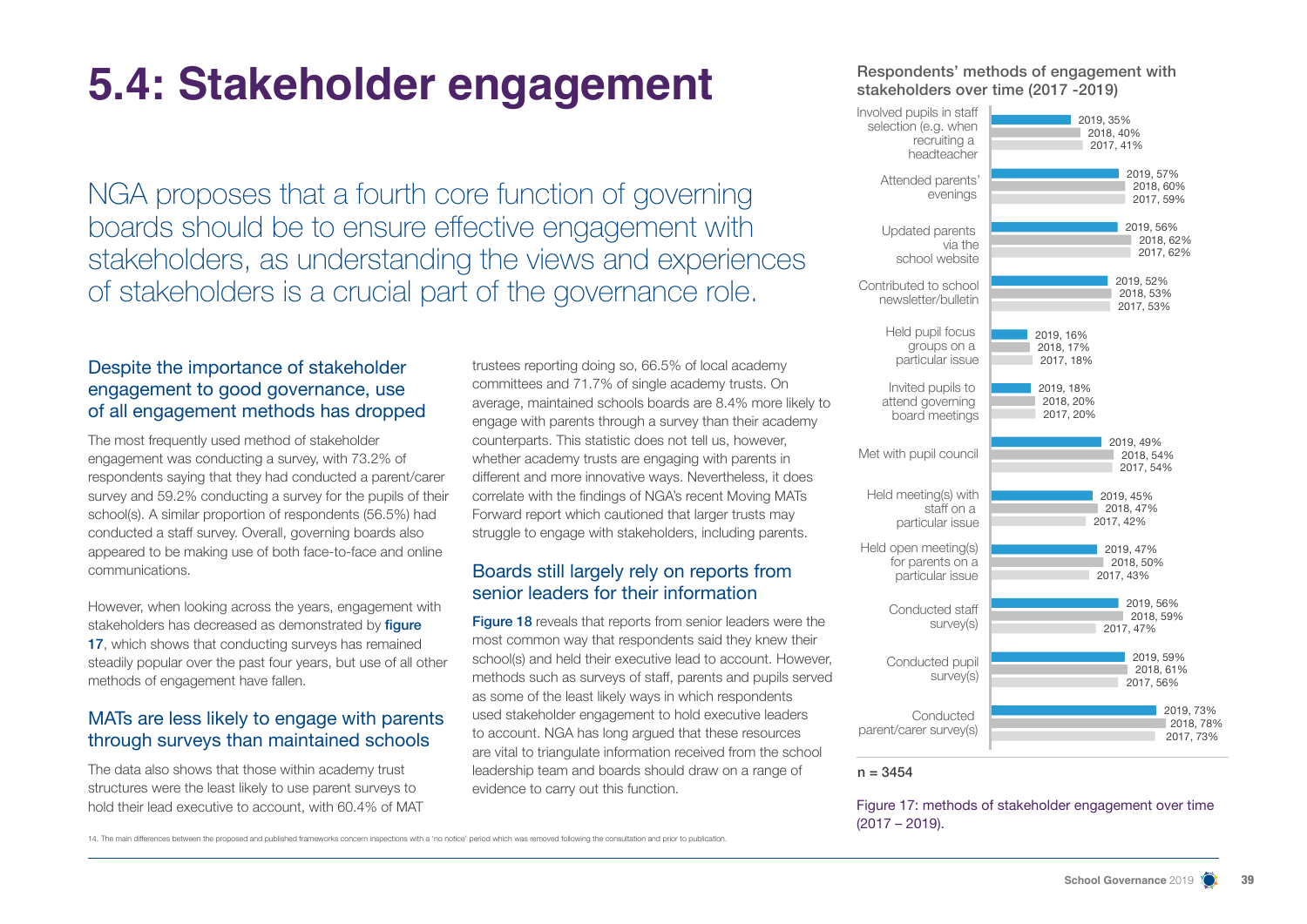### How respondents reported knowing their school(s)/holding the executive lead to account



## **Recommendations for governing boards**

Continue to champion the needs of disadvantaged pupils and their families; removing the barriers (whether educational or otherwise) to attainment and progress wherever possible.

## **Recommendations for government**

Recognise the centrality of stakeholder engagement to the governing boards' role as part of the core functions of governance in the Governance Handbook.

### $n = 3805$

Figure18: 'Which of the following sources of information do you draw upon to know your school(s) well and hold executive leaders to account? Please select all that apply.'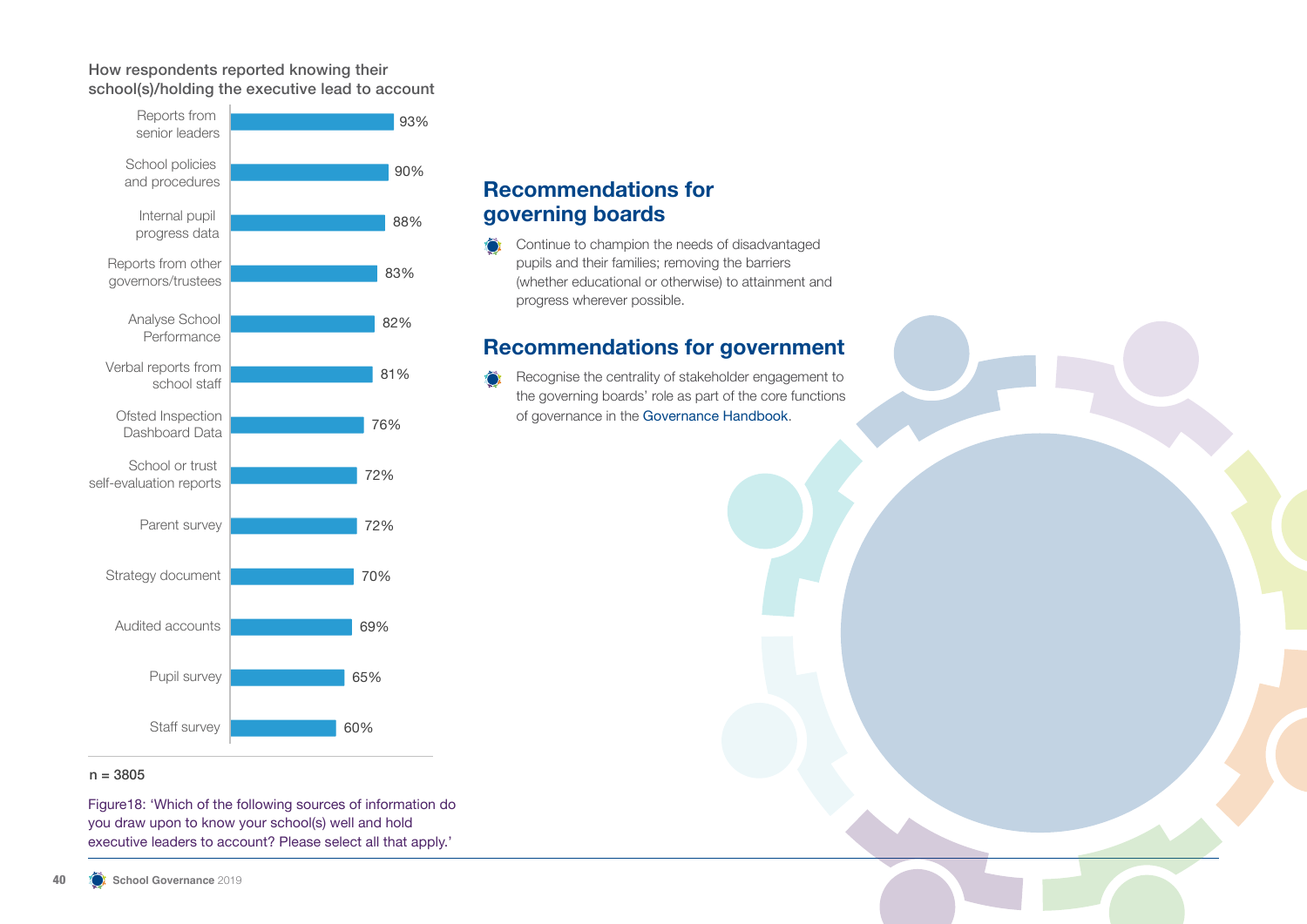## **5.5: Clerking Matters**

The clerk, or governance professional, plays an integral role of the professional clerk to the effectiveness of the governing board. NGA advocates that the value of professional clerking should be properly recognised and remunerated by governing boards.

While the vast majority of respondents employed a clerk, only 76% had the same clerk for the full governing board and its committees. This means that those who did not either used another individual (such as a member of staff) or did not have anyone clerking committee meetings. In terms of employing clerks, maintained schools and federations were the most likely to obtain the services of a clerk employed through the local authority (with 40.9% of maintained standalone schools obtaining their clerk through this method and 38% of federations). Whereas, MAT trust boards and academy committees are more likely to have a clerk employed directly by the MAT (with 39.5% and 32.6% of respondents respectively) while respondents from single academy trusts were the most likely to say that their clerk had another role within the school (45.1%).

**Figure 19.** shows that while the overwhelming majority of respondents reported that their clerk prepared the agenda and drafted the minutes for the meetings, a much lesser percentage reported their clerk performed duties such as providing advice on legal, constitutional and procedural matters (67%). While it may be that clerks are not completing some of these duties or that the responsibility sits elsewhere, it could also indicate that respondents are not fully aware of their clerk's contribution to their organisation's governance management.

Respondents who appointed self-employed clerks or utilised clerking services were more likely to have a higher knowledge of their clerk's role while those whose clerk had another role within the school showed the least knowledge of what the role entailed.

## **Recommendations for governing boards**

- Ensure that a professional and independent clerk is employed for the full governing board and its committees. Ideally this should be the same person.
- Ensure that the clerk is working on behalf of the governing board and look to avoid conflicts of interest by employing an individual that is independent to the organisation and is not managed by a member of school staff.

## **Recommendations for government**

Clerking should be an essential part of government policy in terms of its approach to making school governance consistently more effective.

### Roles performed by respondents' clerks/governance manager



Figure19: roles and responsibilities performed by respondents' clerks/governance professionals.

 $n = 3755$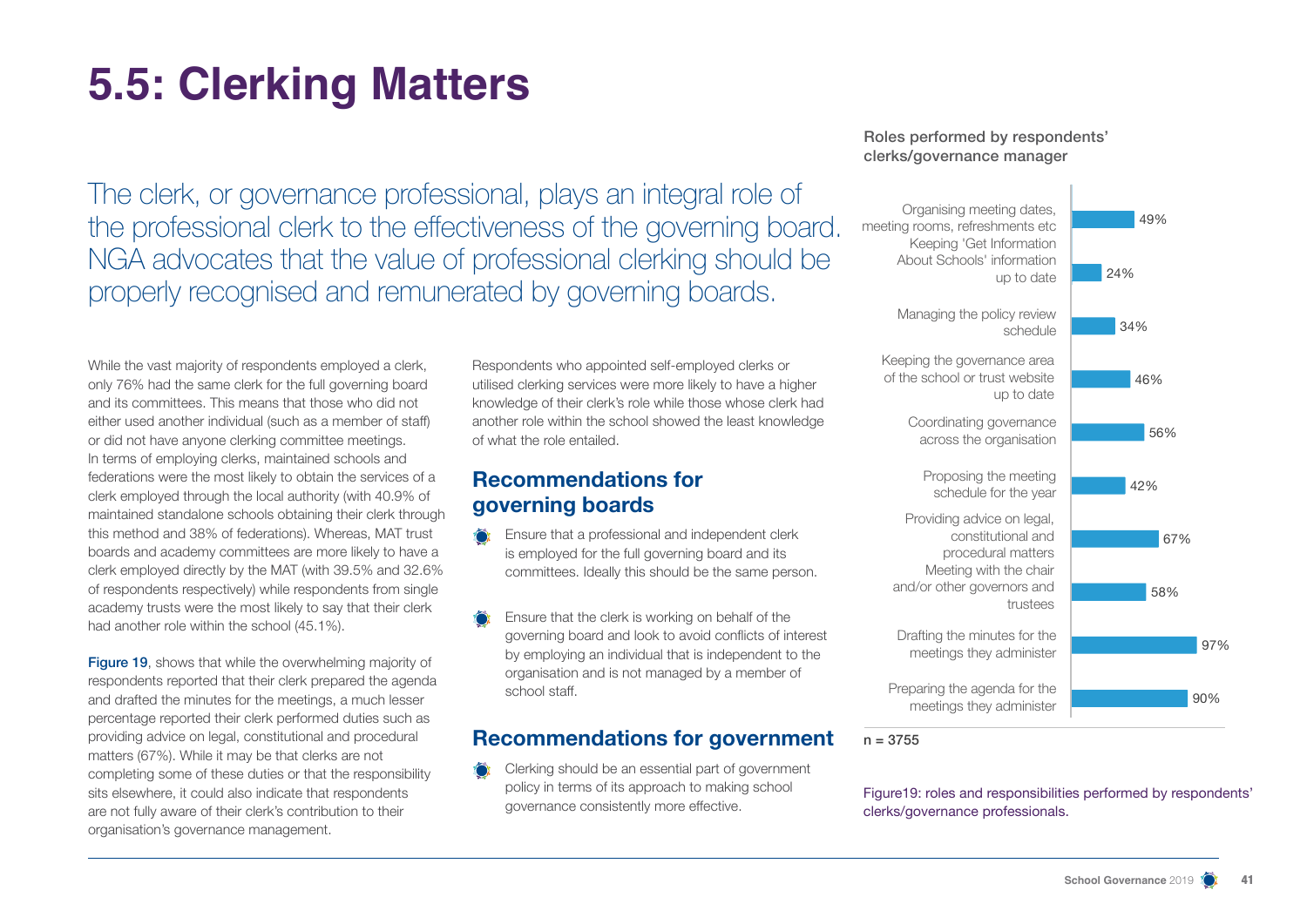## **Bibliography and further resources**

§ 6